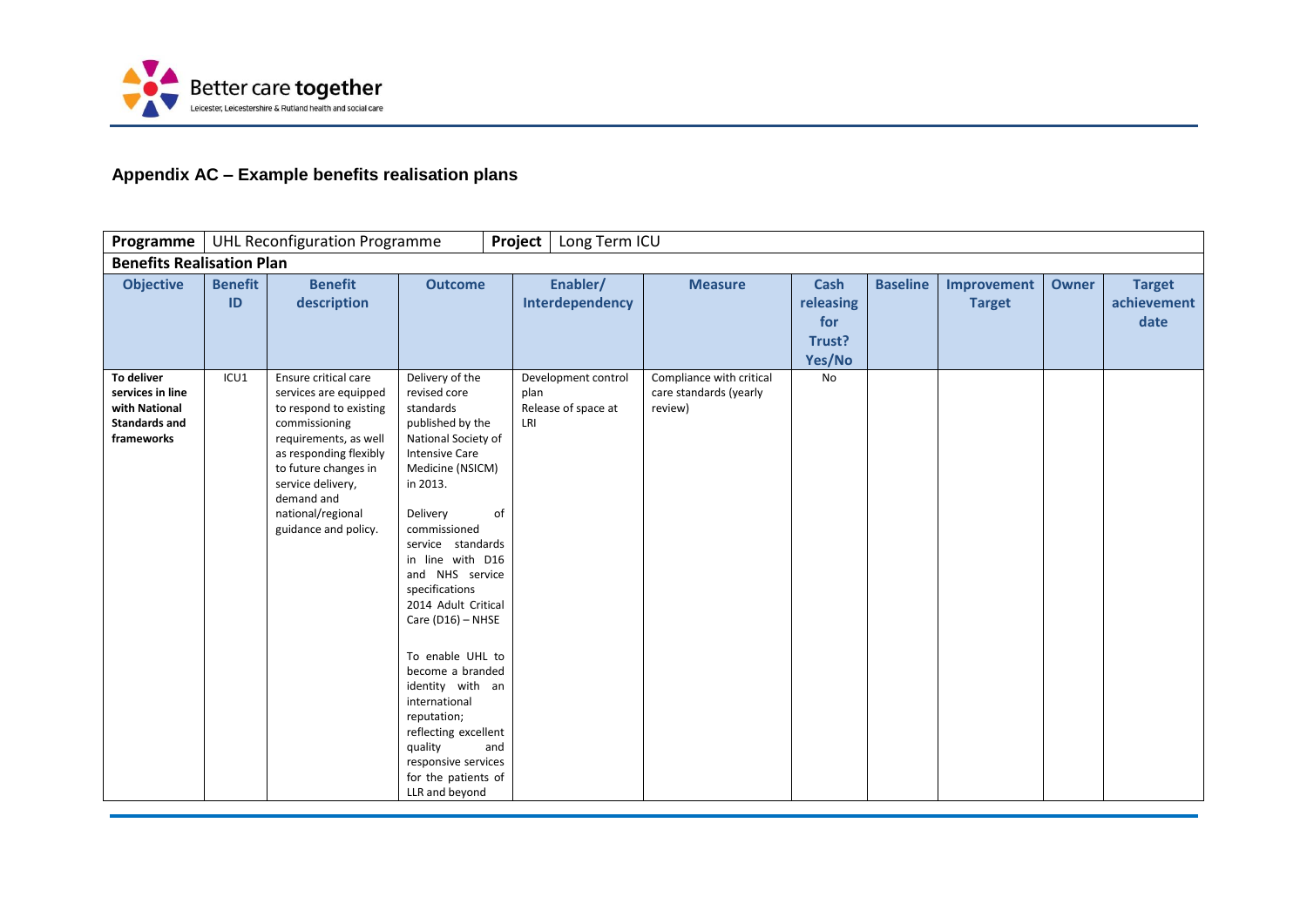

| Programme                                                                                           |                      | <b>UHL Reconfiguration Programme</b>                                                                                                                                                                                                                                                         |                                                                                                                                                                                                                                                                                                                                                                                                                                 | Project<br>Long Term ICU                                                                |                                                                                                                                                                                                                                                                        |                                                     |                 |                              |              |                                      |
|-----------------------------------------------------------------------------------------------------|----------------------|----------------------------------------------------------------------------------------------------------------------------------------------------------------------------------------------------------------------------------------------------------------------------------------------|---------------------------------------------------------------------------------------------------------------------------------------------------------------------------------------------------------------------------------------------------------------------------------------------------------------------------------------------------------------------------------------------------------------------------------|-----------------------------------------------------------------------------------------|------------------------------------------------------------------------------------------------------------------------------------------------------------------------------------------------------------------------------------------------------------------------|-----------------------------------------------------|-----------------|------------------------------|--------------|--------------------------------------|
| <b>Benefits Realisation Plan</b>                                                                    |                      |                                                                                                                                                                                                                                                                                              |                                                                                                                                                                                                                                                                                                                                                                                                                                 |                                                                                         |                                                                                                                                                                                                                                                                        |                                                     |                 |                              |              |                                      |
| <b>Objective</b>                                                                                    | <b>Benefit</b><br>ID | <b>Benefit</b><br>description                                                                                                                                                                                                                                                                | <b>Outcome</b>                                                                                                                                                                                                                                                                                                                                                                                                                  | Enabler/<br>Interdependency                                                             | <b>Measure</b>                                                                                                                                                                                                                                                         | <b>Cash</b><br>releasing<br>for<br>Trust?<br>Yes/No | <b>Baseline</b> | Improvement<br><b>Target</b> | <b>Owner</b> | <b>Target</b><br>achievement<br>date |
| <b>Strategic fit</b>                                                                                | ICU <sub>2</sub>     | Facilitates the move<br>of services off the LGH<br>site<br>Fit with:<br>UHL's<br>Clinical<br>$\bullet$<br>Strategy<br>UHL<br>Estates<br>$\bullet$<br>Strategy<br>LLR<br>Estates<br>$\bullet$<br>Strategy<br>UHL Workforce<br>$\bullet$<br>Strategy<br>LLR Workforce<br>$\bullet$<br>Strategy | • Improvement in<br>the per capita<br>provision of ICU<br>beds<br>against<br>national<br>and<br>international<br>benchmarks.<br>• To develop a<br>capacity which<br>will<br>support<br>increasing<br>future service<br>demand.<br>• Additional<br>capacity<br>to<br>accept level 2<br>$\overline{3}$<br>and<br>level<br>activity,<br>enabling<br>an<br>in<br>increase<br>tertiary services<br>and reduction in<br>cancellations | Commissioner<br>intentions                                                              | Comparison<br>$\bullet$<br>Bazian<br>against<br>report<br>Per<br>capita<br>$\bullet$<br>provision of ICU<br>beds in LLR<br>Demand<br>versus<br>$\bullet$<br>capacity<br>gap<br>analysis<br>$\%$<br>Theatre<br>cancellations<br>attributable to lack<br>of ITU capacity | Yes                                                 |                 |                              |              |                                      |
| To provide a<br>critical<br>environment<br>which<br>facilitates the<br>modernisation<br>of services | ICU3                 | To provide a critical<br>care environment<br>which improves the<br>clinical adjacencies<br>between services,<br>streamlining patient<br>pathways<br>Enables a safe,<br>sustainable and                                                                                                       | Consistent model<br>for shared patient<br>management<br>$\mathsf{in}$<br>critical<br>care<br>(Intensivist<br>and<br>specialist<br>consultants) across<br>all specialities.<br>Provision of the<br>right number of                                                                                                                                                                                                               | Transfer of level 2<br>HDU from speciality<br>bed base<br>Consolidation of<br>workforce | % Level 2 Care<br>$\bullet$<br>provision<br>in<br>general<br>wards/assessment<br>units                                                                                                                                                                                 | N <sub>o</sub>                                      |                 |                              |              |                                      |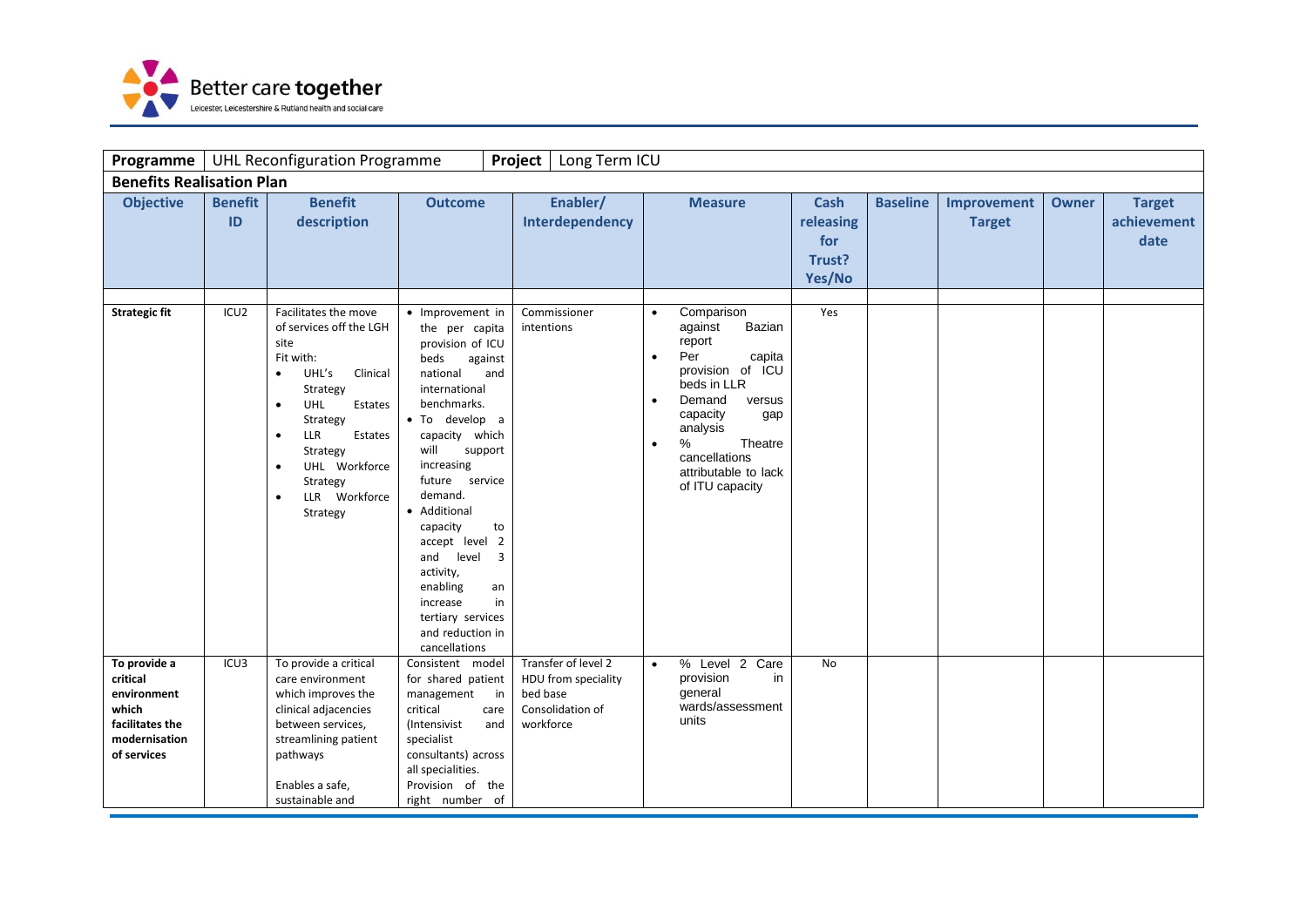

| Programme                                               |                      | <b>UHL Reconfiguration Programme</b>                                                                                                                                                                             |                                                                                                                                                                                                                                                                   | Project<br>Long Term ICU                                    |                                                                                                                                                                                        |                                                     |                 |                              |              |                                      |
|---------------------------------------------------------|----------------------|------------------------------------------------------------------------------------------------------------------------------------------------------------------------------------------------------------------|-------------------------------------------------------------------------------------------------------------------------------------------------------------------------------------------------------------------------------------------------------------------|-------------------------------------------------------------|----------------------------------------------------------------------------------------------------------------------------------------------------------------------------------------|-----------------------------------------------------|-----------------|------------------------------|--------------|--------------------------------------|
| <b>Benefits Realisation Plan</b>                        |                      |                                                                                                                                                                                                                  |                                                                                                                                                                                                                                                                   |                                                             |                                                                                                                                                                                        |                                                     |                 |                              |              |                                      |
| <b>Objective</b>                                        | <b>Benefit</b><br>ID | <b>Benefit</b><br>description                                                                                                                                                                                    | <b>Outcome</b>                                                                                                                                                                                                                                                    | Enabler/<br>Interdependency                                 | <b>Measure</b>                                                                                                                                                                         | <b>Cash</b><br>releasing<br>for<br>Trust?<br>Yes/No | <b>Baseline</b> | Improvement<br><b>Target</b> | <b>Owner</b> | <b>Target</b><br>achievement<br>date |
|                                                         |                      | clinically effective<br>delivery of the agreed<br>service models                                                                                                                                                 | Augmented<br>and<br>Critical Care Beds<br>the<br>right<br>in<br>locations including<br>the consolidation<br>of satellite HDUs                                                                                                                                     |                                                             |                                                                                                                                                                                        |                                                     |                 |                              |              |                                      |
| To improve<br>clinical quality<br>and patient<br>safety | ICU4                 | To provide a critical<br>care environment<br>which optimises<br>clinical safety and high<br>quality care<br>To provide a critical<br>care environment<br>which reduces clinical<br>risk                          | Delivery of modern<br>and sustainable<br>configuration of<br>services that<br>maximise clinical<br>affinities and<br>critical<br>adjacencies,<br>enhance patient<br>safety and<br>minimise clinical<br>risk, in a purpose-<br>built critical care<br>environment. | Detailed clinical<br>operational policy and<br>design brief | <b>Number of Serious</b><br>$\bullet$<br>Untoward<br>Incidents (SUIs)                                                                                                                  | No                                                  |                 |                              |              |                                      |
| To deliver<br>improved<br>health<br>outcomes            | ICU5                 | To provide a critical<br>care environment<br>which improves<br>outcomes<br>Provision of sufficient<br>level of ITU beds<br>which help to<br>minimise clinical<br>risk, reduces<br>preventable<br>deaths/harm and | Provision of high<br>quality of clinical<br>care achieving all<br>the clinical<br>outcomes<br>Access to critical<br>care beds at an<br>earlier stage in a<br>patient's<br>treatment to                                                                            | Contingent upon<br>delivery of capacity in<br>super ICUs    | Reduction<br>in<br>$\bullet$<br>patient length of<br>stay<br>Morbidity<br>and<br>$\bullet$<br>mortality rates<br><b>Number of Serious</b><br>$\bullet$<br>Untoward<br>Incidents (SUIs) | No                                                  |                 |                              |              |                                      |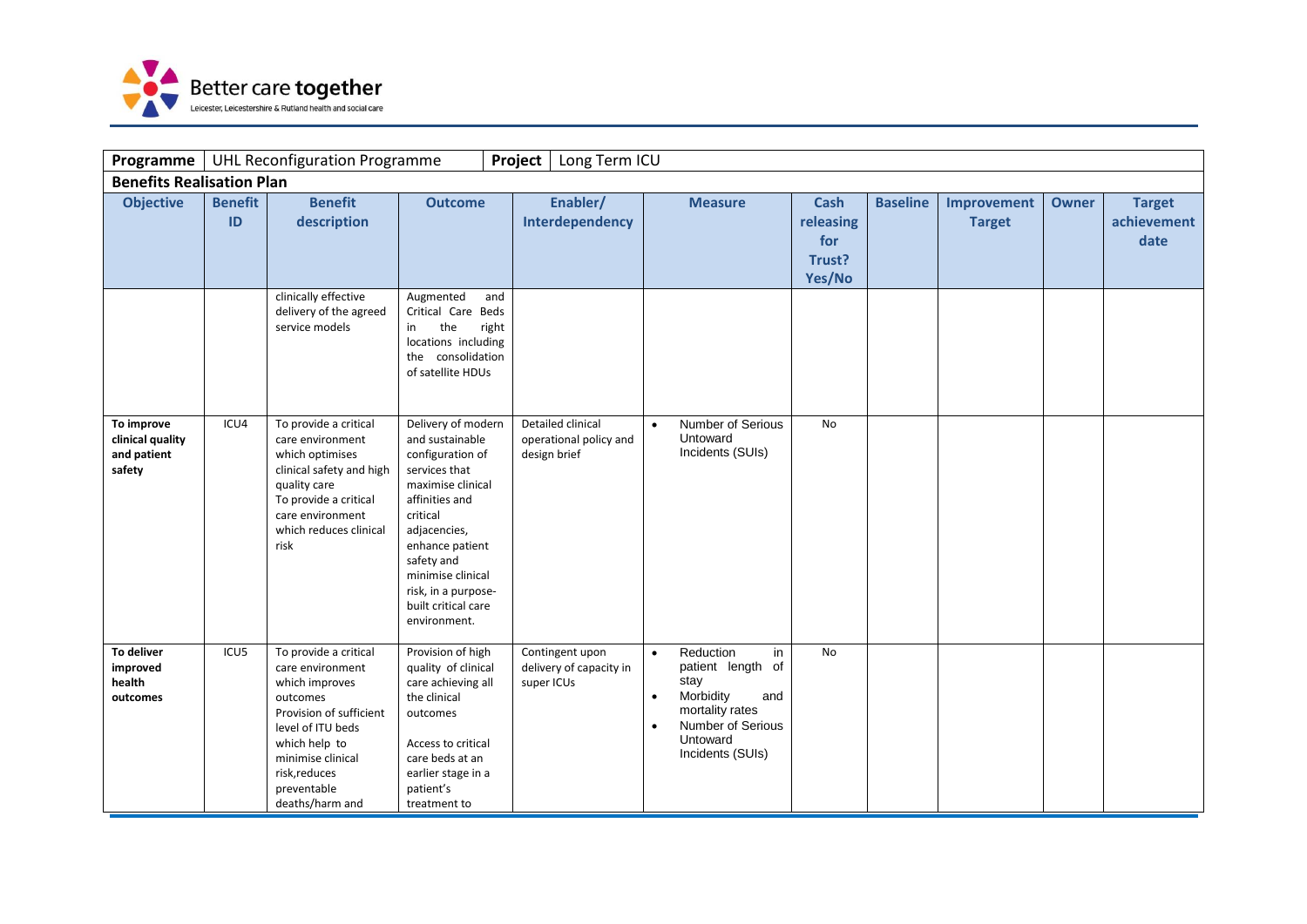

| Programme                                             |                      | <b>UHL Reconfiguration Programme</b>                                                                                                                                                                                                |                                                                                                                                                                                                                                                                                                                                                                                                                                                                                                                                    | Project<br>Long Term ICU                                                                                                                                                                                      |                                                                                                                                                                                                                                                                                                                                                                                                            |                                                     |                 |                              |              |                                      |
|-------------------------------------------------------|----------------------|-------------------------------------------------------------------------------------------------------------------------------------------------------------------------------------------------------------------------------------|------------------------------------------------------------------------------------------------------------------------------------------------------------------------------------------------------------------------------------------------------------------------------------------------------------------------------------------------------------------------------------------------------------------------------------------------------------------------------------------------------------------------------------|---------------------------------------------------------------------------------------------------------------------------------------------------------------------------------------------------------------|------------------------------------------------------------------------------------------------------------------------------------------------------------------------------------------------------------------------------------------------------------------------------------------------------------------------------------------------------------------------------------------------------------|-----------------------------------------------------|-----------------|------------------------------|--------------|--------------------------------------|
| <b>Benefits Realisation Plan</b>                      |                      |                                                                                                                                                                                                                                     |                                                                                                                                                                                                                                                                                                                                                                                                                                                                                                                                    |                                                                                                                                                                                                               |                                                                                                                                                                                                                                                                                                                                                                                                            |                                                     |                 |                              |              |                                      |
| <b>Objective</b>                                      | <b>Benefit</b><br>ID | <b>Benefit</b><br>description                                                                                                                                                                                                       | <b>Outcome</b>                                                                                                                                                                                                                                                                                                                                                                                                                                                                                                                     | Enabler/<br>Interdependency                                                                                                                                                                                   | <b>Measure</b>                                                                                                                                                                                                                                                                                                                                                                                             | <b>Cash</b><br>releasing<br>for<br>Trust?<br>Yes/No | <b>Baseline</b> | Improvement<br><b>Target</b> | <b>Owner</b> | <b>Target</b><br>achievement<br>date |
|                                                       |                      | improves health<br>outcomes.<br>Improves access to<br>services - right<br>service, right place,<br>right time.                                                                                                                      | optimise clinical<br>outcomes.                                                                                                                                                                                                                                                                                                                                                                                                                                                                                                     |                                                                                                                                                                                                               |                                                                                                                                                                                                                                                                                                                                                                                                            |                                                     |                 |                              |              |                                      |
| To improve the<br>quality of<br>patient<br>experience | ICU <sub>6</sub>     | To provide a critical<br>care environment<br>which improves the<br>quality of care and<br>experience of users<br>(patients, visitors and<br>staff through an<br>improved<br>environment that<br>supports clinical<br>effectiveness. | Enhanced patient<br>and visitor<br>experience and<br>quality of care<br>Delivery of a<br>sustainable and<br>consistent ICU<br>provision at the<br>Glenfield and<br>Leicester Royal<br>Infirmary sites<br>Addresses the<br>imbalance<br>between demand<br>and capacity and<br>insufficient access<br>to High<br>Dependency Unit<br>(HDU) beds.<br>Increased ability to<br>reduce and sustain<br>improved Referral<br>To Treatment<br>(RTT) targets.<br>Patients requiring<br>level two and level<br>three care will<br>receive care | Commissioned activity<br>levels<br>Demand and capacity<br>planning<br>Timetabling/job<br>planning<br>Service and process<br>transformation-<br>implementation of<br>new ways of working<br>and Models of Care | Friends<br>and<br>$\bullet$<br><b>Family Test</b><br>Staff survey/UHL<br>$\bullet$<br><b>Pulse Check</b><br>Improved<br>$\bullet$<br>operational<br>performance<br>in<br>the<br>delivering<br>cancer 2 Week<br>Wait (2WW) and<br>62 day targets<br><b>RTT Targets</b><br>$\bullet$<br>Size of waiting list<br>$\bullet$<br>and waiting times<br>for treatment<br>Delayed transfers<br>$\bullet$<br>of care | <b>No</b>                                           |                 |                              |              |                                      |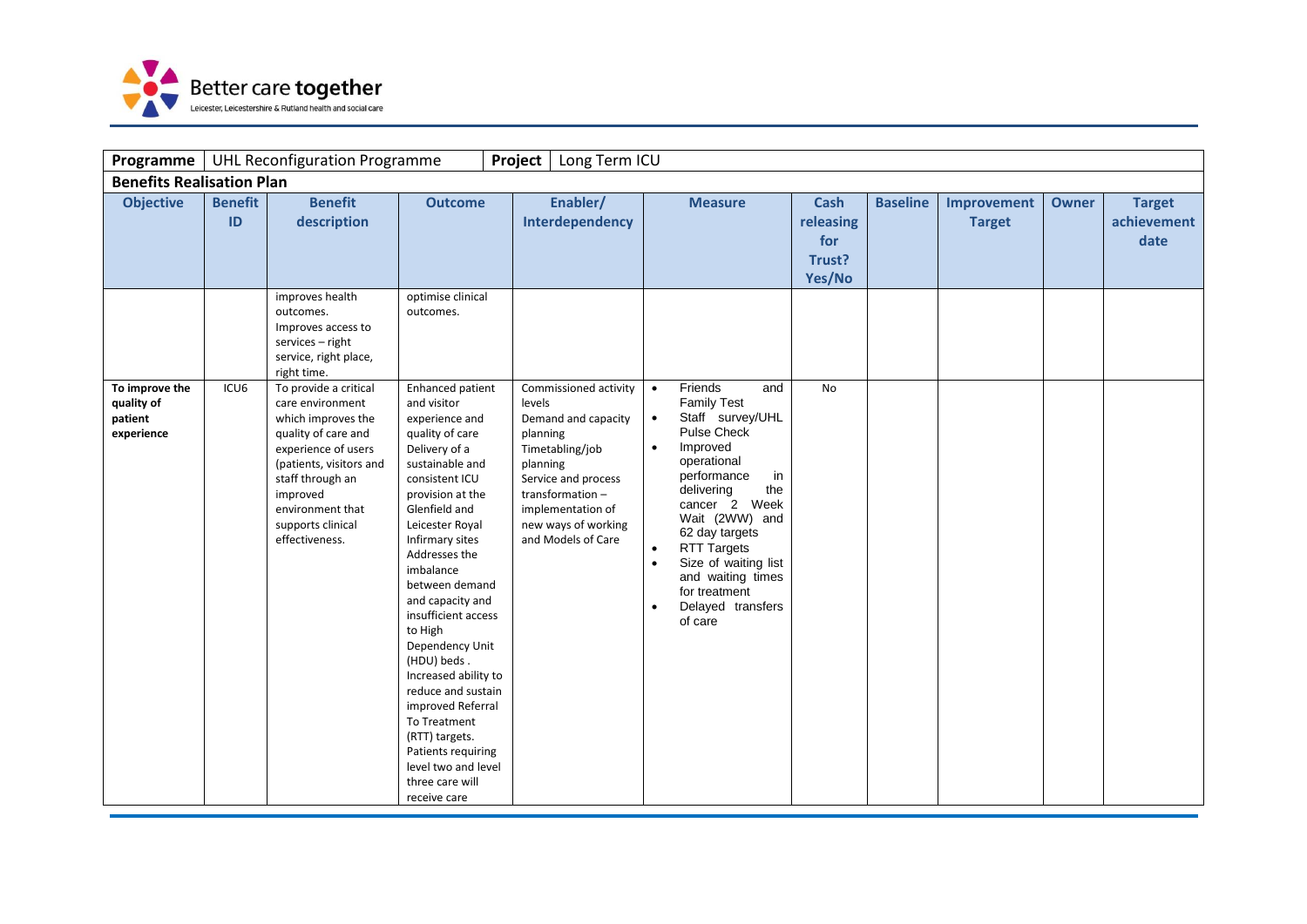

| Programme                                                                                                                 |                      | <b>UHL Reconfiguration Programme</b>                                                                                                                                                     |                                                                                                                                                                                                                                                                                                                                                                                                                                                                                                                                    | Project<br>Long Term ICU                                                              |                                                                                                                                           |                                                     |                 |                              |              |                                      |
|---------------------------------------------------------------------------------------------------------------------------|----------------------|------------------------------------------------------------------------------------------------------------------------------------------------------------------------------------------|------------------------------------------------------------------------------------------------------------------------------------------------------------------------------------------------------------------------------------------------------------------------------------------------------------------------------------------------------------------------------------------------------------------------------------------------------------------------------------------------------------------------------------|---------------------------------------------------------------------------------------|-------------------------------------------------------------------------------------------------------------------------------------------|-----------------------------------------------------|-----------------|------------------------------|--------------|--------------------------------------|
| <b>Benefits Realisation Plan</b>                                                                                          |                      |                                                                                                                                                                                          |                                                                                                                                                                                                                                                                                                                                                                                                                                                                                                                                    |                                                                                       |                                                                                                                                           |                                                     |                 |                              |              |                                      |
| <b>Objective</b>                                                                                                          | <b>Benefit</b><br>ID | <b>Benefit</b><br>description                                                                                                                                                            | <b>Outcome</b><br>appropriate to                                                                                                                                                                                                                                                                                                                                                                                                                                                                                                   | Enabler/<br>Interdependency                                                           | <b>Measure</b>                                                                                                                            | <b>Cash</b><br>releasing<br>for<br>Trust?<br>Yes/No | <b>Baseline</b> | Improvement<br><b>Target</b> | <b>Owner</b> | <b>Target</b><br>achievement<br>date |
| To provide<br>accommodation<br>that is sized to<br>be fully<br>functional and<br>meets safety<br>and quality<br>standards | ICU7                 | Ensures compliance<br>with national<br>regulatory standards<br>including CQC<br>compliance,<br>accreditation<br>standards, privacy and<br>dignity and infection<br>prevention standards. | their individual<br>needs within the<br>ICU until they are<br>well enough to<br>step down to a<br>level one or level<br>zero facility.<br>Improved service<br>reliability and<br>reduced<br>disruption to<br>patient care<br>Provision of<br>sufficient side<br>rooms to isolate<br>patients either for<br>infection<br>prevention reasons<br>(both transmission<br>of and/or exposure<br>to infections)<br>Creation of<br>enhanced privacy<br>and dignity for<br>patients,<br>particularly in the<br>case of the dying<br>patient | Agreement with<br>Infection prevention<br>team on numbers of<br>side rooms            | Patient<br>$\bullet$<br>satisfaction/F&F<br>Test<br>Infection<br>$\bullet$<br>prevention rates<br>CQC Inspection<br>$\bullet$<br>feedback | No.                                                 |                 |                              |              |                                      |
| To Improve<br>service delivery,<br>efficiency and<br>effectiveness                                                        | ICU8                 | The extent to which<br>the development of<br>services has the<br>capability to respond<br>flexibly to changes in                                                                         | ICU Capacity<br>enables improved<br>utilisation of<br>speciality beds &<br>theatres                                                                                                                                                                                                                                                                                                                                                                                                                                                | Commissioned activity<br>levels<br>Demand and capacity<br>planning<br>Timetabling/job | Bed<br>occupancy<br>$\bullet$<br>rates<br>Theatre efficiency<br>$\bullet$<br>Theatre<br>$\bullet$<br>cancellations                        | Yes                                                 |                 |                              |              |                                      |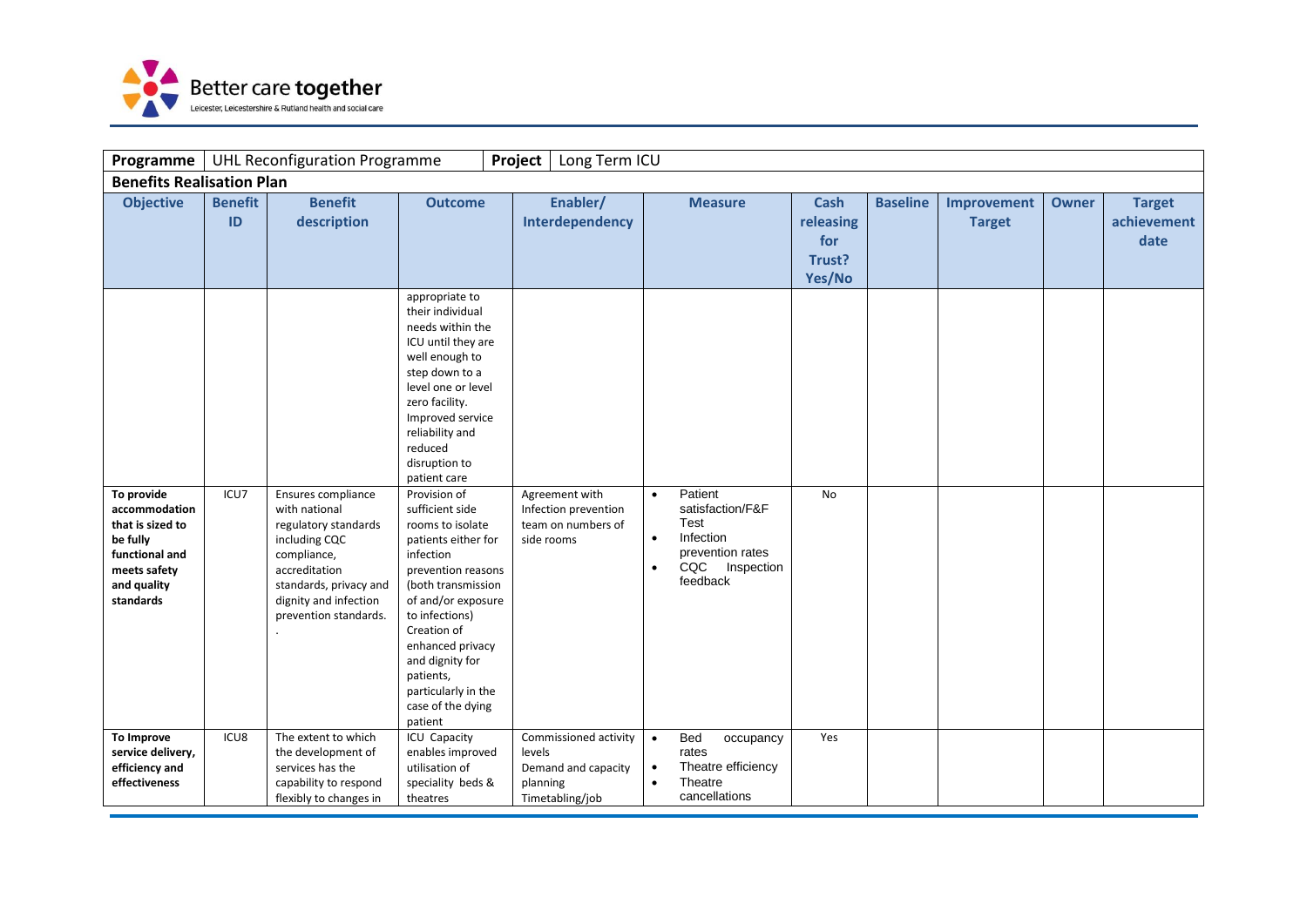

| <b>Programme</b>                                                                                        |                      | <b>UHL Reconfiguration Programme</b>                                                                                                                                                                                                                                                                                                                                                                              |                                                                                                                                                                                                                                                                                                   | Project<br>Long Term ICU                                                                                                                                                    |                                                                                                                                                                                                                                                                                                            |                                              |                 |                              |              |                                      |
|---------------------------------------------------------------------------------------------------------|----------------------|-------------------------------------------------------------------------------------------------------------------------------------------------------------------------------------------------------------------------------------------------------------------------------------------------------------------------------------------------------------------------------------------------------------------|---------------------------------------------------------------------------------------------------------------------------------------------------------------------------------------------------------------------------------------------------------------------------------------------------|-----------------------------------------------------------------------------------------------------------------------------------------------------------------------------|------------------------------------------------------------------------------------------------------------------------------------------------------------------------------------------------------------------------------------------------------------------------------------------------------------|----------------------------------------------|-----------------|------------------------------|--------------|--------------------------------------|
| <b>Benefits Realisation Plan</b>                                                                        |                      |                                                                                                                                                                                                                                                                                                                                                                                                                   |                                                                                                                                                                                                                                                                                                   |                                                                                                                                                                             |                                                                                                                                                                                                                                                                                                            |                                              |                 |                              |              |                                      |
| <b>Objective</b>                                                                                        | <b>Benefit</b><br>ID | <b>Benefit</b><br>description<br>clinical practice,<br>activity and service<br>delivery changes.<br>Facilitates a generic<br>approach where<br>possible to the use of<br>space and shared<br>facilities whilst<br>ensuring functionality.<br>Allows for<br>expansion/contraction<br>potential to meet new<br>guidance, business<br>opportunities and<br>service demands.<br>Accommodates<br>changes in technology | <b>Outcome</b><br>Provision of 'super<br>ICUs' will support<br>the growth in<br>demand across all<br>services over time<br>Creation of an<br>environment that<br>allows the service<br>to flex the space<br>according to<br>demand and<br>capacity for each<br>level of critical care<br>service. | Enabler/<br>Interdependency<br>planning<br>Service and process<br>transformation-<br>implementation of<br>new ways of working<br>and Models of Care<br>Theatre efficiencies | <b>Measure</b>                                                                                                                                                                                                                                                                                             | Cash<br>releasing<br>for<br>Trust?<br>Yes/No | <b>Baseline</b> | Improvement<br><b>Target</b> | <b>Owner</b> | <b>Target</b><br>achievement<br>date |
|                                                                                                         |                      | and its application to<br>deliver increasingly<br>more efficient<br>services.                                                                                                                                                                                                                                                                                                                                     |                                                                                                                                                                                                                                                                                                   |                                                                                                                                                                             |                                                                                                                                                                                                                                                                                                            |                                              |                 |                              |              |                                      |
| To provide a<br>critical care<br>environment<br>which has an<br>innovative and<br>flexible<br>workforce | ICU9                 | Enhances staff<br>wellbeing though an<br>improved, high<br>quality working<br>environment that<br>supports efficient<br>working practices.<br>Delivery of service<br>models and new ways<br>of working that<br>contribute to efficient<br>achievable and<br>sustainable workforce                                                                                                                                 | <b>Effective and</b><br>flexible workforce<br>models, with<br>improved staff<br>recruitment and<br>retention<br>opportunities.<br>Sustainable<br>consultant on call<br>rotas<br>Provision of a high<br>quality<br>care<br>delivered<br>by a                                                       | Effective recruitment<br>and retention<br>strategies                                                                                                                        | of<br>Number<br>$\bullet$<br>retained staff<br>Improvements<br>in<br>$\bullet$<br>workforce<br>productivity<br>measured<br>by<br>changes in activity<br>versus changes in<br>workforce<br>Reduction<br>in<br>$\bullet$<br>(target<br>Turnover<br>reduction<br>from<br>Trust average of<br>xx%<br>xx%<br>to | Yes                                          |                 |                              |              |                                      |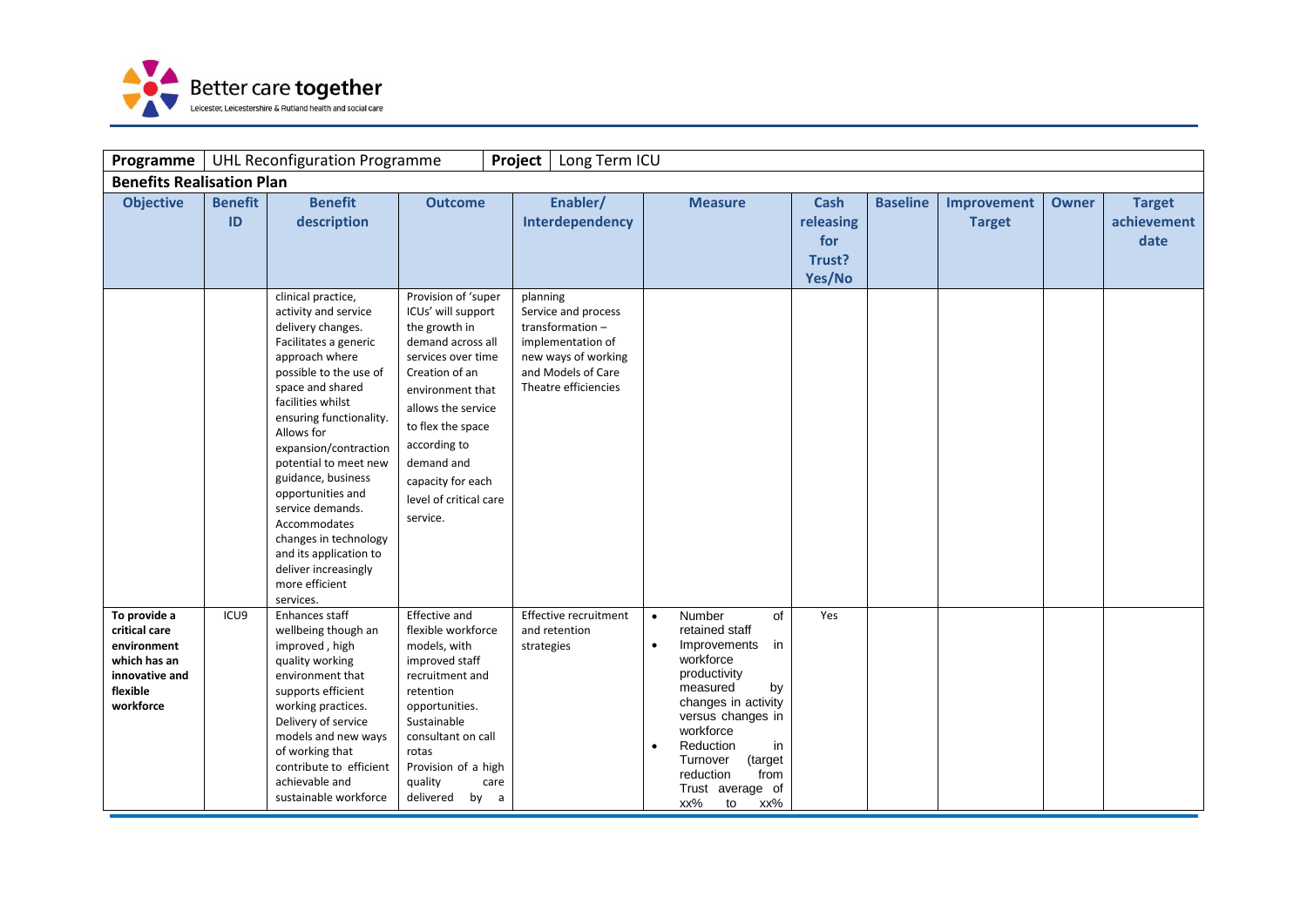

| Programme                                                                                                                   |                      | <b>UHL Reconfiguration Programme</b>                                                                                                                                                                                                                                                                   |                                                                                                                                                                                                                                                                                         | Project          | Long Term ICU               |                                                                                                                                                                                                                                                                                                                    |                                   |                                                     |                 |                              |              |                                      |
|-----------------------------------------------------------------------------------------------------------------------------|----------------------|--------------------------------------------------------------------------------------------------------------------------------------------------------------------------------------------------------------------------------------------------------------------------------------------------------|-----------------------------------------------------------------------------------------------------------------------------------------------------------------------------------------------------------------------------------------------------------------------------------------|------------------|-----------------------------|--------------------------------------------------------------------------------------------------------------------------------------------------------------------------------------------------------------------------------------------------------------------------------------------------------------------|-----------------------------------|-----------------------------------------------------|-----------------|------------------------------|--------------|--------------------------------------|
| <b>Benefits Realisation Plan</b>                                                                                            |                      |                                                                                                                                                                                                                                                                                                        |                                                                                                                                                                                                                                                                                         |                  |                             |                                                                                                                                                                                                                                                                                                                    |                                   |                                                     |                 |                              |              |                                      |
| <b>Objective</b>                                                                                                            | <b>Benefit</b><br>ID | <b>Benefit</b><br>description<br>solutions<br>Improved staff<br>engagement scores<br>due to better rota<br>management, more<br>opportunities for<br>career development<br>and better working<br>conditions. Includes<br>improved scores in<br>relation to health and<br>wellbeing and team<br>working. | <b>Outcome</b><br>well-trained<br>educated<br>workforce<br>resourced to meet<br>the projected case<br>mix and workload<br>Provision of the<br>opportunity to use<br>skills<br>the<br>expertise<br>professional staff<br>flexibly, with joint<br>training in order to<br>transfer skills | and<br>and<br>of | Enabler/<br>Interdependency | <b>Measure</b><br>Reducing turnover<br>by xx people<br>Reduction<br>$\bullet$<br>sickness absence<br>rates from xx to xx<br>moving towards a<br>Trust<br>target of 3%<br>Increased<br>applications<br>advert<br>improved length of<br>time to hire (60<br>day target).<br>Reductions<br>vacancies from xx<br>to xx | in<br>stretch<br>per<br>and<br>in | <b>Cash</b><br>releasing<br>for<br>Trust?<br>Yes/No | <b>Baseline</b> | Improvement<br><b>Target</b> | <b>Owner</b> | <b>Target</b><br>achievement<br>date |
|                                                                                                                             |                      |                                                                                                                                                                                                                                                                                                        |                                                                                                                                                                                                                                                                                         |                  |                             | Improvements<br>$\bullet$<br>turnover<br>stability indices<br>Reduction<br>premium spend                                                                                                                                                                                                                           | in<br>and<br>in                   |                                                     |                 |                              |              |                                      |
| To provide a<br>critical care<br>environment<br>which<br>facilitates<br>innovative and<br>efficient<br>working<br>practices | ICU10                | Re-modelled<br>workforce and staffing<br>levels delivered as a<br>consequence of<br>optimum design.<br>Enhanced skill mix and<br>competencies to<br>support<br>delivery of the<br>modernised<br>services that is<br>responsive to<br>changes in demand.                                                | Improved rota<br>management,<br>more<br>opportunities for<br>career<br>development and<br>better working<br>conditions.<br>Improved health<br>and wellbeing and<br>team working.<br>Delivery of<br>sustainable flexible                                                                 | a                |                             | Sickness rates to<br>$\bullet$<br>Trust<br>target of 3%.<br>%Increase<br>applications<br>advert<br>length of time to<br>(60)<br>hire<br>target).<br>Staff turnover and<br>$\bullet$<br>stability indices.<br>Reduction<br>premium spend                                                                            | stretch<br>in<br>per<br>day<br>in | Yes                                                 |                 |                              |              |                                      |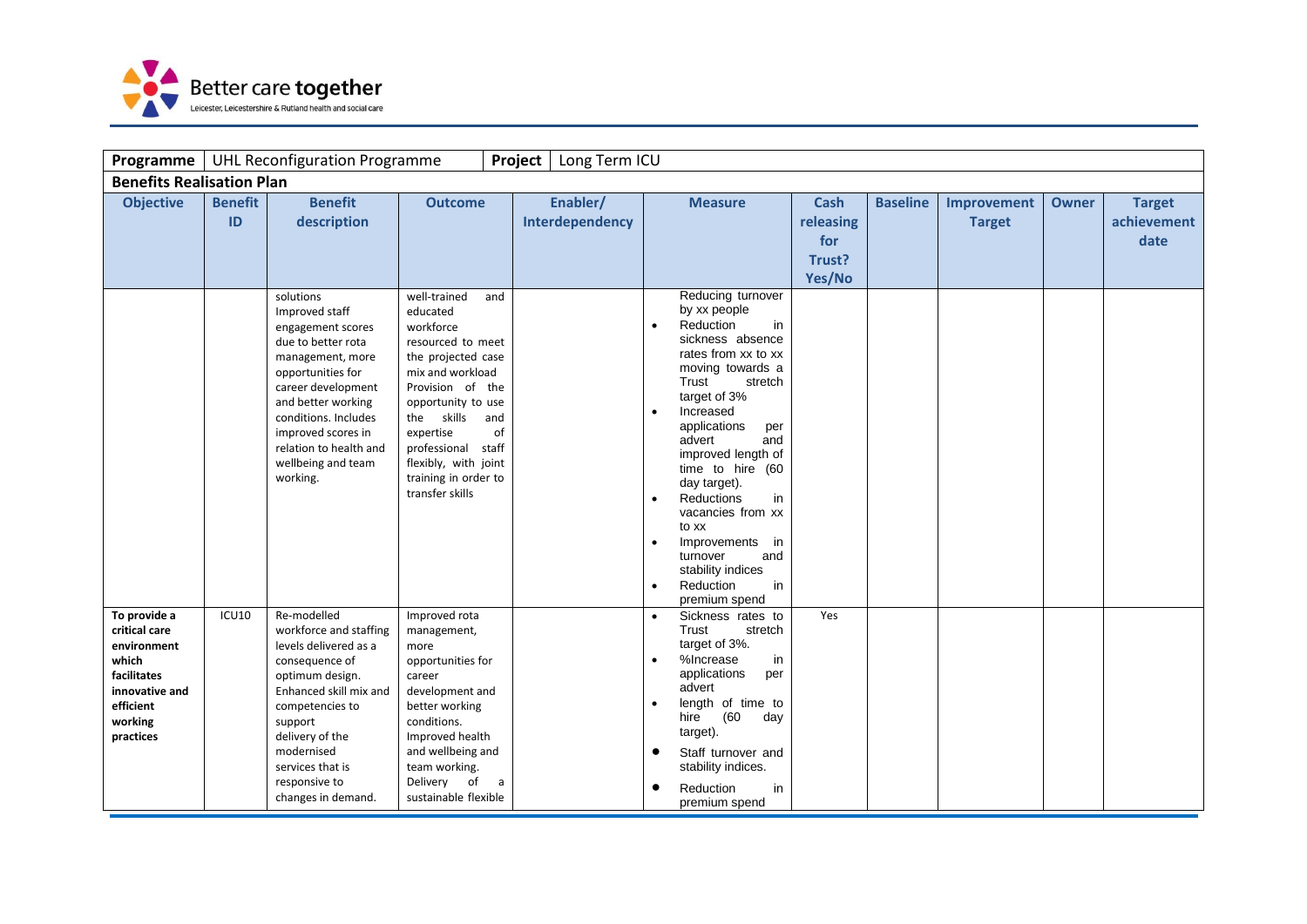

| Programme                        |                      | <b>UHL Reconfiguration Programme</b>                                                                                                                                                                                                                                                                                                                                                            |                                                                                                                                                                                                                                                                                   | Project<br>Long Term ICU    |                                                                                                                                                                         |                                                     |                 |                              |              |                                      |
|----------------------------------|----------------------|-------------------------------------------------------------------------------------------------------------------------------------------------------------------------------------------------------------------------------------------------------------------------------------------------------------------------------------------------------------------------------------------------|-----------------------------------------------------------------------------------------------------------------------------------------------------------------------------------------------------------------------------------------------------------------------------------|-----------------------------|-------------------------------------------------------------------------------------------------------------------------------------------------------------------------|-----------------------------------------------------|-----------------|------------------------------|--------------|--------------------------------------|
| <b>Benefits Realisation Plan</b> |                      |                                                                                                                                                                                                                                                                                                                                                                                                 |                                                                                                                                                                                                                                                                                   |                             |                                                                                                                                                                         |                                                     |                 |                              |              |                                      |
| <b>Objective</b>                 | <b>Benefit</b><br>ID | <b>Benefit</b><br>description                                                                                                                                                                                                                                                                                                                                                                   | <b>Outcome</b>                                                                                                                                                                                                                                                                    | Enabler/<br>Interdependency | <b>Measure</b>                                                                                                                                                          | <b>Cash</b><br>releasing<br>for<br>Trust?<br>Yes/No | <b>Baseline</b> | Improvement<br><b>Target</b> | <b>Owner</b> | <b>Target</b><br>achievement<br>date |
|                                  |                      |                                                                                                                                                                                                                                                                                                                                                                                                 | workforce that is<br>responsive<br>to<br>changing<br>workloads<br>and<br>increasingly<br>complex case mix<br>Delivery<br>of<br>effective<br>and<br>flexible workforce<br>models,<br>with<br>staff<br>improved<br>recruitment<br>and<br>retention.                                 |                             |                                                                                                                                                                         |                                                     |                 |                              |              |                                      |
| Value for<br>money               | <b>ICU11</b>         | To deliver<br>transformed and best<br>practice service<br>models which support<br>delivery of CIP targets<br>and affordability of<br>the business case<br>Enhances the<br>efficiency of the<br>workforce through<br>changes in working<br>practices.<br>Reduces the need for<br>duplication of major<br>capital equipment.<br>Reduces the need for<br>duplication of<br>specialised facilities. | Increased flexibility<br>use<br>of<br>in<br>resources/beds<br>within two larger<br>which<br>units<br>ensures delivery of<br>an efficient and<br>affordable service<br>model.<br>Delivery<br>οf<br>economies of scale<br>of<br>in<br>terms<br>of<br>management<br>level 2 patients |                             | Number<br>of<br>$\bullet$<br>cancelled<br>operations<br>Number of surge<br>$\bullet$<br>periods<br>£ CIP<br>$\bullet$<br>Financial Benefits<br>$\bullet$<br>realisation | Yes                                                 |                 |                              |              |                                      |
| <b>Maintains and</b>             | ICU12                | To provide a critical                                                                                                                                                                                                                                                                                                                                                                           | Improved                                                                                                                                                                                                                                                                          |                             | Deanery/post<br>$\bullet$                                                                                                                                               | No                                                  |                 |                              |              |                                      |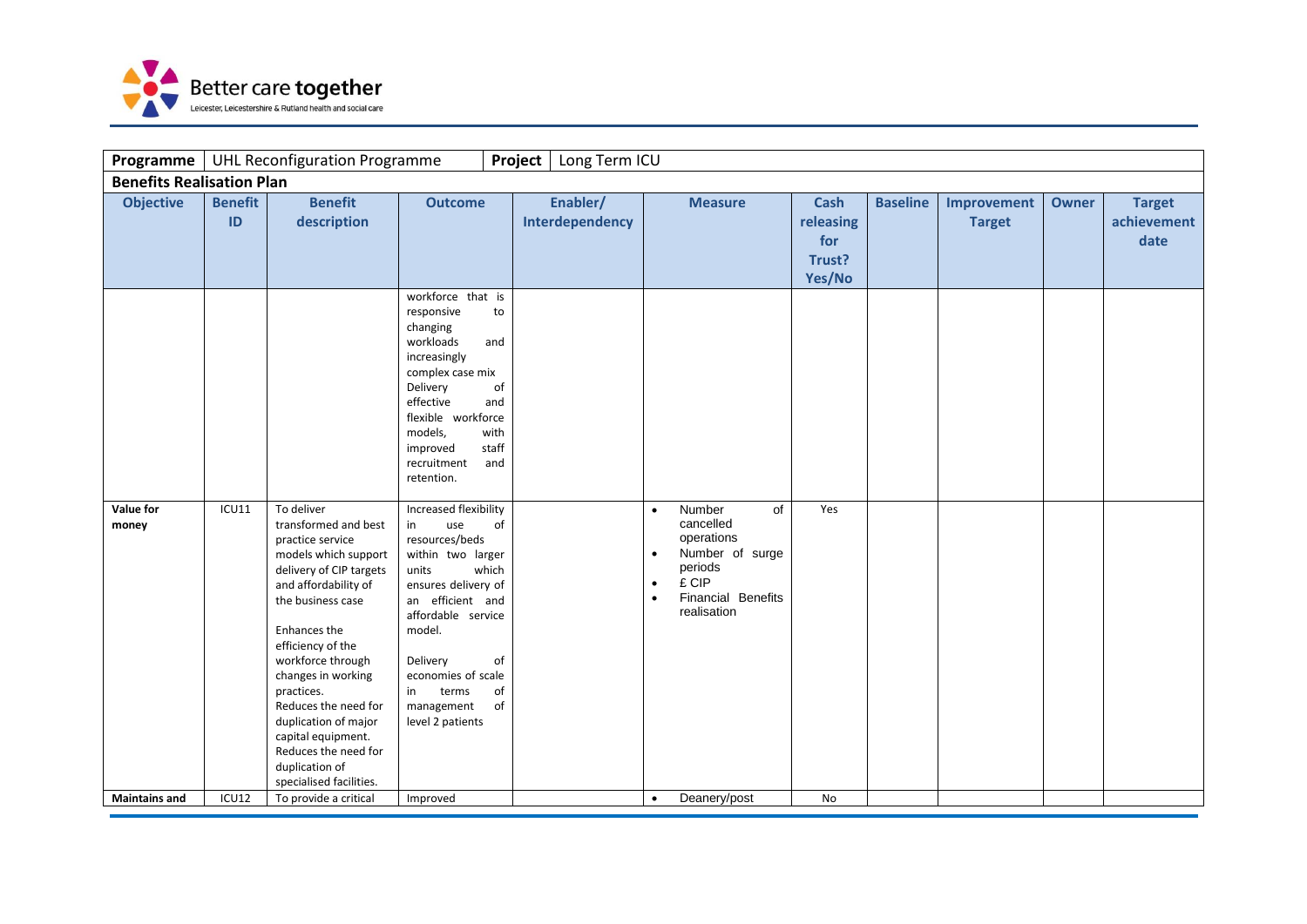

| Programme                                           |                      | <b>UHL Reconfiguration Programme</b>                                                                                                                                                                                         |                                                                                                                                                                                                                                      | Project<br>Long Term ICU                                                       |                                                                                                                                                |                                                     |                 |                              |              |                                      |
|-----------------------------------------------------|----------------------|------------------------------------------------------------------------------------------------------------------------------------------------------------------------------------------------------------------------------|--------------------------------------------------------------------------------------------------------------------------------------------------------------------------------------------------------------------------------------|--------------------------------------------------------------------------------|------------------------------------------------------------------------------------------------------------------------------------------------|-----------------------------------------------------|-----------------|------------------------------|--------------|--------------------------------------|
| <b>Benefits Realisation Plan</b>                    |                      |                                                                                                                                                                                                                              |                                                                                                                                                                                                                                      |                                                                                |                                                                                                                                                |                                                     |                 |                              |              |                                      |
| <b>Objective</b>                                    | <b>Benefit</b><br>ID | <b>Benefit</b><br>description                                                                                                                                                                                                | <b>Outcome</b>                                                                                                                                                                                                                       | Enabler/<br>Interdependency                                                    | <b>Measure</b>                                                                                                                                 | <b>Cash</b><br>releasing<br>for<br>Trust?<br>Yes/No | <b>Baseline</b> | Improvement<br><b>Target</b> | <b>Owner</b> | <b>Target</b><br>achievement<br>date |
| enhances<br>education,<br>training and<br>research. |                      | care environment<br>which improves<br>teaching and research<br>opportunities<br>Enhances<br>opportunities for<br>research through<br>collaboration with<br>academic partners.                                                | experience of<br>postgraduate &<br>trainees.<br>Retention of<br><b>Intensive Care</b><br>training<br>accreditation                                                                                                                   |                                                                                | graduate<br>education reports<br>Junior doctor fill<br>rates                                                                                   |                                                     |                 |                              |              |                                      |
| <b>Flexibility for</b><br>the future                | ICU13                | Ensure critical care<br>capacity is right for 20<br>years, reflecting the<br>changing demands<br>and expectations of a<br>growing and ageing<br>population, changing<br>service models and<br>improved efficiency<br>targets | Additional capacity<br>to accept level 2<br>and level 3 activity,<br>enabling an<br>increase in tertiary<br>services and<br>reduction in<br>cancellations, and<br>ability to meet<br>projected demand<br>to 2040.                    | Future activity<br>modelling including<br>growth assumptions                   | Cancelled<br>$\bullet$<br>operations<br>Demand<br>and<br>$\bullet$<br>capacity gap<br>Occupancy rates<br>$\bullet$                             | Yes                                                 |                 |                              |              |                                      |
| <b>Operational fit</b>                              | ICU14                | Addresses travel and<br>transport<br>requirements<br>Improves location and<br>co-location of services<br>Improves and makes<br>effective sue of<br>support staff                                                             | To deliver the<br>project to the<br>agreed timescale<br>and budget with<br>minimal disruption<br>to current service<br>delivery<br>To provide a<br>critical care<br>environment<br>which provides<br>adequate<br>infrastructure for, | Programme planning<br>and sequencing<br>Interdependency with<br>other projects | Capital<br>$\bullet$<br>expenditure<br>versus budget<br>Number<br>of<br>$\bullet$<br>contract notices<br>Workforce<br>$\bullet$<br>utilisation | Yes                                                 |                 |                              |              |                                      |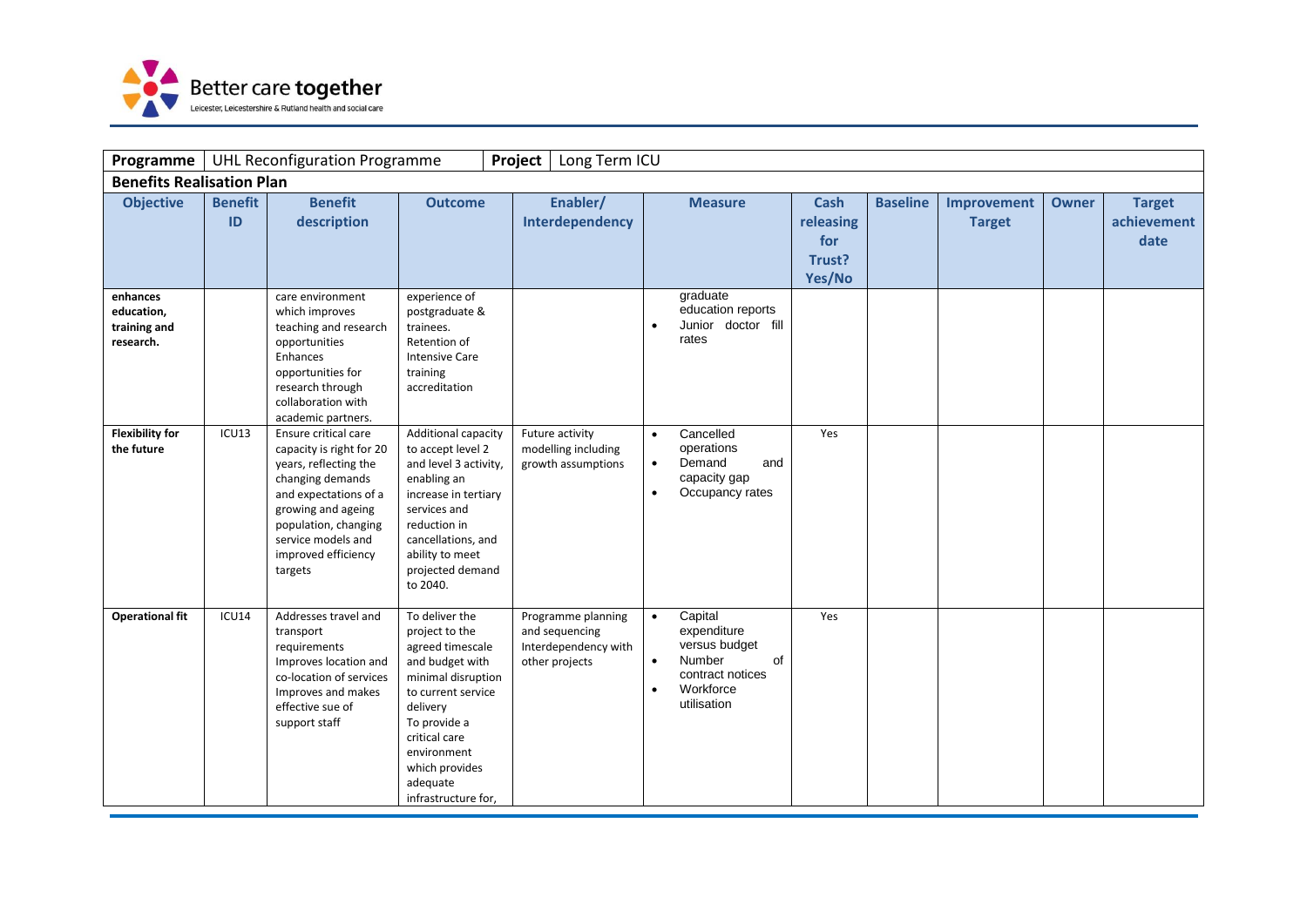

| <b>Programme</b>                 |                      | <b>UHL Reconfiguration Programme</b> |                                         | Project | Long Term ICU               |                |                                              |                 |                              |              |                                      |
|----------------------------------|----------------------|--------------------------------------|-----------------------------------------|---------|-----------------------------|----------------|----------------------------------------------|-----------------|------------------------------|--------------|--------------------------------------|
| <b>Benefits Realisation Plan</b> |                      |                                      |                                         |         |                             |                |                                              |                 |                              |              |                                      |
| <b>Objective</b>                 | <b>Benefit</b><br>ID | <b>Benefit</b><br>description        | <b>Outcome</b>                          |         | Enabler/<br>Interdependency | <b>Measure</b> | Cash<br>releasing<br>for<br>Trust?<br>Yes/No | <b>Baseline</b> | Improvement<br><b>Target</b> | <b>Owner</b> | <b>Target</b><br>achievement<br>date |
|                                  |                      |                                      | and capacity of,<br>supporting services |         |                             |                |                                              |                 |                              |              |                                      |

| Programme                                                                             |                                                    | <b>UHL Reconfiguration Programme</b>                                                                                                                                                        |                                                                                                                                                                                                                                                                                                                                                                                                                     | Project                                                                                              |                                                                                                                                                                                                                                                                                                                                  |                                                  | GH New Build / Treatment Centre v4                                                                                                                                                                                                                                                                                                                            |                                              |                 |                              |              |                                      |
|---------------------------------------------------------------------------------------|----------------------------------------------------|---------------------------------------------------------------------------------------------------------------------------------------------------------------------------------------------|---------------------------------------------------------------------------------------------------------------------------------------------------------------------------------------------------------------------------------------------------------------------------------------------------------------------------------------------------------------------------------------------------------------------|------------------------------------------------------------------------------------------------------|----------------------------------------------------------------------------------------------------------------------------------------------------------------------------------------------------------------------------------------------------------------------------------------------------------------------------------|--------------------------------------------------|---------------------------------------------------------------------------------------------------------------------------------------------------------------------------------------------------------------------------------------------------------------------------------------------------------------------------------------------------------------|----------------------------------------------|-----------------|------------------------------|--------------|--------------------------------------|
|                                                                                       | <b>Benefits Realisation Plan</b><br><b>Benefit</b> |                                                                                                                                                                                             |                                                                                                                                                                                                                                                                                                                                                                                                                     |                                                                                                      |                                                                                                                                                                                                                                                                                                                                  |                                                  |                                                                                                                                                                                                                                                                                                                                                               |                                              |                 |                              |              |                                      |
| <b>Objective</b>                                                                      | <b>Benefit</b><br>ID                               | description                                                                                                                                                                                 | <b>Outcome</b>                                                                                                                                                                                                                                                                                                                                                                                                      |                                                                                                      | Enabler/<br>Interdependency                                                                                                                                                                                                                                                                                                      |                                                  | <b>Measure</b>                                                                                                                                                                                                                                                                                                                                                | Cash<br>releasing<br>for<br>Trust?<br>Yes/No | <b>Baseline</b> | Improvement<br><b>Target</b> | <b>Owner</b> | <b>Target</b><br>achievement<br>date |
| To deliver<br>services in line<br>with National<br><b>Standards and</b><br>frameworks | GH <sub>01</sub>                                   | Implementation of<br>requirements of<br>national and local<br>policy<br><b>Delivers</b><br>recommendations<br>following service<br>reviews, accreditation<br>visits and CQC<br>inspections. | Full compliance with<br>Joint Advisory Group<br>(JAG) accreditation<br>standards.<br>Realise the full future<br>potential for the<br>practice of day<br>surgery & extended<br>recovery care.<br>Adoption of British<br>Association of Day<br>Surgery (BADS)<br>guidelines.<br>Retention of<br>reputation for being<br>an exemplar site for<br>full bowel screening<br>service<br>To enhance UHL's<br>reputation for | $\bullet$<br>$\bullet$<br>$\bullet$<br>$\bullet$<br>$\bullet$<br>$\bullet$<br>$\bullet$<br>$\bullet$ | Service<br>Transformation<br>Commissioner<br>support<br>across<br><b>LLR</b><br>and<br>Specialist<br>Commissioning<br><b>UDL DCP</b><br>Public<br>consultation<br>Stakeholder<br>engagement<br>Enabled<br>by<br>supporting<br>transport<br>infrastructure<br>Travel<br>and<br>transport plan<br>parking<br>Car<br>infrastructure | $\bullet$<br>$\bullet$<br>$\bullet$<br>$\bullet$ | Compliance with<br>accreditation<br>standards.<br>Reduction<br>in<br>(target<br>Turnover<br>reduction<br>from<br>Trust average of<br>xx%<br>xx%<br>to<br>Reducing<br>by xx<br>turnover<br>people<br>Reduction<br>in<br>sickness absence<br>rates from xx to<br>moving<br>xх<br>towards a Trust<br>stretch target of<br>3%<br>Increased<br>applications<br>per |                                              |                 |                              |              |                                      |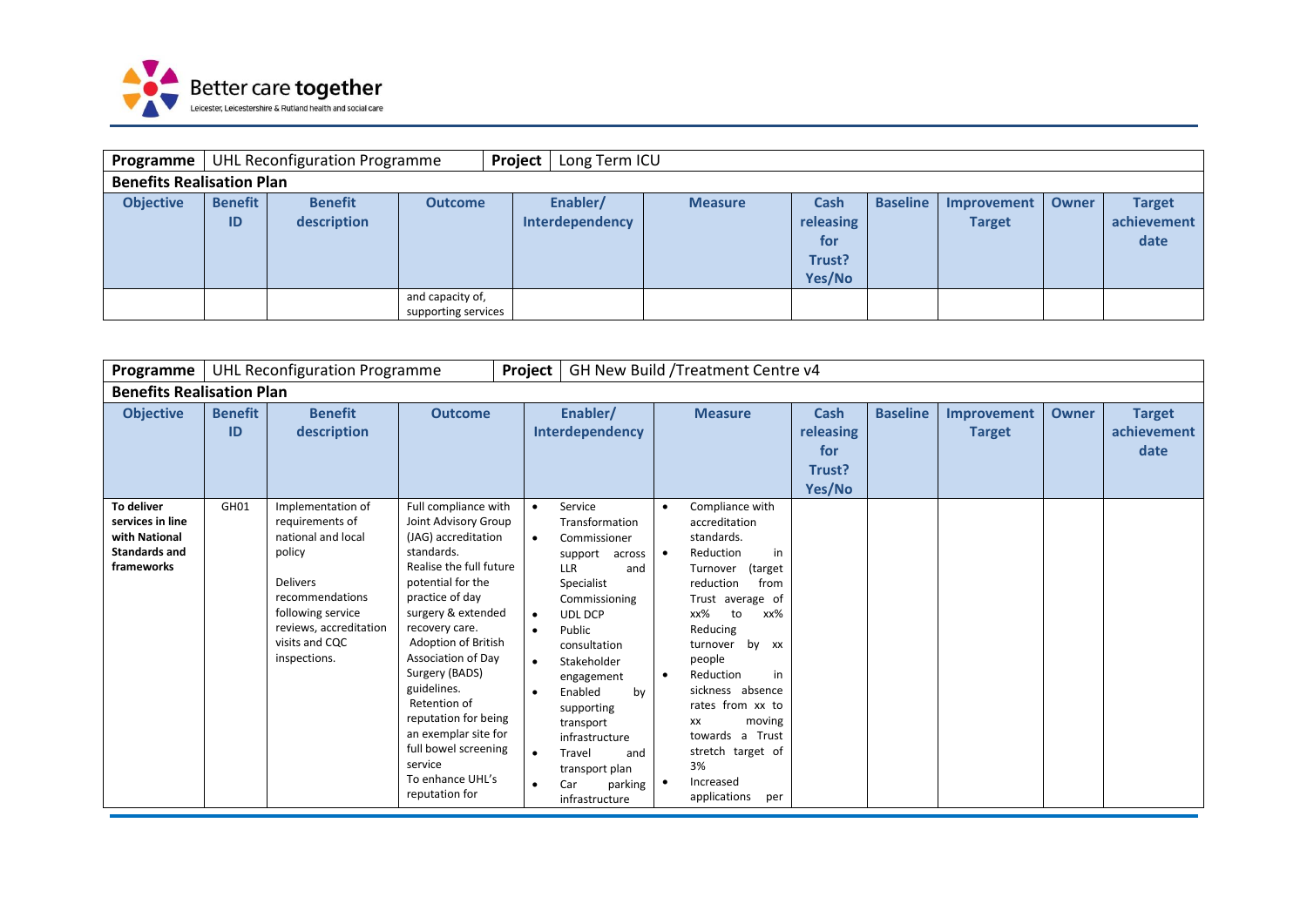

| Programme                        |                      | <b>UHL Reconfiguration Programme</b>                                                                                                                                                                                                                                                                                                                                                                                  |                                                                                                                                                                                                                                                                                                                                                                                                                                                                             | Project                                                                                              |                                                                                                                                                                                                                                                                                                                    |                        | GH New Build / Treatment Centre v4                                                                                                                                                |                                                     |                 |                              |              |                                      |
|----------------------------------|----------------------|-----------------------------------------------------------------------------------------------------------------------------------------------------------------------------------------------------------------------------------------------------------------------------------------------------------------------------------------------------------------------------------------------------------------------|-----------------------------------------------------------------------------------------------------------------------------------------------------------------------------------------------------------------------------------------------------------------------------------------------------------------------------------------------------------------------------------------------------------------------------------------------------------------------------|------------------------------------------------------------------------------------------------------|--------------------------------------------------------------------------------------------------------------------------------------------------------------------------------------------------------------------------------------------------------------------------------------------------------------------|------------------------|-----------------------------------------------------------------------------------------------------------------------------------------------------------------------------------|-----------------------------------------------------|-----------------|------------------------------|--------------|--------------------------------------|
| <b>Benefits Realisation Plan</b> |                      |                                                                                                                                                                                                                                                                                                                                                                                                                       |                                                                                                                                                                                                                                                                                                                                                                                                                                                                             |                                                                                                      |                                                                                                                                                                                                                                                                                                                    |                        |                                                                                                                                                                                   |                                                     |                 |                              |              |                                      |
| <b>Objective</b>                 | <b>Benefit</b><br>ID | <b>Benefit</b><br>description                                                                                                                                                                                                                                                                                                                                                                                         | <b>Outcome</b>                                                                                                                                                                                                                                                                                                                                                                                                                                                              |                                                                                                      | Enabler/<br>Interdependency                                                                                                                                                                                                                                                                                        |                        | <b>Measure</b>                                                                                                                                                                    | <b>Cash</b><br>releasing<br>for<br>Trust?<br>Yes/No | <b>Baseline</b> | Improvement<br><b>Target</b> | <b>Owner</b> | <b>Target</b><br>achievement<br>date |
|                                  |                      |                                                                                                                                                                                                                                                                                                                                                                                                                       | outstanding care<br>with an international<br>profile; reflecting<br>excellent quality and<br>responsive services<br>for the patients of<br>LLR and beyond.                                                                                                                                                                                                                                                                                                                  |                                                                                                      |                                                                                                                                                                                                                                                                                                                    | $\bullet$<br>$\bullet$ | advert<br>and<br>improved length<br>of time to hire (60<br>day target).<br>Reductions<br>in<br>vacancies from xx<br>to xx<br>Improvements in<br>turnover and<br>stability indices |                                                     |                 |                              |              |                                      |
| <b>Strategic fit</b>             | GH <sub>02</sub>     | Ensures future<br>commissioner<br>expectations/activity<br>requirements can be<br>met.<br>Facilitates and acts as<br>an enabler of the<br>wider strategic vision<br>of the LLR BCT<br>Programme.<br>Fit with:<br>• UHL Clinical Strategy<br>• UHL Estates Strategy<br>• LLR Estates Strategy<br>• LLR Digital Roadmap<br>• UHL "e hospital"<br>Strategy<br>• UHL Workforce<br>Strategy<br>• LLR Workforce<br>Strategy | Services in the right<br>place: Facilitates the<br>consolidation of<br>services over two<br>sites, reducing<br>duplication,<br>providing Models of<br>Care that sees<br>patient in the most<br>appropriate setting.<br>Protects planned<br>elective activity and<br>facilitate the disposal<br>of the vast majority<br>of the Leicester<br><b>General Hospital</b><br>(LGH) site.<br>The development<br>and delivery of new<br>Models of Care and<br>clinical pathways will | $\bullet$<br>$\bullet$<br>$\bullet$<br>$\bullet$<br>$\bullet$<br>$\bullet$<br>$\bullet$<br>$\bullet$ | Service<br>Transformation<br>Commissioner<br>support across<br><b>LLR</b><br>and<br>Specialist<br>Commissioning<br>UDL DCP<br>Theatre<br>expansion at LRI.<br>Public<br>consultation<br>Stakeholder<br>engagement<br>Enabled<br>by<br>supporting<br>transport<br>infrastructure<br>Travel<br>and<br>transport plan | $\bullet$<br>$\bullet$ | Reduction<br>in<br>of<br>number<br>elective<br>operations<br>cancelled.<br>Elimination<br>significant<br>reduction in size<br>of waiting lists for<br>services affected.          |                                                     |                 |                              |              |                                      |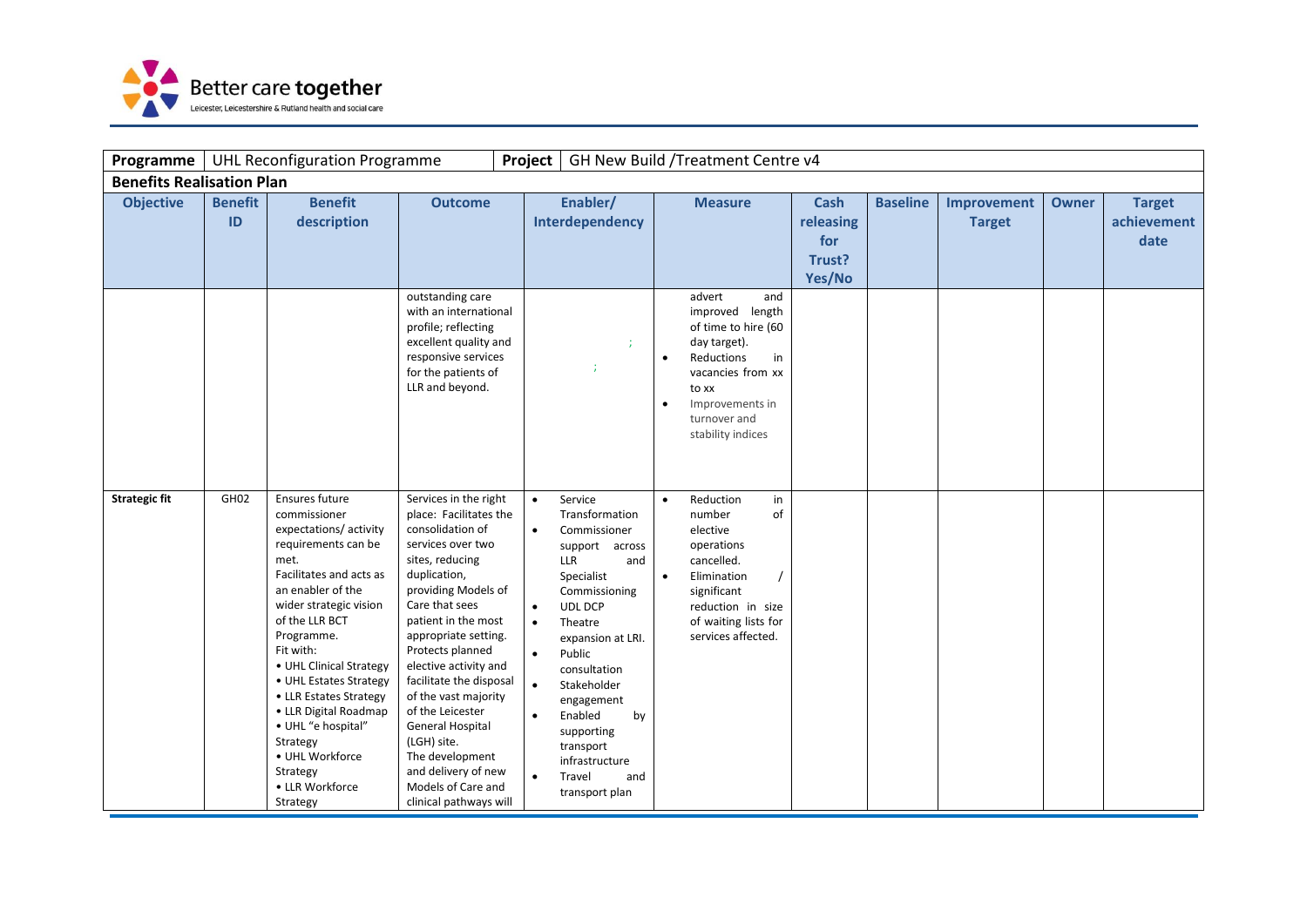

| Programme                                                                                |                      | <b>UHL Reconfiguration Programme</b>                                                                                                                                                                                                                                                                                                                                                                                       |                                                                                                                                                                                                                                                                                                              | Project                                                       |                                                                                                                                                                                                |                                                  | GH New Build /Treatment Centre v4                                                                                                                                                                                       |                                                     |                 |                              |              |                                      |
|------------------------------------------------------------------------------------------|----------------------|----------------------------------------------------------------------------------------------------------------------------------------------------------------------------------------------------------------------------------------------------------------------------------------------------------------------------------------------------------------------------------------------------------------------------|--------------------------------------------------------------------------------------------------------------------------------------------------------------------------------------------------------------------------------------------------------------------------------------------------------------|---------------------------------------------------------------|------------------------------------------------------------------------------------------------------------------------------------------------------------------------------------------------|--------------------------------------------------|-------------------------------------------------------------------------------------------------------------------------------------------------------------------------------------------------------------------------|-----------------------------------------------------|-----------------|------------------------------|--------------|--------------------------------------|
| <b>Benefits Realisation Plan</b>                                                         |                      |                                                                                                                                                                                                                                                                                                                                                                                                                            |                                                                                                                                                                                                                                                                                                              |                                                               |                                                                                                                                                                                                |                                                  |                                                                                                                                                                                                                         |                                                     |                 |                              |              |                                      |
| <b>Objective</b>                                                                         | <b>Benefit</b><br>ID | <b>Benefit</b><br>description<br>To deliver appropriate                                                                                                                                                                                                                                                                                                                                                                    | <b>Outcome</b><br>ensure only those                                                                                                                                                                                                                                                                          | $\bullet$                                                     | Enabler/<br>Interdependency<br>Car<br>parking                                                                                                                                                  |                                                  | <b>Measure</b>                                                                                                                                                                                                          | <b>Cash</b><br>releasing<br>for<br>Trust?<br>Yes/No | <b>Baseline</b> | Improvement<br><b>Target</b> | <b>Owner</b> | <b>Target</b><br>achievement<br>date |
|                                                                                          |                      | theatre capacity in<br>line with BCT Strategy,<br>UHL Clinical Strategy,<br><b>UHL Estate Strategy</b><br>and UHL DCP.<br>To enable the move of<br>services off the LGH<br>site<br>To ensure theatres<br>are equipped to<br>respond to existing<br>commissioning<br>requirements, as well<br>as responding flexibly<br>to future changes in<br>service delivery,<br>demand and<br>national/regional<br>guidance and policy | patients who require<br>access to secondary<br>care expertise to<br>manage their<br>condition attend<br>UHL.<br><b>Enhanced Theatre</b><br>Capacity at GH<br>thereby enabling the<br>move of surgical<br>specialties off the<br>LGH (alongside the<br>separately enhanced<br>Theatre capacity at<br>the LRI) |                                                               | infrastructure                                                                                                                                                                                 |                                                  |                                                                                                                                                                                                                         |                                                     |                 |                              |              |                                      |
| To provide an<br>environment<br>which<br>facilitates the<br>modernisation<br>of services | GH <sub>03</sub>     | Improve the quality of<br>care through the<br>modernisation of<br>services, streamlining<br>patient pathways<br>Sustainable long term<br>reconfiguration of<br>outpatient and day<br>case, and extended<br>recovery services<br>Creates a critical<br>sustainable mass of<br>activity, staff and                                                                                                                           | Provision of care<br>environments which<br>Improve clinical<br>adjacencies between<br>services,<br>streamlining patient<br>pathways optimises<br>clinical safety<br>, improves outcomes<br>reduces clinical risk<br>and enhances clinical<br>effectiveness                                                   | $\bullet$<br>$\bullet$<br>$\bullet$<br>$\bullet$<br>$\bullet$ | Service<br>Transformation<br>Commissioner<br>support across<br>LLR<br>and<br>Specialist<br>Commissioning<br>Public<br>consultation<br>Stakeholder<br>engagement<br>Enabled<br>by<br>supporting | $\bullet$<br>$\bullet$<br>$\bullet$<br>$\bullet$ | Reduction<br>in<br>patient length of<br>stay<br>Reduction<br>in<br>Morbidity<br>and<br>mortality rates<br>Reduction<br>in<br>Number<br>of<br>Serious Untoward<br>Incidents (SUIs)<br>Reduction<br>in<br>avoidable harm. |                                                     |                 |                              |              |                                      |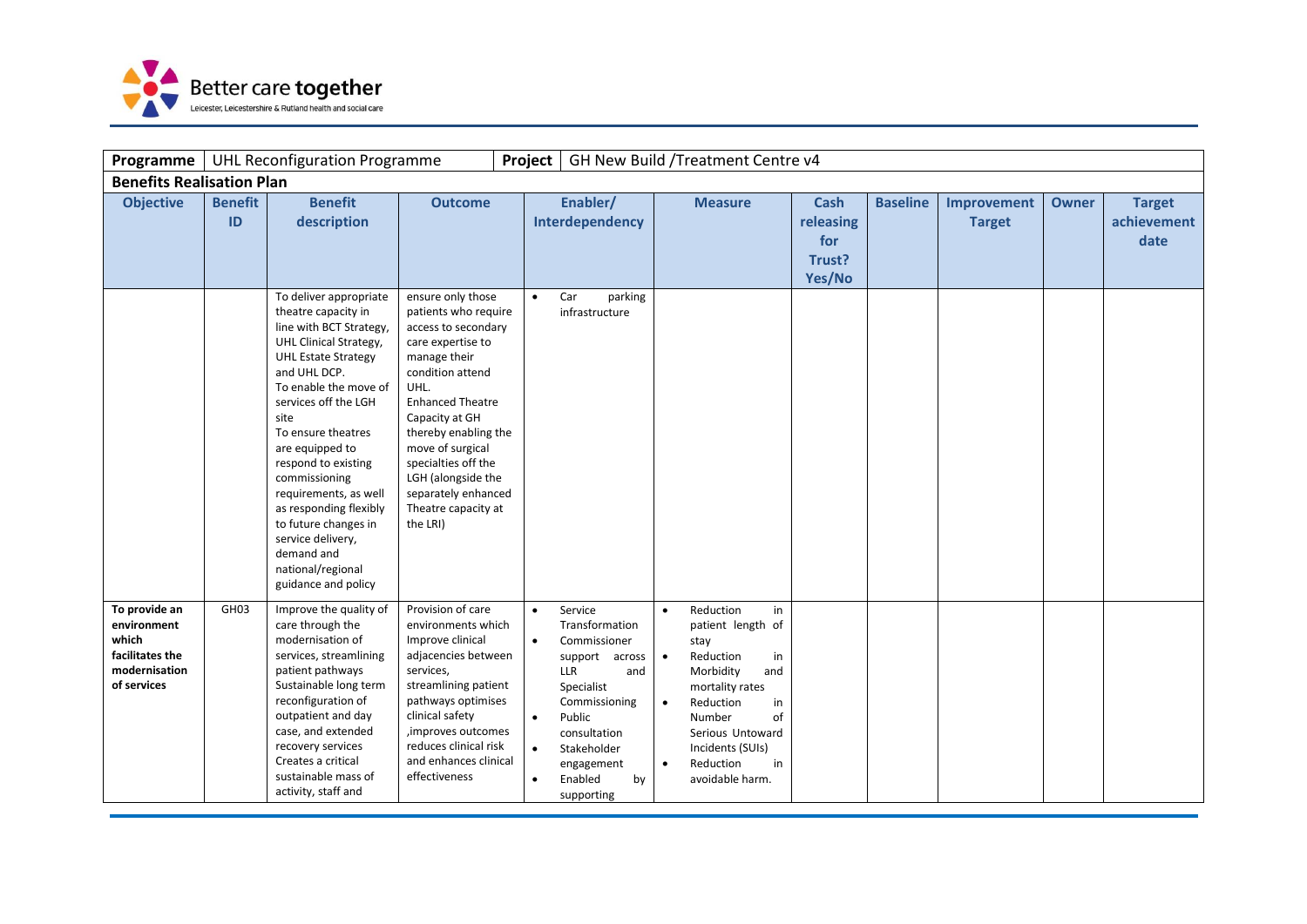

| Programme                                                                     |                      | <b>UHL Reconfiguration Programme</b>                                                                                                                                                                                                                              |                                                                                                                                                                                                                                                                                                                                                                                                                      | Project                                                                                                                               |                                                                                                                                                                                                                       |                                                               | GH New Build /Treatment Centre v4                                                                                                                                                                                                                                                                   |                                                     |                 |                              |       |                                      |
|-------------------------------------------------------------------------------|----------------------|-------------------------------------------------------------------------------------------------------------------------------------------------------------------------------------------------------------------------------------------------------------------|----------------------------------------------------------------------------------------------------------------------------------------------------------------------------------------------------------------------------------------------------------------------------------------------------------------------------------------------------------------------------------------------------------------------|---------------------------------------------------------------------------------------------------------------------------------------|-----------------------------------------------------------------------------------------------------------------------------------------------------------------------------------------------------------------------|---------------------------------------------------------------|-----------------------------------------------------------------------------------------------------------------------------------------------------------------------------------------------------------------------------------------------------------------------------------------------------|-----------------------------------------------------|-----------------|------------------------------|-------|--------------------------------------|
| <b>Benefits Realisation Plan</b>                                              |                      |                                                                                                                                                                                                                                                                   |                                                                                                                                                                                                                                                                                                                                                                                                                      |                                                                                                                                       |                                                                                                                                                                                                                       |                                                               |                                                                                                                                                                                                                                                                                                     |                                                     |                 |                              |       |                                      |
| <b>Objective</b>                                                              | <b>Benefit</b><br>ID | <b>Benefit</b><br>description<br>equipment to<br>consistently provide                                                                                                                                                                                             | <b>Outcome</b>                                                                                                                                                                                                                                                                                                                                                                                                       |                                                                                                                                       | Enabler/<br>Interdependency<br>transport<br>infrastructure                                                                                                                                                            |                                                               | <b>Measure</b>                                                                                                                                                                                                                                                                                      | <b>Cash</b><br>releasing<br>for<br>Trust?<br>Yes/No | <b>Baseline</b> | Improvement<br><b>Target</b> | Owner | <b>Target</b><br>achievement<br>date |
|                                                                               |                      | safe expert care.                                                                                                                                                                                                                                                 |                                                                                                                                                                                                                                                                                                                                                                                                                      | $\bullet$<br>$\bullet$                                                                                                                | Travel<br>and<br>transport plan<br>Car<br>parking<br>infrastructure                                                                                                                                                   |                                                               |                                                                                                                                                                                                                                                                                                     |                                                     |                 |                              |       |                                      |
| To improve<br>clinical quality,<br>patient safety<br>and clinical<br>outcomes | GH04                 | Provide safe high<br>quality outpatient and<br>day surgery, with<br>extended recovery (up<br>to 23 hour care), to<br>adults in Leicester,<br>Leicestershire and<br>Rutland and beyond,<br>reflecting best<br>practice and<br>improving outcomes<br>and experience | Achieves many<br>$\bullet$<br>of the required<br>clinical<br>adjacencies<br>such as the co-<br>location<br>renal<br>transplant<br>services on the<br>Glenfield<br>alongside<br>Cardiac services<br>which in turn<br>improves<br>access<br>tertiary care.<br>Consolidation<br>$\bullet$<br>of<br>workforce<br>provides<br>increased<br>consultant<br>presence and<br>earlier regular<br>senior<br>decision-<br>making | $\bullet$<br>$\bullet$<br>$\bullet$<br>of<br>and<br>$\bullet$<br>site<br>$\bullet$<br>$\bullet$<br>to<br>$\bullet$<br>the<br>clinical | Service<br>Transformation<br>Public<br>consultation<br>Stakeholder<br>engagement<br>Enabled<br>by<br>supporting<br>transport<br>infrastructure<br>Travel<br>and<br>transport plan<br>Car<br>parking<br>infrastructure | $\bullet$<br>$\bullet$<br>$\bullet$<br>$\bullet$<br>$\bullet$ | Achievement of<br>62 day Referral to<br>Treatment (RTT)<br>cancer rates.<br>Reduction<br>in<br>patient length of<br>stay<br>Reduction<br>in<br>Morbidity<br>and<br>mortality rates<br>Reduction<br>in<br>Number<br>of<br>Serious Untoward<br>Incidents (SUIs)<br>Reduction<br>in<br>avoidable harm. |                                                     |                 |                              |       |                                      |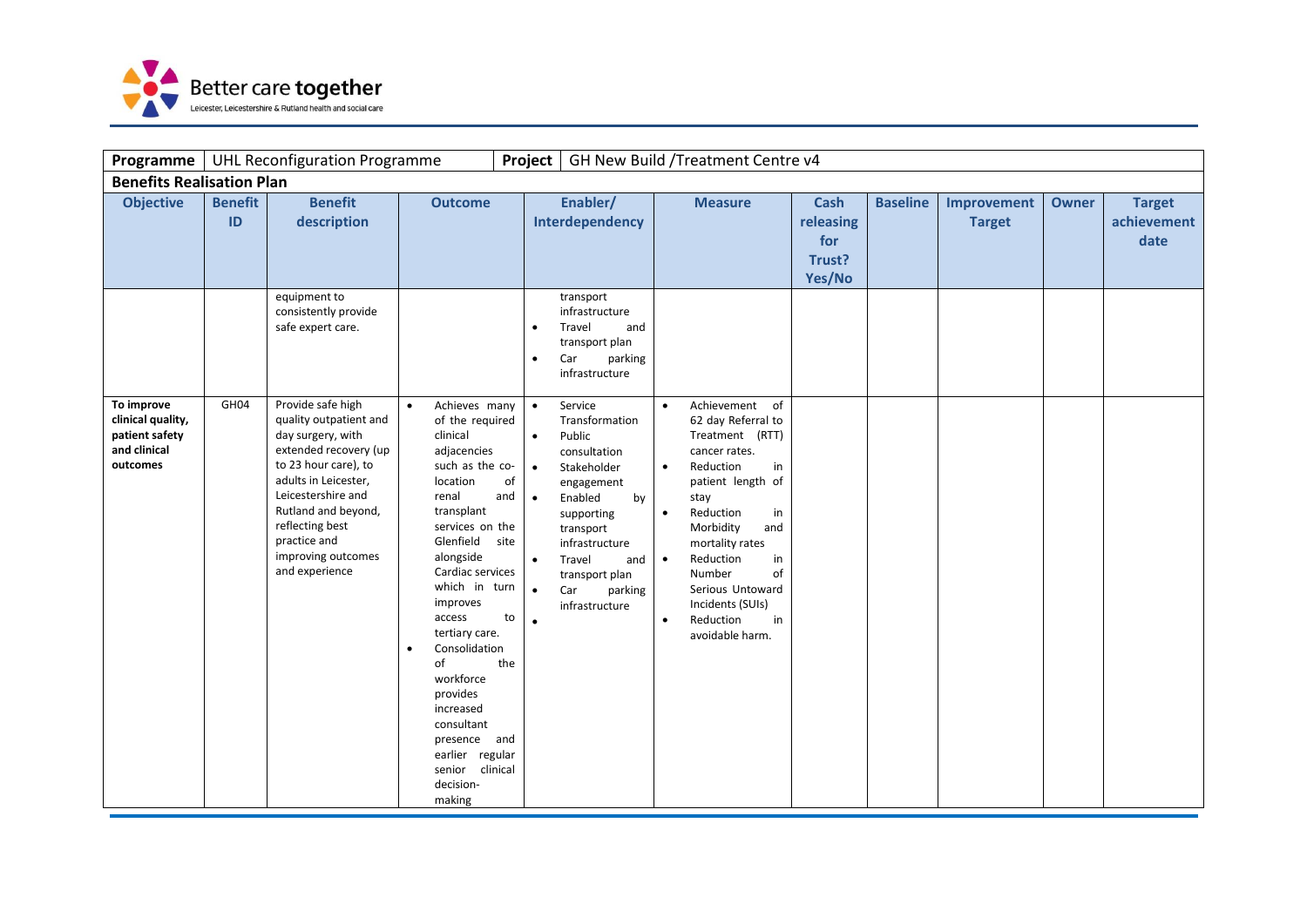

| Programme                                             |                      | <b>UHL Reconfiguration Programme</b>                                                                                                                                                                                                                                                                                                                    |                                                                                                                                                                                                                                                                | Project                                                                                                                       |                                                                                                                                                                                                                                  |                        | GH New Build / Treatment Centre v4                                                                                                                                       |                                                     |                 |                              |              |                                      |
|-------------------------------------------------------|----------------------|---------------------------------------------------------------------------------------------------------------------------------------------------------------------------------------------------------------------------------------------------------------------------------------------------------------------------------------------------------|----------------------------------------------------------------------------------------------------------------------------------------------------------------------------------------------------------------------------------------------------------------|-------------------------------------------------------------------------------------------------------------------------------|----------------------------------------------------------------------------------------------------------------------------------------------------------------------------------------------------------------------------------|------------------------|--------------------------------------------------------------------------------------------------------------------------------------------------------------------------|-----------------------------------------------------|-----------------|------------------------------|--------------|--------------------------------------|
| <b>Benefits Realisation Plan</b>                      |                      |                                                                                                                                                                                                                                                                                                                                                         |                                                                                                                                                                                                                                                                |                                                                                                                               |                                                                                                                                                                                                                                  |                        |                                                                                                                                                                          |                                                     |                 |                              |              |                                      |
| <b>Objective</b>                                      | <b>Benefit</b><br>ID | <b>Benefit</b><br>description                                                                                                                                                                                                                                                                                                                           | <b>Outcome</b>                                                                                                                                                                                                                                                 |                                                                                                                               | Enabler/<br>Interdependency                                                                                                                                                                                                      |                        | <b>Measure</b>                                                                                                                                                           | <b>Cash</b><br>releasing<br>for<br>Trust?<br>Yes/No | <b>Baseline</b> | Improvement<br><b>Target</b> | <b>Owner</b> | <b>Target</b><br>achievement<br>date |
|                                                       |                      |                                                                                                                                                                                                                                                                                                                                                         | contributing to<br>improved<br>outcomes<br>Consolidation<br>of<br>services and co-<br>location<br>particular<br>Specialities will<br>reduce<br>complication<br>rates.<br>Improve<br>$\bullet$<br>early detection<br>of cancers to<br>improve<br>survival rates | surgical<br>of<br>the                                                                                                         |                                                                                                                                                                                                                                  |                        |                                                                                                                                                                          |                                                     |                 |                              |              |                                      |
| To improve the<br>quality of<br>patient<br>experience | GH05                 | Development of<br>facilities that are fit<br>for purpose and make<br>a positive impact on<br>the patient<br>experience -<br>delivering a quality<br>environment,<br>alongside quality<br>clinical services<br>Optimises the patient<br>journey, valuing<br>patient and carer time<br>and minimising the<br>time patients spend<br>within our hospitals. | Delivers adult<br>$\bullet$<br>planned<br>outpatient and<br>day case care in<br>an<br>environment<br>that is<br>affected<br>demand<br>provision<br>emergency care<br>$\bullet$<br>Reduced<br>cancellations<br>resulting<br>patient<br>increased<br>patient     | $\bullet$<br>$\bullet$<br>$\bullet$<br>$\bullet$<br>not<br>by<br>$\bullet$<br>or<br>of<br>$\bullet$<br>in<br>$\bullet$<br>and | Service<br>Transformation<br>UDL DCP<br>Public<br>consultation<br>Stakeholder<br>engagement<br>Enabled<br>by<br>supporting<br>transport<br>infrastructure<br>Travel<br>and<br>transport plan<br>Car<br>parking<br>infrastructure | $\bullet$<br>$\bullet$ | Reduction<br>in<br>of<br>number<br>elective<br>operations<br>cancelled.<br>Elimination<br>significant<br>reduction in size<br>of waiting lists for<br>services affected. |                                                     |                 |                              |              |                                      |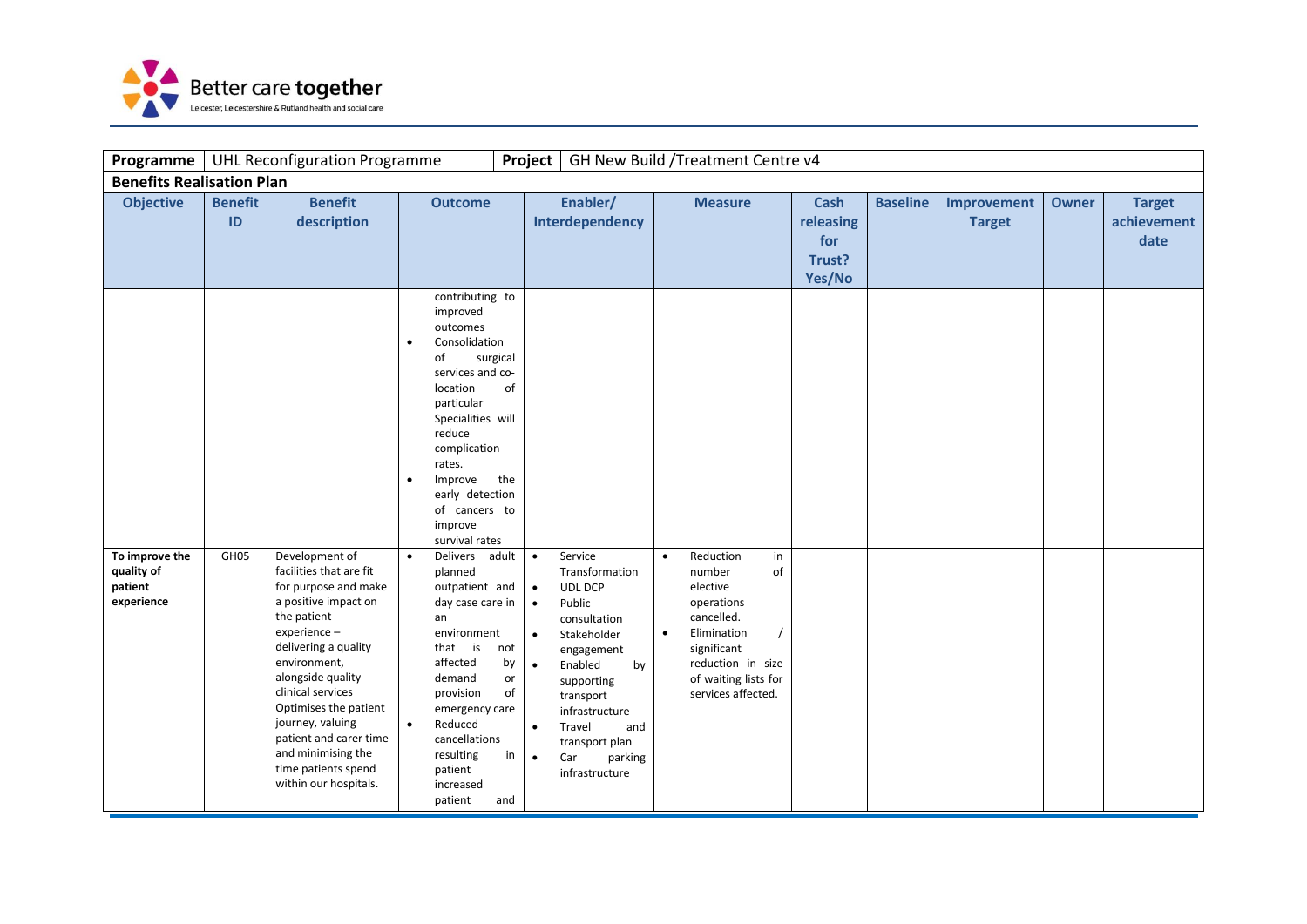

| <b>Programme</b>                                                                      |                      | <b>UHL Reconfiguration Programme</b>                                                                                                                                                                                                                                                     |                                                                                                                                                                                                                                                                                                                                                                                                                                                                                                                          | Project                                                                                                               |                                                                                                                                                                                          |                        | GH New Build / Treatment Centre v4                      |                                                     |                 |                              |              |                                      |
|---------------------------------------------------------------------------------------|----------------------|------------------------------------------------------------------------------------------------------------------------------------------------------------------------------------------------------------------------------------------------------------------------------------------|--------------------------------------------------------------------------------------------------------------------------------------------------------------------------------------------------------------------------------------------------------------------------------------------------------------------------------------------------------------------------------------------------------------------------------------------------------------------------------------------------------------------------|-----------------------------------------------------------------------------------------------------------------------|------------------------------------------------------------------------------------------------------------------------------------------------------------------------------------------|------------------------|---------------------------------------------------------|-----------------------------------------------------|-----------------|------------------------------|--------------|--------------------------------------|
| <b>Benefits Realisation Plan</b>                                                      |                      |                                                                                                                                                                                                                                                                                          |                                                                                                                                                                                                                                                                                                                                                                                                                                                                                                                          |                                                                                                                       |                                                                                                                                                                                          |                        |                                                         |                                                     |                 |                              |              |                                      |
| <b>Objective</b>                                                                      | <b>Benefit</b><br>ID | <b>Benefit</b><br>description                                                                                                                                                                                                                                                            | <b>Outcome</b><br>staff<br>satisfaction and<br>improved                                                                                                                                                                                                                                                                                                                                                                                                                                                                  |                                                                                                                       | Enabler/<br>Interdependency                                                                                                                                                              |                        | <b>Measure</b>                                          | <b>Cash</b><br>releasing<br>for<br>Trust?<br>Yes/No | <b>Baseline</b> | Improvement<br><b>Target</b> | <b>Owner</b> | <b>Target</b><br>achievement<br>date |
| To offer choice<br>and improved<br>access to<br>services for<br>patients and<br>users | GH <sub>06</sub>     | Delivers a<br>configuration of<br>services that is<br>understandable for<br>patients and staff, and<br>offers choice.<br>Offers equality of<br>access and reflects<br>diversity in our<br>communities<br>Located to provide<br>ease accessibility for<br>patients, visitor and<br>staff. | productivity.<br>Sustainable<br>$\bullet$<br>long<br>configuration<br>of planned care<br>services<br>located<br>support<br>patient journey<br>Reduced<br>$\bullet$<br>cancellations<br>will make the<br>GH new build<br>the healthcare<br>facility<br>choice for more<br>specialist care<br>Patients<br>$\bullet$<br>not need to<br>understand<br>how<br>services work -<br>we will make<br>care seamless,<br>efficient<br>through<br>integrated<br>access<br>Provision of an<br>$\bullet$<br>environment<br>that can be | $\bullet$<br>term<br>$\bullet$<br>co-<br>$\bullet$<br>to<br>the<br>$\bullet$<br>$\bullet$<br>of<br>will<br>our<br>one | Public<br>consultation<br>Stakeholder<br>engagement<br>Enabled<br>by<br>supporting<br>transport<br>infrastructure<br>Travel<br>and<br>transport plan<br>Car<br>parking<br>infrastructure | $\bullet$<br>$\bullet$ | Friends<br>and<br><b>Family Test</b><br>Patient surveys |                                                     |                 |                              |              |                                      |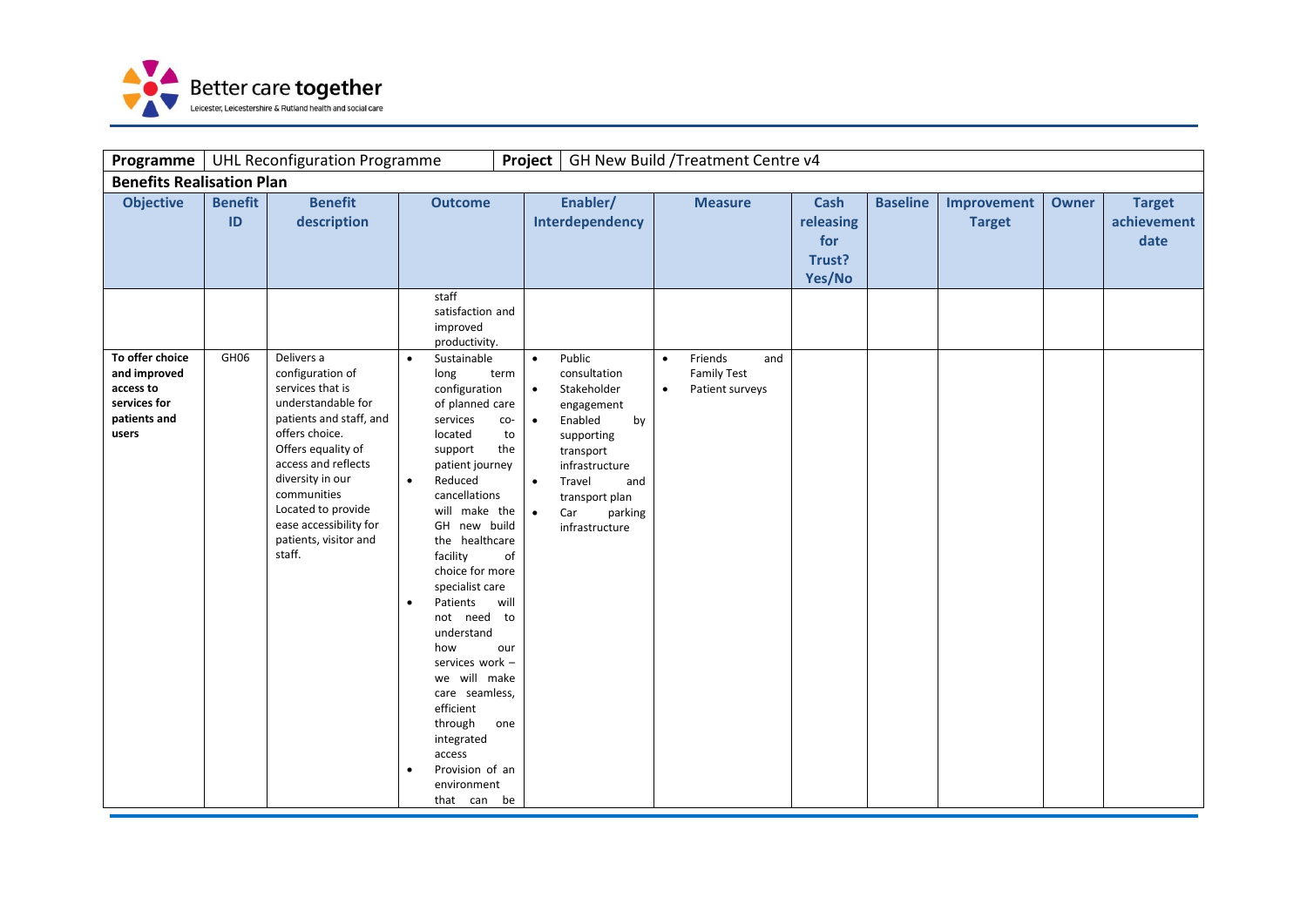

| Programme                                                                                                                                     |                                          | <b>UHL Reconfiguration Programme</b>                                                                                                                                                                                                                                                                                              |                                                                                                                                                                                                                                                                                                                                                                                                                          | Project                                                                                                   |                                                                                                                                                                                                                                                                        |                                                  | GH New Build / Treatment Centre v4                                                                                                                                                                                                        |                                                     |                 |                              |              |                                      |
|-----------------------------------------------------------------------------------------------------------------------------------------------|------------------------------------------|-----------------------------------------------------------------------------------------------------------------------------------------------------------------------------------------------------------------------------------------------------------------------------------------------------------------------------------|--------------------------------------------------------------------------------------------------------------------------------------------------------------------------------------------------------------------------------------------------------------------------------------------------------------------------------------------------------------------------------------------------------------------------|-----------------------------------------------------------------------------------------------------------|------------------------------------------------------------------------------------------------------------------------------------------------------------------------------------------------------------------------------------------------------------------------|--------------------------------------------------|-------------------------------------------------------------------------------------------------------------------------------------------------------------------------------------------------------------------------------------------|-----------------------------------------------------|-----------------|------------------------------|--------------|--------------------------------------|
| <b>Benefits Realisation Plan</b>                                                                                                              |                                          |                                                                                                                                                                                                                                                                                                                                   |                                                                                                                                                                                                                                                                                                                                                                                                                          |                                                                                                           |                                                                                                                                                                                                                                                                        |                                                  |                                                                                                                                                                                                                                           |                                                     |                 |                              |              |                                      |
| <b>Objective</b><br>To provide<br>accommodation<br>that is sized to<br>be fully<br>functional and<br>meets safety<br>and quality<br>standards | <b>Benefit</b><br>ID<br>GH <sub>07</sub> | <b>Benefit</b><br>description<br>Minimises clinical risk.<br>Reduces preventable<br>deaths/harm.<br>Improves health<br>outcomes.<br>Facilitates effective<br>infection prevention<br>and control practices.<br>Enables<br>accommodation to be<br>sized which is fully<br>functional and meets<br>safety and quality<br>standards. | <b>Outcome</b><br>used<br>everyone<br>regardless<br>gender,<br>age,<br>ethnicity<br>disability.<br>Design to meet<br>legislative and other<br>statutory<br>requirements<br>New build:<br>Provision of<br>sufficient side rooms<br>to isolate patients<br>either for infection<br>prevention reasons<br>(both transmission of<br>and/or exposure to<br>infections) or for<br>privacy and dignity<br>reasons, particularly | by<br>of<br>or<br>$\bullet$<br>$\bullet$<br>$\bullet$<br>$\bullet$<br>$\bullet$<br>$\bullet$<br>$\bullet$ | Enabler/<br>Interdependency<br>Service<br>Transformation<br><b>UDL DCP</b><br>Public<br>consultation<br>Stakeholder<br>engagement<br>Enabled<br>by<br>supporting<br>transport<br>infrastructure<br>Travel<br>and<br>transport plan<br>Car<br>parking<br>infrastructure | $\bullet$<br>$\bullet$<br>$\bullet$<br>$\bullet$ | <b>Measure</b><br>Reduction<br>in<br>patient length of<br>stay<br>Reduction<br>in<br>Morbidity<br>and<br>mortality rates<br>Reduction<br>in<br>Number<br>of<br>Serious Untoward<br>Incidents (SUIs)<br>Reduction<br>in<br>avoidable harm. | <b>Cash</b><br>releasing<br>for<br>Trust?<br>Yes/No | <b>Baseline</b> | Improvement<br><b>Target</b> | <b>Owner</b> | <b>Target</b><br>achievement<br>date |
| To Improve                                                                                                                                    | GH <sub>08</sub>                         | The extent to which                                                                                                                                                                                                                                                                                                               | in the case of the<br>dying patient.<br><b>Treatment Centre</b><br>To ensure<br>recommendations<br>made within the<br>Carter report<br>continue to be<br>adhered to through<br>optimising the use of<br>space<br>Reconfiguration of                                                                                                                                                                                      | $\bullet$                                                                                                 | Service                                                                                                                                                                                                                                                                | $\bullet$                                        | Staff survey.                                                                                                                                                                                                                             |                                                     |                 |                              |              |                                      |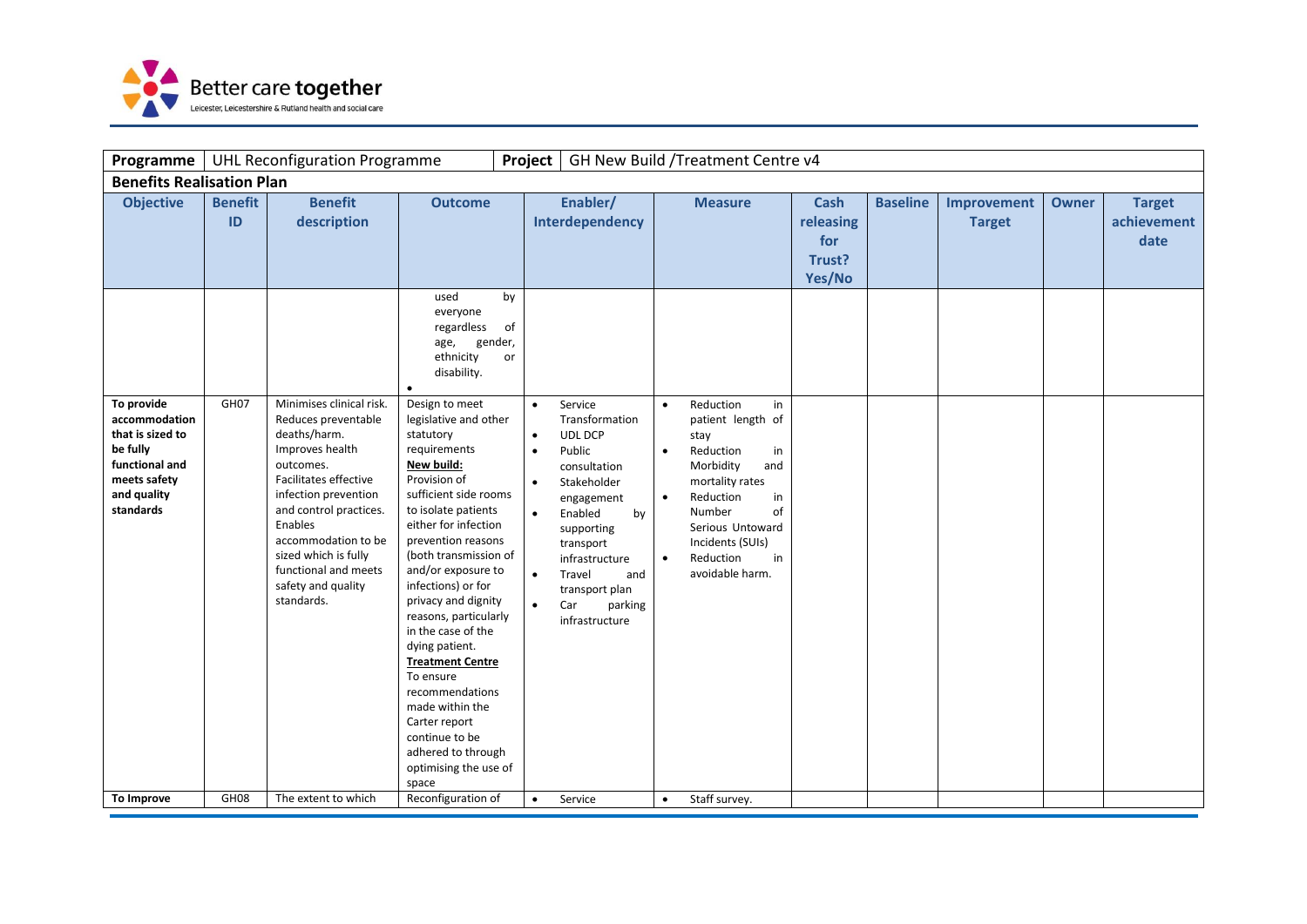

| Programme                             |                      | <b>UHL Reconfiguration Programme</b>                                                                                                                                                                                                                                                                                                                                                                                                                                                                                                                                                                                                                                                                                                   |                                                                                                                                                                                                                                                                                                                                                                                                                                                                                                                                                                                                                                                                 | Project                                                |                                                                                                                                                                                                            |                                                                                                      | GH New Build / Treatment Centre v4                                                                                                                                                                                                                                                                                                                                                                                                                                                                                                                                                                |                                                     |                 |                              |              |                                      |
|---------------------------------------|----------------------|----------------------------------------------------------------------------------------------------------------------------------------------------------------------------------------------------------------------------------------------------------------------------------------------------------------------------------------------------------------------------------------------------------------------------------------------------------------------------------------------------------------------------------------------------------------------------------------------------------------------------------------------------------------------------------------------------------------------------------------|-----------------------------------------------------------------------------------------------------------------------------------------------------------------------------------------------------------------------------------------------------------------------------------------------------------------------------------------------------------------------------------------------------------------------------------------------------------------------------------------------------------------------------------------------------------------------------------------------------------------------------------------------------------------|--------------------------------------------------------|------------------------------------------------------------------------------------------------------------------------------------------------------------------------------------------------------------|------------------------------------------------------------------------------------------------------|---------------------------------------------------------------------------------------------------------------------------------------------------------------------------------------------------------------------------------------------------------------------------------------------------------------------------------------------------------------------------------------------------------------------------------------------------------------------------------------------------------------------------------------------------------------------------------------------------|-----------------------------------------------------|-----------------|------------------------------|--------------|--------------------------------------|
| <b>Benefits Realisation Plan</b>      |                      |                                                                                                                                                                                                                                                                                                                                                                                                                                                                                                                                                                                                                                                                                                                                        |                                                                                                                                                                                                                                                                                                                                                                                                                                                                                                                                                                                                                                                                 |                                                        |                                                                                                                                                                                                            |                                                                                                      |                                                                                                                                                                                                                                                                                                                                                                                                                                                                                                                                                                                                   |                                                     |                 |                              |              |                                      |
| <b>Objective</b><br>service delivery, | <b>Benefit</b><br>ID | <b>Benefit</b><br>description<br>the development of                                                                                                                                                                                                                                                                                                                                                                                                                                                                                                                                                                                                                                                                                    | <b>Outcome</b><br>existing adult                                                                                                                                                                                                                                                                                                                                                                                                                                                                                                                                                                                                                                |                                                        | Enabler/<br>Interdependency<br>Transformation                                                                                                                                                              | $\bullet$                                                                                            | <b>Measure</b><br>Incident reports.                                                                                                                                                                                                                                                                                                                                                                                                                                                                                                                                                               | <b>Cash</b><br>releasing<br>for<br>Trust?<br>Yes/No | <b>Baseline</b> | Improvement<br><b>Target</b> | <b>Owner</b> | <b>Target</b><br>achievement<br>date |
| efficiency and<br>effectiveness       |                      | services has the<br>capability to respond<br>flexibly to changes in<br>clinical practice,<br>activity and service<br>delivery changes.<br>Facilitates a generic<br>approach where<br>possible to the use of<br>space and shared<br>facilities whilst<br>ensuring functionality.<br>Allows for<br>expansion/contraction<br>potential to meet new<br>guidance, business<br>opportunities and<br>service demands.<br>Accommodates<br>changes in technology<br>and its application to<br>deliver increasingly<br>more efficient<br>services.<br>Implementation of<br>new Models of Care in<br>which services are<br>centralised where<br>necessary and<br>localised where<br>possible.<br>Services are flexible to<br>respond and adapt to | outpatient, day<br>surgery and<br>extended recovery<br>services across UHL<br>to improve patient<br>flow and enhance<br>clinical adjacencies<br>Delivery of efficient<br>and affordable<br>service models that<br>transforms services,<br>offers innovative and<br>effective workforce<br>models and enables<br>delivery of the long<br>term CIP<br>Enables co-location<br>of purpose built<br>outpatient, pre-<br>operative<br>assessment, therapy<br>and diagnostic<br>facilities promoting<br>one stop clinics<br>thereby valuing<br>patient and carer<br>time<br>New build:<br>Predominantly<br>elective activity<br>will<br>separated from<br>non-elective | $\bullet$<br>$\bullet$<br>$\bullet$<br>$\bullet$<br>be | <b>UDL DCP</b><br>Public<br>consultation<br>Stakeholder<br>engagement<br>Enabled<br>by<br>supporting<br>transport<br>infrastructure<br>Travel<br>and<br>transport plan<br>Car<br>parking<br>infrastructure | $\bullet$<br>$\bullet$<br>$\bullet$<br>$\bullet$<br>$\bullet$<br>$\bullet$<br>$\bullet$<br>$\bullet$ | Use of Model<br>Hospital data for<br>defining<br>critical<br>opportunities for<br>improved<br>productivity and<br>efficiency.<br>Improved Friends<br>and Family Test<br>scores.<br><b>Numbers</b><br>of<br>patients referred<br>ambulatory<br>to<br>pathways.<br>Improved length<br>of stay.<br>Improvements in<br>the<br>average<br>theatre case per<br>list<br>Reduction<br>in<br>of<br>number<br>elective<br>operations<br>cancelled.<br>Elimination<br>significant<br>reduction in size<br>of waiting lists for<br>services affected.<br>Improvements in<br>RTT times across<br>key<br>access |                                                     |                 |                              |              |                                      |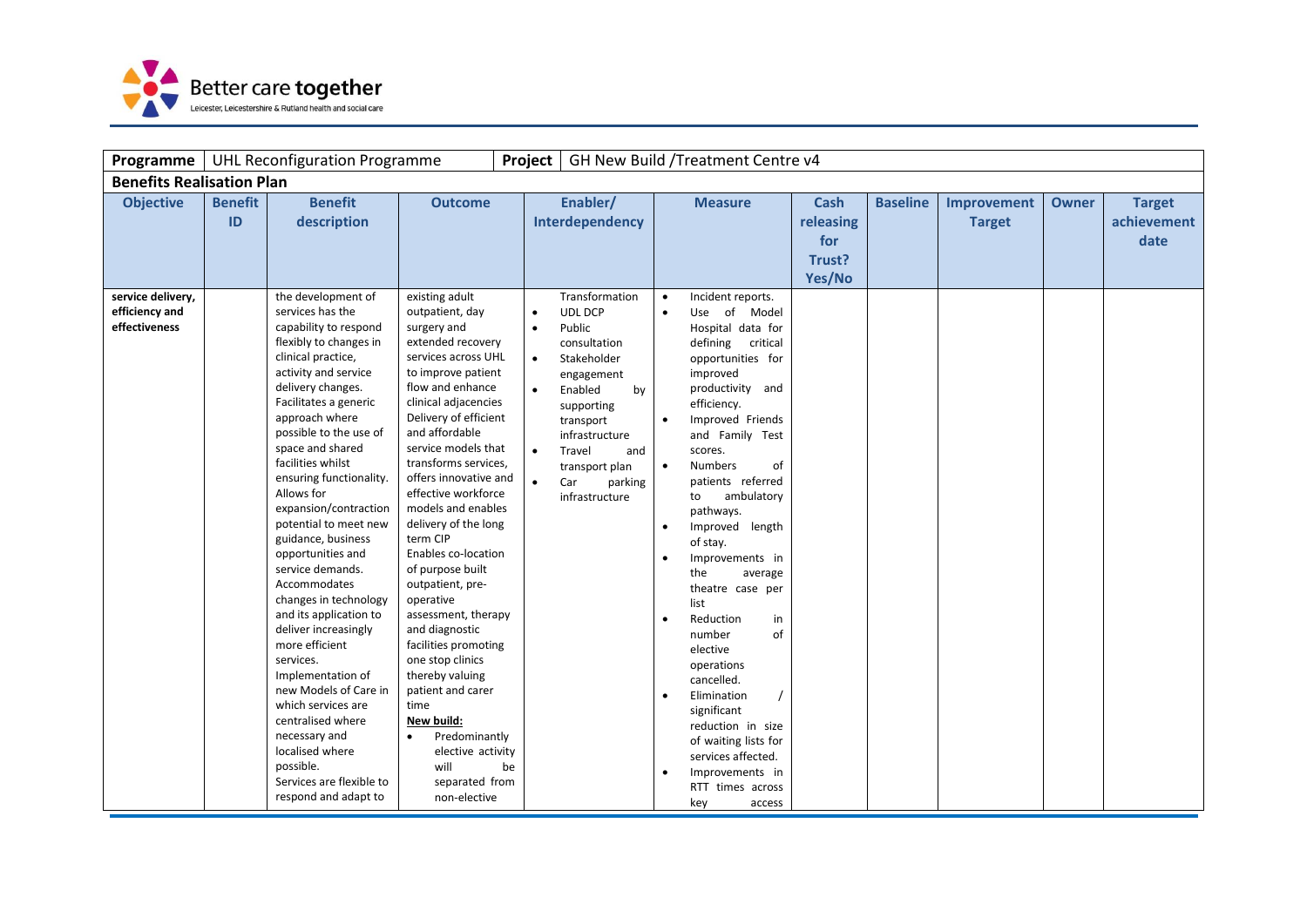

| Programme                        |                      | <b>UHL Reconfiguration Programme</b>                                                                                |                                                                                                                                                                                                                                                                                                                                                                                                                                                                                                              | <b>Project</b>                                                                         |                             |           | GH New Build / Treatment Centre v4                   |                                                     |                 |                              |              |                                      |
|----------------------------------|----------------------|---------------------------------------------------------------------------------------------------------------------|--------------------------------------------------------------------------------------------------------------------------------------------------------------------------------------------------------------------------------------------------------------------------------------------------------------------------------------------------------------------------------------------------------------------------------------------------------------------------------------------------------------|----------------------------------------------------------------------------------------|-----------------------------|-----------|------------------------------------------------------|-----------------------------------------------------|-----------------|------------------------------|--------------|--------------------------------------|
| <b>Benefits Realisation Plan</b> |                      |                                                                                                                     |                                                                                                                                                                                                                                                                                                                                                                                                                                                                                                              |                                                                                        |                             |           |                                                      |                                                     |                 |                              |              |                                      |
| <b>Objective</b>                 | <b>Benefit</b><br>ID | <b>Benefit</b><br>description                                                                                       | <b>Outcome</b>                                                                                                                                                                                                                                                                                                                                                                                                                                                                                               |                                                                                        | Enabler/<br>Interdependency |           | <b>Measure</b>                                       | <b>Cash</b><br>releasing<br>for<br>Trust?<br>Yes/No | <b>Baseline</b> | Improvement<br><b>Target</b> | <b>Owner</b> | <b>Target</b><br>achievement<br>date |
|                                  |                      | future policy and<br>demand.<br>Integrates embedded<br>evidence based care<br>pathways across the<br>heath economy. | activity in order<br>to<br>disruption<br>planned<br>activity<br>Reduced<br>$\bullet$<br>patient<br>inconvenience,<br>increased<br>patient<br>staff<br>satisfaction and<br>maximised<br>productivity for<br>UHL<br>Consolidation<br>$\bullet$<br>and strengthen<br>specialist teams<br>to improve care<br>quality<br>outcomes;<br>while at the<br>same<br>ensuring<br>pathways<br>care<br>effective,<br>efficient<br>locally<br>for<br>communities.<br><b>Treatment Centre</b><br>Improved and<br>appropriate | reduce<br>to<br>care<br>and<br>and<br>time<br>that<br>of<br>are<br>and<br>based<br>LLR |                             | $\bullet$ | standards.<br>Improved<br>outpatient<br>productivity |                                                     |                 |                              |              |                                      |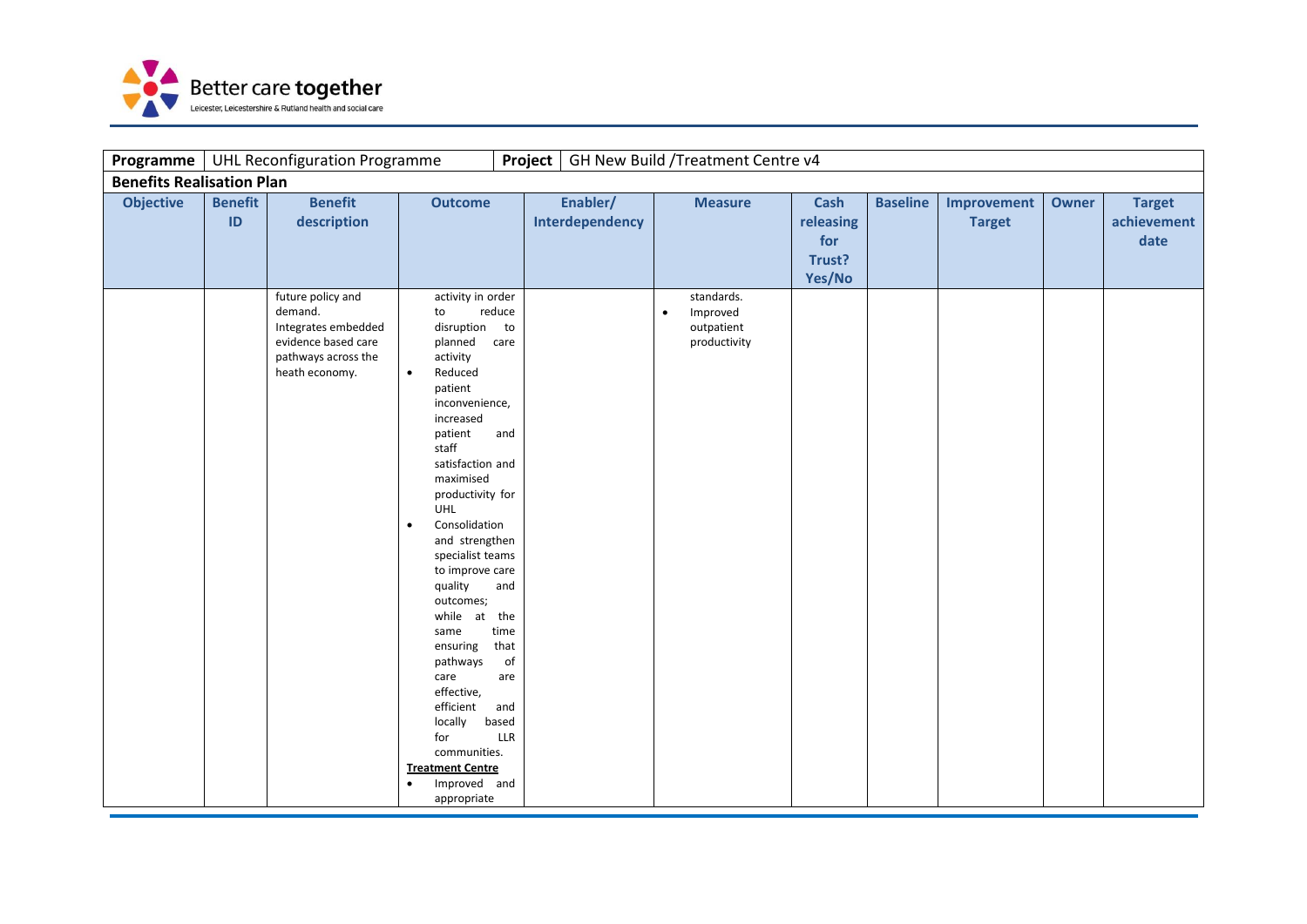

| Programme                        |                      | <b>UHL Reconfiguration Programme</b> |                                                                                                                                                                                                                                                                                                                                                                                                                                                                                                                                                                                      | Project                                             |                             | GH New Build / Treatment Centre v4 |                                                     |                 |                              |       |                                      |
|----------------------------------|----------------------|--------------------------------------|--------------------------------------------------------------------------------------------------------------------------------------------------------------------------------------------------------------------------------------------------------------------------------------------------------------------------------------------------------------------------------------------------------------------------------------------------------------------------------------------------------------------------------------------------------------------------------------|-----------------------------------------------------|-----------------------------|------------------------------------|-----------------------------------------------------|-----------------|------------------------------|-------|--------------------------------------|
| <b>Benefits Realisation Plan</b> |                      |                                      |                                                                                                                                                                                                                                                                                                                                                                                                                                                                                                                                                                                      |                                                     |                             |                                    |                                                     |                 |                              |       |                                      |
| <b>Objective</b>                 | <b>Benefit</b><br>ID | <b>Benefit</b><br>description        | <b>Outcome</b>                                                                                                                                                                                                                                                                                                                                                                                                                                                                                                                                                                       |                                                     | Enabler/<br>Interdependency | <b>Measure</b>                     | <b>Cash</b><br>releasing<br>for<br>Trust?<br>Yes/No | <b>Baseline</b> | Improvement<br><b>Target</b> | Owner | <b>Target</b><br>achievement<br>date |
|                                  |                      |                                      | clinical<br>adjacencies<br>Optimisation of<br>$\bullet$<br>outpatient<br>elective activity<br>through Single<br>visit clinics and<br>virtual<br>consultations.<br>Reduced<br>$\bullet$<br>Variation<br>clinical practice<br>Improvements<br>$\bullet$<br>to secondary<br>care pathways<br>Reduced<br>$\bullet$<br>average length<br>of stay through<br>provision<br>enhanced<br>recovery<br>increased<br>of day case<br>pathways.<br>Improvements<br>$\bullet$<br>in the delivery<br>of<br>streamlined<br>emergency<br>pathways<br>through<br>provision<br>urgent<br>stop clinics to | in<br>of<br>and<br>use<br>more<br>the<br>of<br>one- |                             |                                    |                                                     |                 |                              |       |                                      |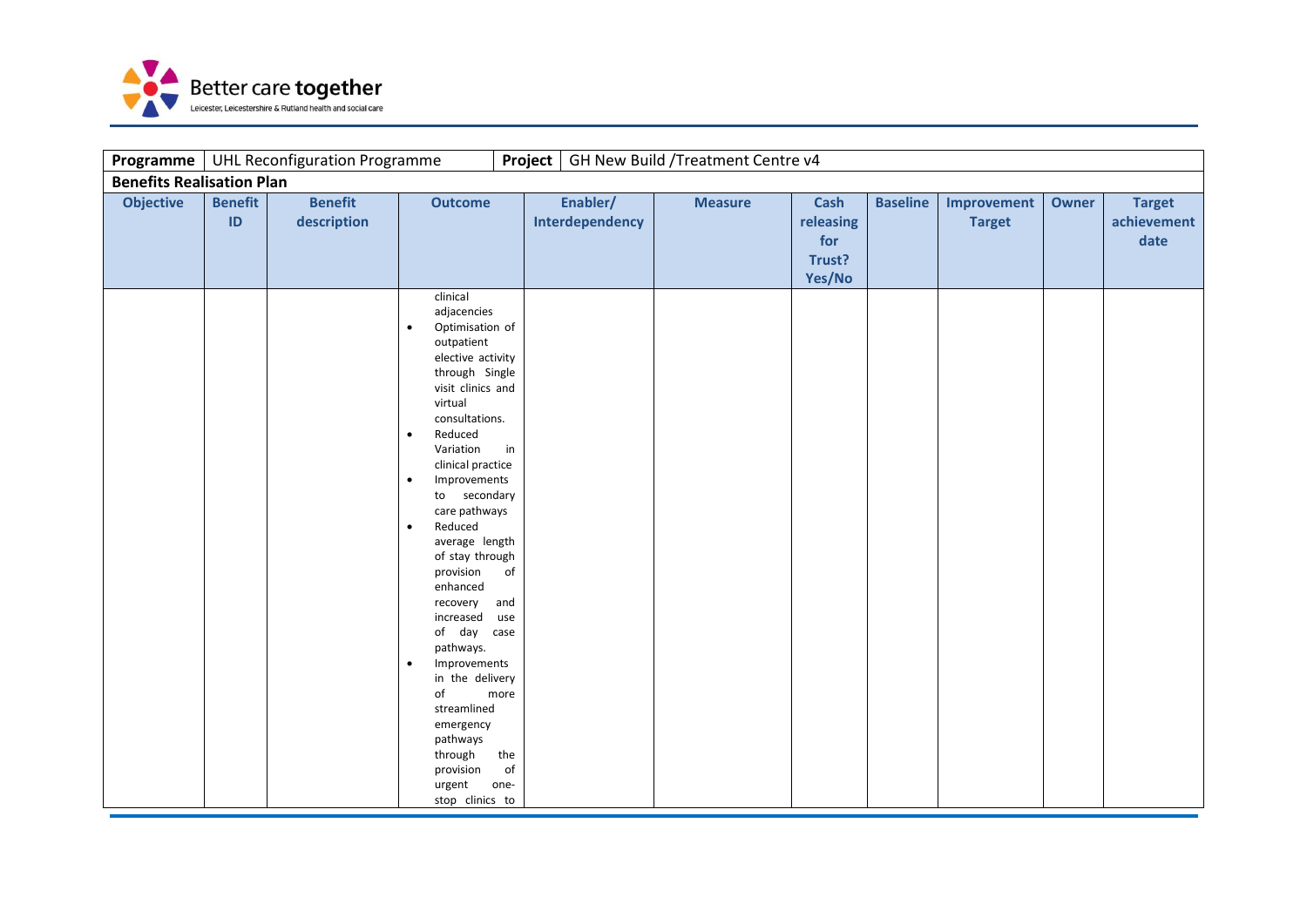

| Programme                                                                                               |                      | <b>UHL Reconfiguration Programme</b>                                                                      |                                                                                                                                                                                                                                                                                                                       | Project                                                                                         |                                                                                                                                                                            |                        | GH New Build / Treatment Centre v4                                                                                                                                                                                  |                                                     |                 |                              |       |                                      |
|---------------------------------------------------------------------------------------------------------|----------------------|-----------------------------------------------------------------------------------------------------------|-----------------------------------------------------------------------------------------------------------------------------------------------------------------------------------------------------------------------------------------------------------------------------------------------------------------------|-------------------------------------------------------------------------------------------------|----------------------------------------------------------------------------------------------------------------------------------------------------------------------------|------------------------|---------------------------------------------------------------------------------------------------------------------------------------------------------------------------------------------------------------------|-----------------------------------------------------|-----------------|------------------------------|-------|--------------------------------------|
| <b>Benefits Realisation Plan</b>                                                                        |                      |                                                                                                           |                                                                                                                                                                                                                                                                                                                       |                                                                                                 |                                                                                                                                                                            |                        |                                                                                                                                                                                                                     |                                                     |                 |                              |       |                                      |
| <b>Objective</b>                                                                                        | <b>Benefit</b><br>ID | <b>Benefit</b><br>description                                                                             | <b>Outcome</b><br>see and assess                                                                                                                                                                                                                                                                                      |                                                                                                 | Enabler/<br>Interdependency                                                                                                                                                |                        | <b>Measure</b>                                                                                                                                                                                                      | <b>Cash</b><br>releasing<br>for<br>Trust?<br>Yes/No | <b>Baseline</b> | Improvement<br><b>Target</b> | Owner | <b>Target</b><br>achievement<br>date |
|                                                                                                         |                      |                                                                                                           | patients<br>order<br>complete<br>multiple<br>procedures and<br>diagnostics in a<br>single hospital<br>visit<br>Integration of<br>$\bullet$<br>rapid diagnostic<br>and assessment<br>processes<br>ensure<br>stop<br>wherever<br>possible<br>(assessment<br>and diagnostic<br>tests;<br>multidisciplinar<br>y clinics). | in<br>to<br>to<br>one-<br>clinics                                                               |                                                                                                                                                                            |                        |                                                                                                                                                                                                                     |                                                     |                 |                              |       |                                      |
| To provide a<br>hospital<br>environment<br>which fosters<br>and innovative<br>and flexible<br>workforce | GH <sub>09</sub>     | To provide a working<br>environment which<br>facilitates innovative<br>and efficient working<br>practices | Delivery<br>$\bullet$<br>integrated<br>clinical,<br>workforce and<br>estate solutions<br>in partnership<br>with<br>delivering<br>changes to the<br>way in which<br>adult<br>outpatient, day                                                                                                                           | of<br>$\bullet$<br>$\bullet$<br>$\bullet$<br>$\bullet$<br><b>CMGs</b><br>$\bullet$<br>$\bullet$ | Service<br>Transformation<br>UDL DCP<br>Public<br>consultation<br>Stakeholder<br>engagement<br>Enabled<br>by<br>supporting<br>transport<br>infrastructure<br>Travel<br>and | $\bullet$<br>$\bullet$ | Staff survey<br>Reduction<br>in<br>Turnover (target<br>from<br>reduction<br>Trust average of<br>to<br>xx%<br>xx%<br>Reducing<br>turnover by xx<br>people<br>Reduction<br>in<br>sickness absence<br>rates from xx to |                                                     |                 |                              |       |                                      |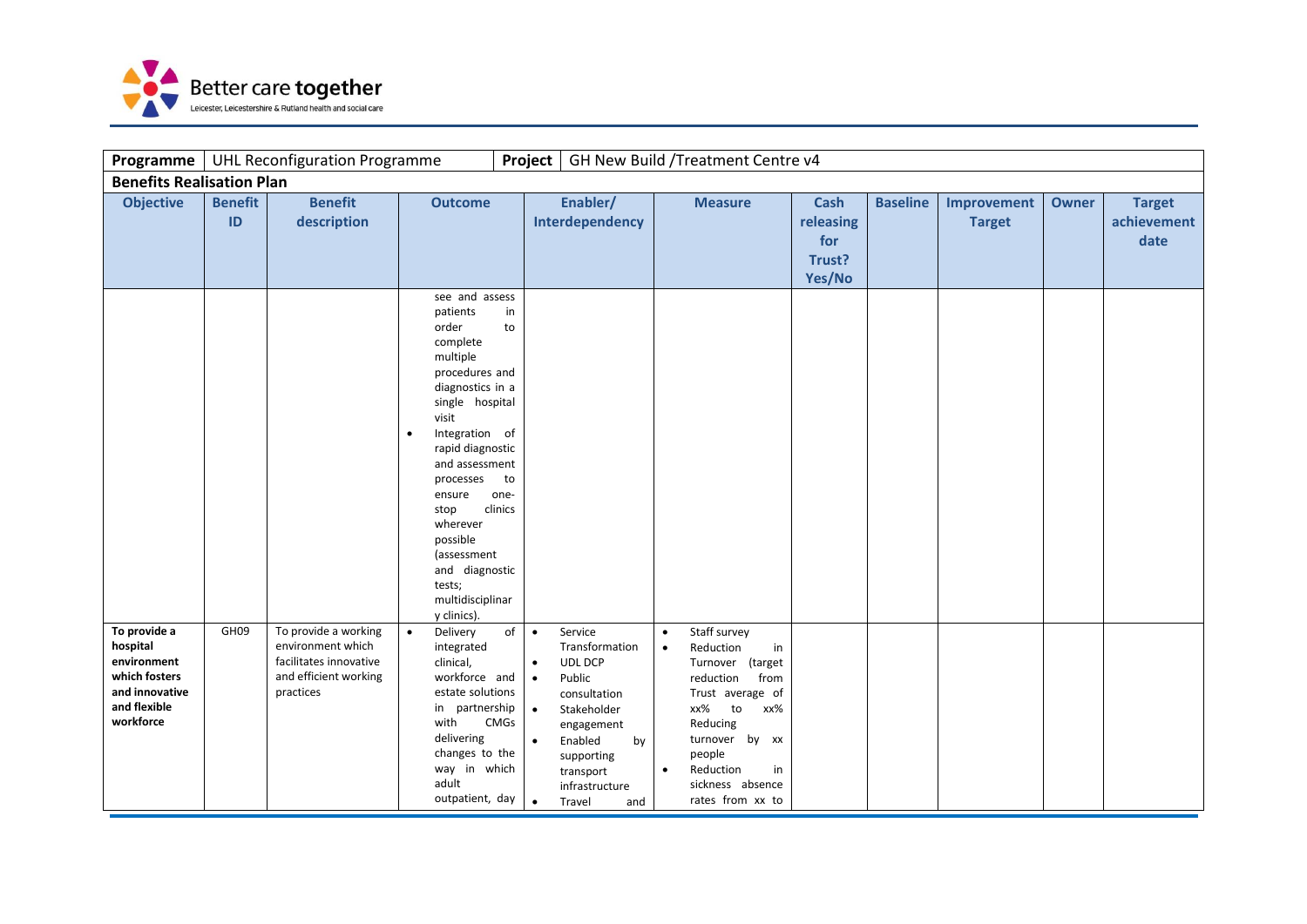

| Programme                        |                      | <b>UHL Reconfiguration Programme</b> |                                                                                                                                                                                                                                                                                                                                                                                                                                                                                                                                |                                                  | Project                                                         |                                     | GH New Build / Treatment Centre v4                                                                                                                                                                                                                                                  |                                                     |                 |                              |              |                                      |
|----------------------------------|----------------------|--------------------------------------|--------------------------------------------------------------------------------------------------------------------------------------------------------------------------------------------------------------------------------------------------------------------------------------------------------------------------------------------------------------------------------------------------------------------------------------------------------------------------------------------------------------------------------|--------------------------------------------------|-----------------------------------------------------------------|-------------------------------------|-------------------------------------------------------------------------------------------------------------------------------------------------------------------------------------------------------------------------------------------------------------------------------------|-----------------------------------------------------|-----------------|------------------------------|--------------|--------------------------------------|
| <b>Benefits Realisation Plan</b> |                      |                                      |                                                                                                                                                                                                                                                                                                                                                                                                                                                                                                                                |                                                  |                                                                 |                                     |                                                                                                                                                                                                                                                                                     |                                                     |                 |                              |              |                                      |
| <b>Objective</b>                 | <b>Benefit</b><br>ID | <b>Benefit</b><br>description        | <b>Outcome</b>                                                                                                                                                                                                                                                                                                                                                                                                                                                                                                                 |                                                  | Enabler/<br>Interdependency                                     |                                     | <b>Measure</b>                                                                                                                                                                                                                                                                      | <b>Cash</b><br>releasing<br>for<br>Trust?<br>Yes/No | <b>Baseline</b> | Improvement<br><b>Target</b> | <b>Owner</b> | <b>Target</b><br>achievement<br>date |
|                                  |                      |                                      | surgery<br>extended<br>recovery<br>services<br>provided<br>Improved<br>$\bullet$<br>quality of care<br>through<br>introducing<br>efficient<br>working<br>practices, and<br>providing<br>infrastructure<br>with capacity<br>conducive<br>the needs of a<br>modern<br>workforce<br>Facilitate<br>$\bullet$<br>delivery of an<br>efficient<br>affordable<br>service that is<br>supported<br>innovative and<br>effective<br>workforce<br>models<br>New ways of<br>$\bullet$<br>working<br>dedicated and<br>separated<br>facilities | and<br>are<br>an<br>to<br>and<br>by<br>in<br>are | transport plan<br>Car<br>$\bullet$<br>parking<br>infrastructure | $\bullet$<br>$\bullet$<br>$\bullet$ | moving<br>XX<br>towards a Trust<br>stretch target of<br>3%<br>Increased<br>applications<br>per<br>advert<br>and<br>improved length<br>of time to hire (60<br>day target).<br>Reductions<br>in<br>vacancies from xx<br>to xx<br>Improvements in<br>turnover and<br>stability indices |                                                     |                 |                              |              |                                      |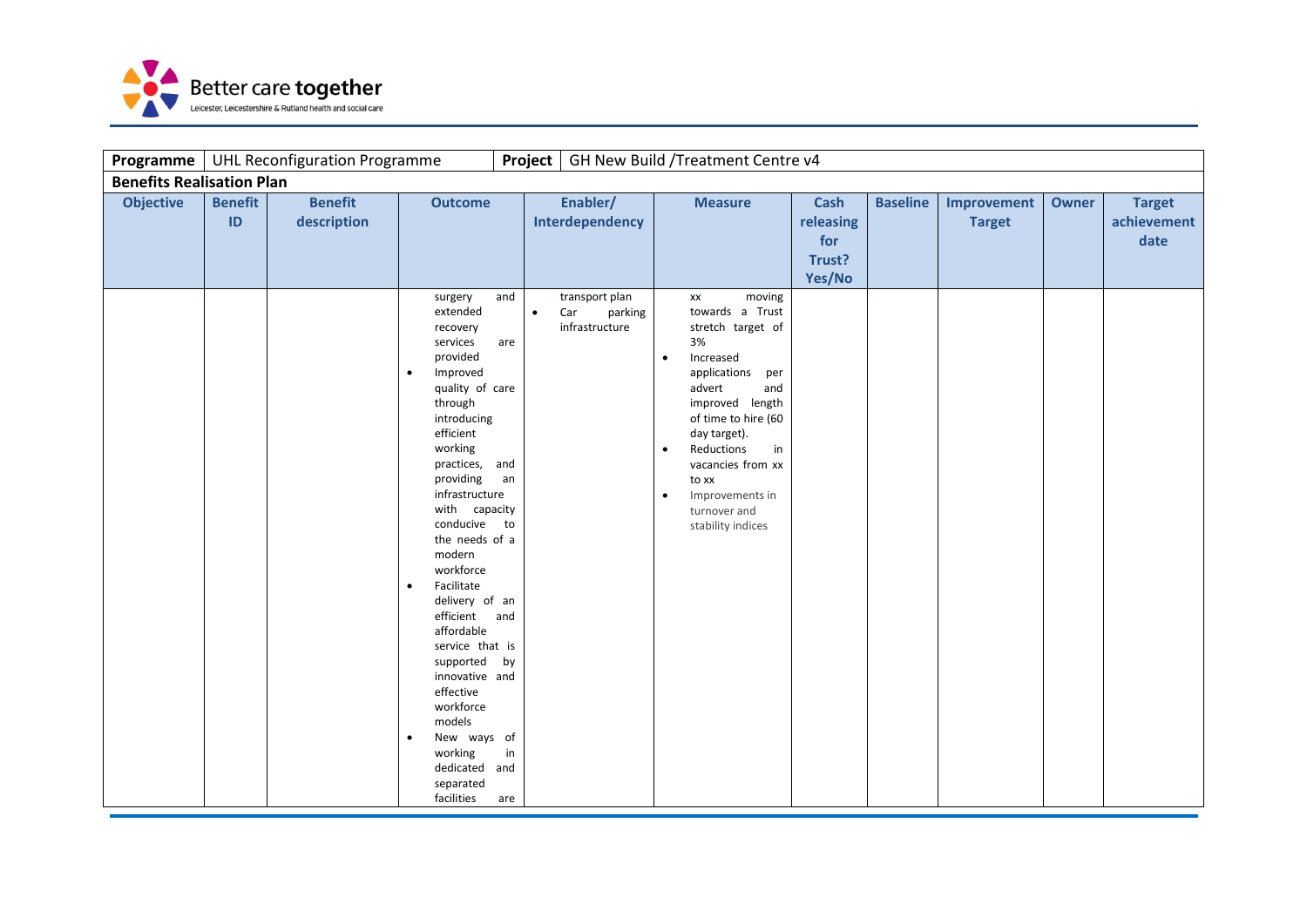

| Programme                                                                                         |                      | <b>UHL Reconfiguration Programme</b>                                                                                                                                                                                                                                                                                                                                                                                                                                 |                                                                                                                                                                                                                                                                                                                                                                                                                                                                                                                                     | Project                                                                                                                                                   |                                                                                                                                                                                                                                  |                                                  | GH New Build /Treatment Centre v4                                                                                                                                                                                                                                                                                                                                                                                    |                                                     |                 |                              |              |                                      |
|---------------------------------------------------------------------------------------------------|----------------------|----------------------------------------------------------------------------------------------------------------------------------------------------------------------------------------------------------------------------------------------------------------------------------------------------------------------------------------------------------------------------------------------------------------------------------------------------------------------|-------------------------------------------------------------------------------------------------------------------------------------------------------------------------------------------------------------------------------------------------------------------------------------------------------------------------------------------------------------------------------------------------------------------------------------------------------------------------------------------------------------------------------------|-----------------------------------------------------------------------------------------------------------------------------------------------------------|----------------------------------------------------------------------------------------------------------------------------------------------------------------------------------------------------------------------------------|--------------------------------------------------|----------------------------------------------------------------------------------------------------------------------------------------------------------------------------------------------------------------------------------------------------------------------------------------------------------------------------------------------------------------------------------------------------------------------|-----------------------------------------------------|-----------------|------------------------------|--------------|--------------------------------------|
| <b>Benefits Realisation Plan</b>                                                                  |                      |                                                                                                                                                                                                                                                                                                                                                                                                                                                                      |                                                                                                                                                                                                                                                                                                                                                                                                                                                                                                                                     |                                                                                                                                                           |                                                                                                                                                                                                                                  |                                                  |                                                                                                                                                                                                                                                                                                                                                                                                                      |                                                     |                 |                              |              |                                      |
| <b>Objective</b>                                                                                  | <b>Benefit</b><br>ID | <b>Benefit</b><br>description                                                                                                                                                                                                                                                                                                                                                                                                                                        | <b>Outcome</b><br>described                                                                                                                                                                                                                                                                                                                                                                                                                                                                                                         | in                                                                                                                                                        | Enabler/<br>Interdependency                                                                                                                                                                                                      |                                                  | <b>Measure</b>                                                                                                                                                                                                                                                                                                                                                                                                       | <b>Cash</b><br>releasing<br>for<br>Trust?<br>Yes/No | <b>Baseline</b> | Improvement<br><b>Target</b> | <b>Owner</b> | <b>Target</b><br>achievement<br>date |
| Provide a<br>working<br>environment<br>that facilitates<br>innovative and<br>efficient<br>working | GH10                 | To re-model the<br>workforce developing<br>skill mix and<br>competencies to<br>support delivery of<br>the modernised<br>services and respond<br>to changes in<br>demand and<br>commissioning<br>requirements<br>To ensure that UHL<br>address the current<br>challenges in the<br>supply of the<br>workforce by<br>changing patterns of<br>demand through new,<br>more flexible roles<br>which cross<br>professional, specialist<br>and organisational<br>boundaries | the Models of<br>Care<br>release medical<br>personnel<br>provide greater<br>access to early<br>medical<br>opinion<br>emergency<br>points of entry<br>Design of facilities<br>supported<br>technology will<br>remove much<br>of the current<br>non<br>adding tasks for<br>staff.<br><b>Delivers</b><br>required<br>service change,<br>transformation<br>and improved<br>efficiencies to<br>make<br>patients<br>seen in<br>right setting by<br>the<br>healthcare<br>professional<br>first time.<br>Support and nurture<br>a committed | that<br>to<br>at<br>$\bullet$<br>by<br>$\bullet$<br>$\bullet$<br>value<br>$\bullet$<br>$\bullet$<br>$\bullet$<br>sure<br>$\bullet$<br>are<br>the<br>right | Service<br>Transformation<br>UDL DCP<br>Public<br>consultation<br>Stakeholder<br>engagement<br>Enabled<br>by<br>supporting<br>transport<br>infrastructure<br>Travel<br>and<br>transport plan<br>Car<br>parking<br>infrastructure | $\bullet$<br>$\bullet$<br>$\bullet$<br>$\bullet$ | Staff survey<br>Reduction<br>in<br>Turnover (target<br>reduction<br>from<br>Trust average of<br>xx%<br>xx%<br>to<br>Reducing<br>turnover by xx<br>people<br>Reduction<br>in<br>sickness absence<br>rates from xx to<br>moving<br>XX<br>towards a Trust<br>stretch target of<br>3%<br>Increased<br>applications<br>per<br>advert<br>and<br>improved length<br>of time to hire (60<br>day target).<br>Reductions<br>in |                                                     |                 |                              |              |                                      |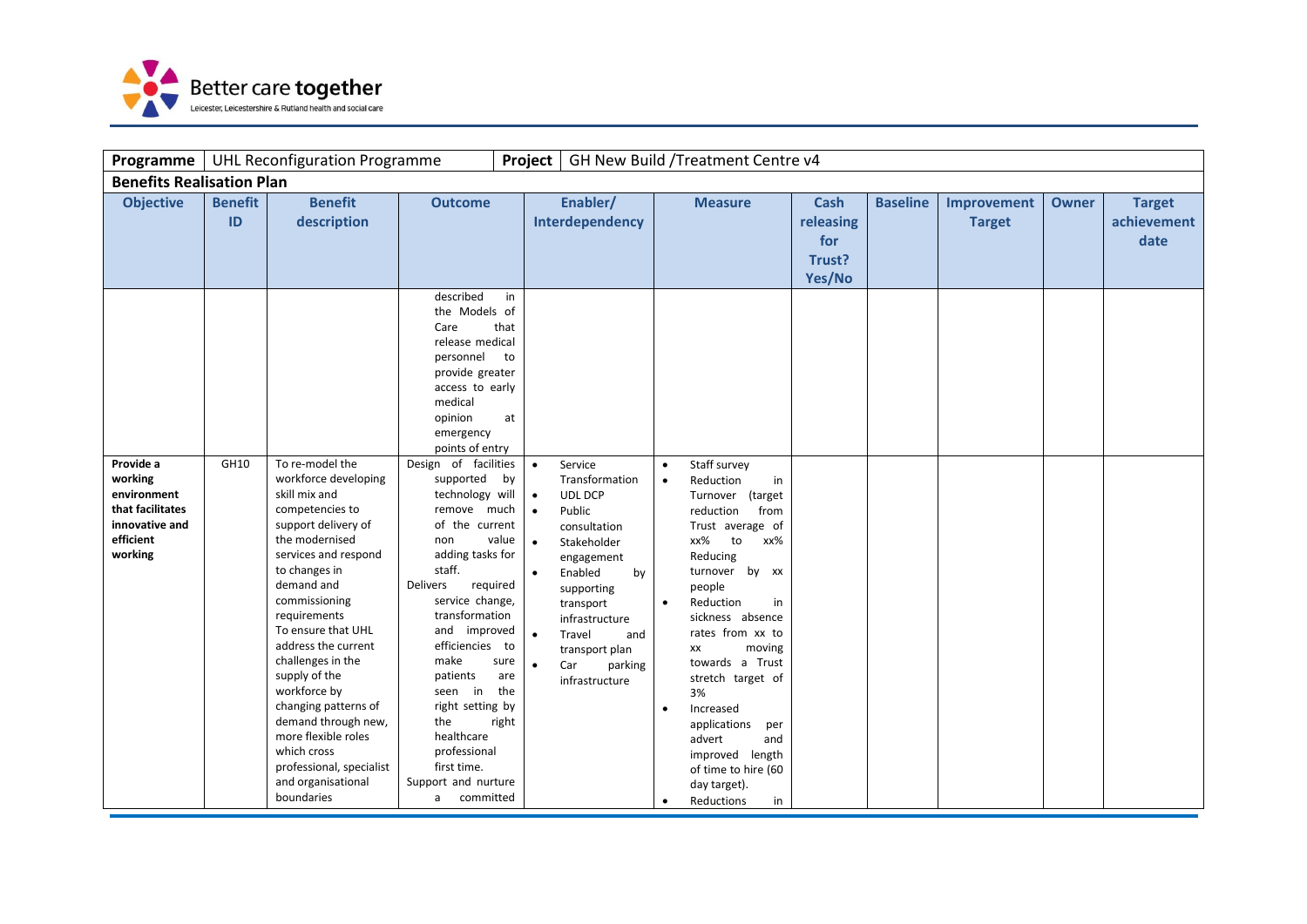

| Programme                        |                      | <b>UHL Reconfiguration Programme</b>                                                                                                                                                                                                                                                     |                                                                                                                                                                                                                                                                                                              | Project                                                                                                 |                                                                                                                                                                                                    |                                     | GH New Build / Treatment Centre v4                                                                                                                                                                             |                                                     |                 |                              |              |                                      |
|----------------------------------|----------------------|------------------------------------------------------------------------------------------------------------------------------------------------------------------------------------------------------------------------------------------------------------------------------------------|--------------------------------------------------------------------------------------------------------------------------------------------------------------------------------------------------------------------------------------------------------------------------------------------------------------|---------------------------------------------------------------------------------------------------------|----------------------------------------------------------------------------------------------------------------------------------------------------------------------------------------------------|-------------------------------------|----------------------------------------------------------------------------------------------------------------------------------------------------------------------------------------------------------------|-----------------------------------------------------|-----------------|------------------------------|--------------|--------------------------------------|
| <b>Benefits Realisation Plan</b> |                      |                                                                                                                                                                                                                                                                                          |                                                                                                                                                                                                                                                                                                              |                                                                                                         |                                                                                                                                                                                                    |                                     |                                                                                                                                                                                                                |                                                     |                 |                              |              |                                      |
| <b>Objective</b>                 | <b>Benefit</b><br>ID | <b>Benefit</b><br>description                                                                                                                                                                                                                                                            | <b>Outcome</b>                                                                                                                                                                                                                                                                                               |                                                                                                         | Enabler/<br>Interdependency                                                                                                                                                                        |                                     | <b>Measure</b>                                                                                                                                                                                                 | <b>Cash</b><br>releasing<br>for<br>Trust?<br>Yes/No | <b>Baseline</b> | Improvement<br><b>Target</b> | <b>Owner</b> | <b>Target</b><br>achievement<br>date |
|                                  |                      |                                                                                                                                                                                                                                                                                          | workforce<br>helping staff to<br>develop<br>skills<br>understanding,<br>encouraging<br>them to be the<br>best,<br>promoting high<br>morale<br>managing<br>talent<br>resources<br>enable teams<br>to work<br>different ways.<br>Consolidation of our<br>workforce that<br>builds<br>resilience<br>the GH site | by<br>new<br>and<br>and<br>and<br>to<br>$\mathsf{in}$<br>at                                             |                                                                                                                                                                                                    | $\bullet$                           | vacancies from xx<br>to xx<br>Improvements in<br>turnover<br>and<br>stability indices                                                                                                                          |                                                     |                 |                              |              |                                      |
| Value for<br>money               | GH011                | To deliver<br>transformed and best<br>practice service<br>models which support<br>delivery of CIP targets<br>and affordability of<br>the business case<br>Enhances the<br>efficiency of the<br>workforce through<br>changes in working<br>practices. Reduces the<br>need for duplication | Future<br>proofed<br>capacity based<br>robust<br>on<br>activity<br>modelling<br>Demand<br>capacity<br>aligned.<br>Delivers<br>opportunity to<br>standardise<br>pathways,<br>minimise                                                                                                                         | $\bullet$<br>$\bullet$<br>$\overline{\phantom{a}}$<br>and<br>$\bullet$<br>the<br>$\bullet$<br>$\bullet$ | Service<br>Transformation<br>Commissioner<br>support across<br>LLR<br>and<br>Specialist<br>Commissioning<br><b>UDL DCP</b><br>Public<br>consultation<br>Stakeholder<br>engagement<br>Enabled<br>by | $\bullet$<br>$\bullet$<br>$\bullet$ | Reduction<br>in<br>length of stay.<br>Reduction<br>in<br>of<br>number<br>elective<br>operations<br>cancelled.<br>Elimination<br>significant<br>reduction in size<br>of waiting lists for<br>services affected. |                                                     |                 |                              |              |                                      |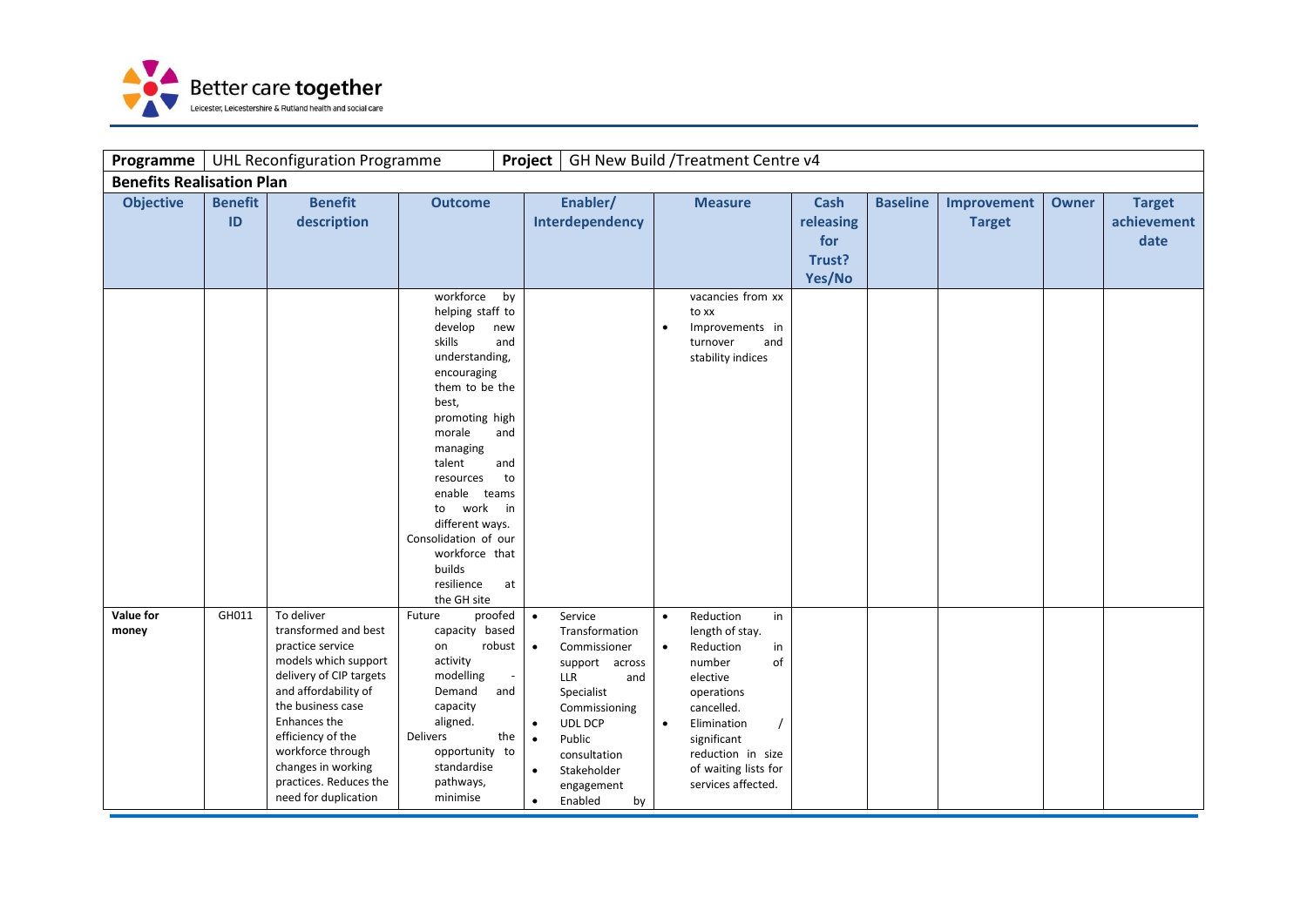

| Programme                        |                      | <b>UHL Reconfiguration Programme</b>                                                                |                                                                                                                                                                                                                                                                                                                                                                                                                                                                                                                                      | Project                                                                                            |                                                                                                                                                                                                                                           | GH New Build / Treatment Centre v4 |                                                     |                 |                              |              |                                      |
|----------------------------------|----------------------|-----------------------------------------------------------------------------------------------------|--------------------------------------------------------------------------------------------------------------------------------------------------------------------------------------------------------------------------------------------------------------------------------------------------------------------------------------------------------------------------------------------------------------------------------------------------------------------------------------------------------------------------------------|----------------------------------------------------------------------------------------------------|-------------------------------------------------------------------------------------------------------------------------------------------------------------------------------------------------------------------------------------------|------------------------------------|-----------------------------------------------------|-----------------|------------------------------|--------------|--------------------------------------|
| <b>Benefits Realisation Plan</b> |                      |                                                                                                     |                                                                                                                                                                                                                                                                                                                                                                                                                                                                                                                                      |                                                                                                    |                                                                                                                                                                                                                                           |                                    |                                                     |                 |                              |              |                                      |
| <b>Objective</b>                 | <b>Benefit</b><br>ID | <b>Benefit</b><br>description                                                                       | <b>Outcome</b>                                                                                                                                                                                                                                                                                                                                                                                                                                                                                                                       |                                                                                                    | Enabler/<br>Interdependency                                                                                                                                                                                                               | <b>Measure</b>                     | <b>Cash</b><br>releasing<br>for<br>Trust?<br>Yes/No | <b>Baseline</b> | Improvement<br><b>Target</b> | <b>Owner</b> | <b>Target</b><br>achievement<br>date |
|                                  |                      | of major capital<br>equipment.<br>Reduces the need for<br>duplication of<br>specialised facilities. | variation<br>offer consistent<br>quality of care.<br>make effective<br>To<br>use of generic<br>rooms<br>spaces develop<br>Treatment<br>a<br>Centre that is<br>flexible, adapts<br>to change and<br>provides<br>opportunities<br>for<br>developments<br>on site.<br>Repatriation<br>activity<br>delivered<br>normal working<br>ours with the<br>corresponding<br>elimination of<br>waiting<br>initiatives<br>Reduction<br>premium spend<br>/average<br>monthly non-<br>contracted pay<br>bill<br>Reducing<br>number<br>main operating | and<br>$\bullet$<br>and<br>$\bullet$<br>$\bullet$<br>future<br>of<br>in<br>list<br>in<br>the<br>of | supporting<br>transport<br>infrastructure<br>Travel<br>and<br>transport plan<br>parking<br>Car<br>infrastructure<br>Implementation<br>of agile working<br>and delivery of<br>effective<br>configuration of<br>back<br>office<br>functions |                                    |                                                     |                 |                              |              |                                      |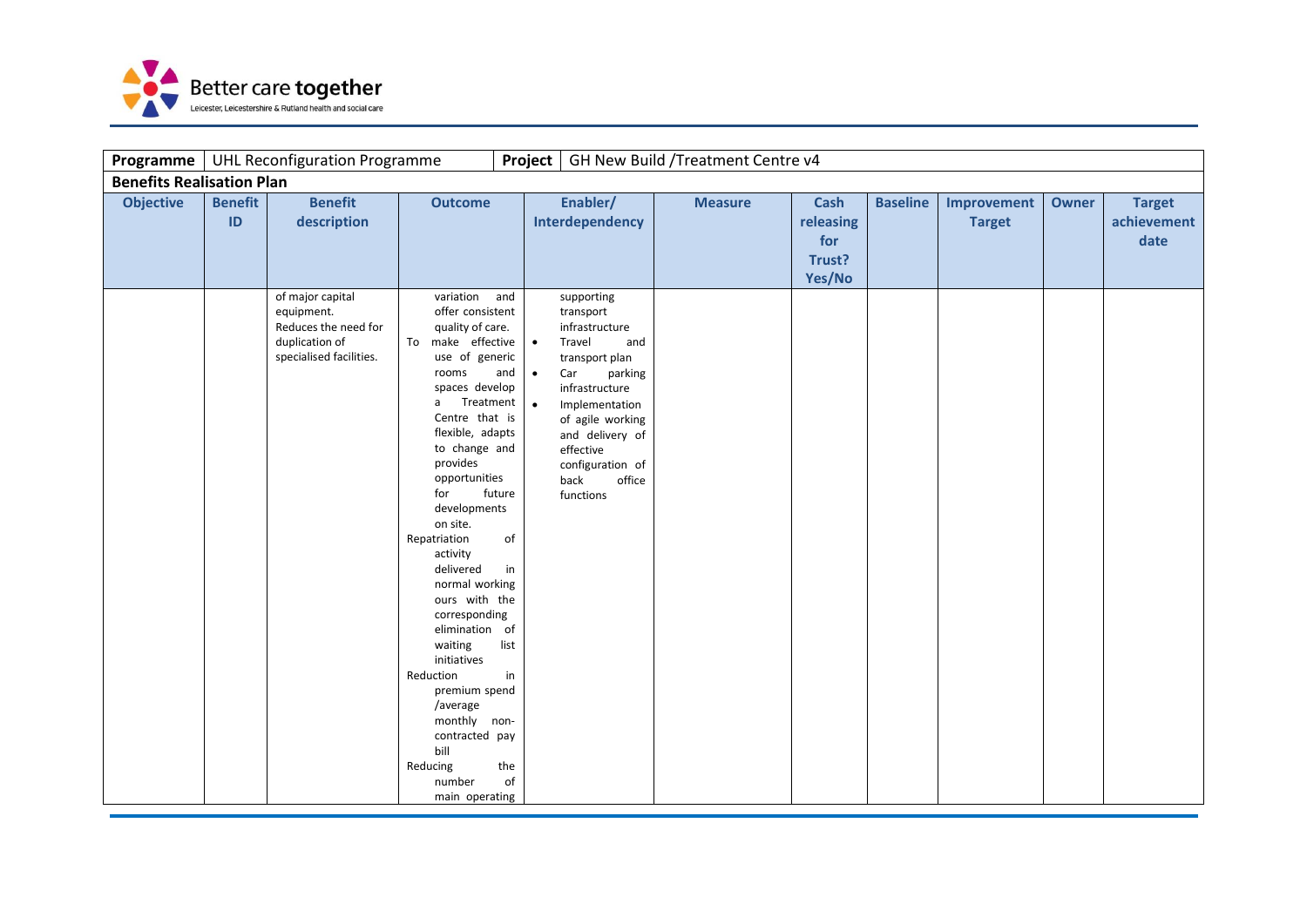

| Programme                        |                      | <b>UHL Reconfiguration Programme</b> |                                                                                                                                                                                                                                                                                                                                                                                                                                                                                                                                                                                                      | Project |                             | GH New Build / Treatment Centre v4 |                                                     |                 |                              |       |                                      |
|----------------------------------|----------------------|--------------------------------------|------------------------------------------------------------------------------------------------------------------------------------------------------------------------------------------------------------------------------------------------------------------------------------------------------------------------------------------------------------------------------------------------------------------------------------------------------------------------------------------------------------------------------------------------------------------------------------------------------|---------|-----------------------------|------------------------------------|-----------------------------------------------------|-----------------|------------------------------|-------|--------------------------------------|
| <b>Benefits Realisation Plan</b> |                      |                                      |                                                                                                                                                                                                                                                                                                                                                                                                                                                                                                                                                                                                      |         |                             |                                    |                                                     |                 |                              |       |                                      |
| <b>Objective</b>                 | <b>Benefit</b><br>ID | <b>Benefit</b><br>description        | <b>Outcome</b>                                                                                                                                                                                                                                                                                                                                                                                                                                                                                                                                                                                       |         | Enabler/<br>Interdependency | <b>Measure</b>                     | <b>Cash</b><br>releasing<br>for<br>Trust?<br>Yes/No | <b>Baseline</b> | Improvement<br><b>Target</b> | Owner | <b>Target</b><br>achievement<br>date |
|                                  |                      |                                      | departments<br>from three to<br>two will enable<br>economies of<br>scale<br>Reduced<br>variation<br>and increased<br>standardisation<br>clinical<br>in<br>practice<br>redesigned<br>workforce rotas<br>and efficiencies<br>in out-of-hours<br>cover, and the<br>ability to better<br>share theatre<br>equipment<br>stacks<br>(sets,<br>and<br>trays<br>etcirca)<br><b>Treatment Centre</b><br>To<br>provide<br>individuals with<br>better care in<br>the<br>most<br>appropriate<br>setting in a<br>financially<br>sustainable way<br>working<br>Revised<br>practices and<br>configurations<br>within |         |                             |                                    |                                                     |                 |                              |       |                                      |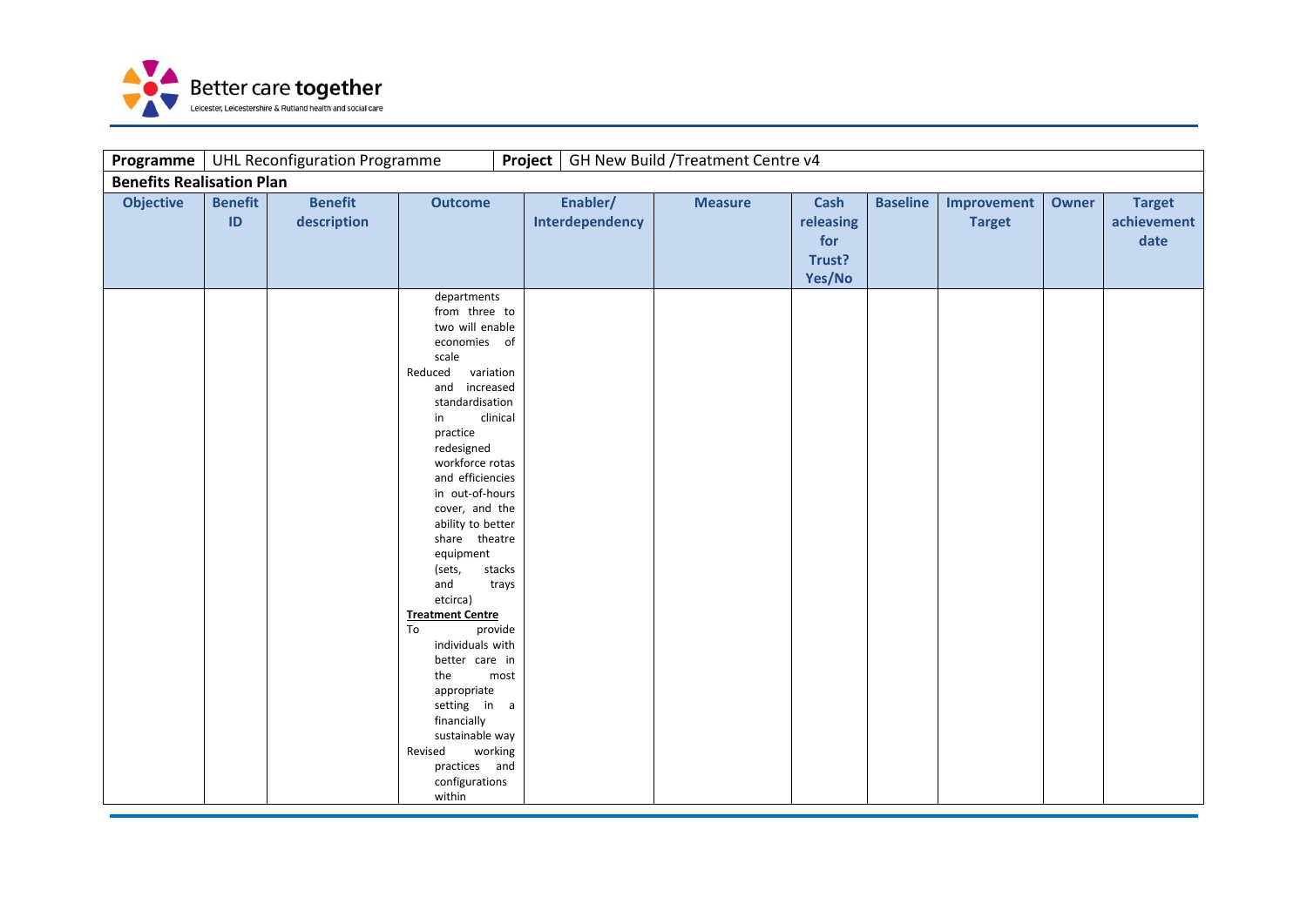

| Programme                                                                   | Project<br>GH New Build / Treatment Centre v4<br><b>UHL Reconfiguration Programme</b> |                                                                                                                                                                                                                                                                          |                                                                                                                                                                                                                                                                                                                                          |                                                               |                                                                                                                                                                                   |                                     |                                                                                                                                                                                                                                     |                                                     |                 |                              |              |                                      |
|-----------------------------------------------------------------------------|---------------------------------------------------------------------------------------|--------------------------------------------------------------------------------------------------------------------------------------------------------------------------------------------------------------------------------------------------------------------------|------------------------------------------------------------------------------------------------------------------------------------------------------------------------------------------------------------------------------------------------------------------------------------------------------------------------------------------|---------------------------------------------------------------|-----------------------------------------------------------------------------------------------------------------------------------------------------------------------------------|-------------------------------------|-------------------------------------------------------------------------------------------------------------------------------------------------------------------------------------------------------------------------------------|-----------------------------------------------------|-----------------|------------------------------|--------------|--------------------------------------|
|                                                                             | <b>Benefits Realisation Plan</b>                                                      |                                                                                                                                                                                                                                                                          |                                                                                                                                                                                                                                                                                                                                          |                                                               |                                                                                                                                                                                   |                                     |                                                                                                                                                                                                                                     |                                                     |                 |                              |              |                                      |
| <b>Objective</b>                                                            | <b>Benefit</b><br>ID                                                                  | <b>Benefit</b><br>description                                                                                                                                                                                                                                            | <b>Outcome</b>                                                                                                                                                                                                                                                                                                                           |                                                               | Enabler/<br>Interdependency                                                                                                                                                       |                                     | <b>Measure</b>                                                                                                                                                                                                                      | <b>Cash</b><br>releasing<br>for<br>Trust?<br>Yes/No | <b>Baseline</b> | Improvement<br><b>Target</b> | <b>Owner</b> | <b>Target</b><br>achievement<br>date |
|                                                                             |                                                                                       |                                                                                                                                                                                                                                                                          | operating<br>theatres<br>will<br>deliver<br>improved<br>patient flows<br>for day case/23<br>hour stay.<br>To deliver efficiency<br>savings<br>investing<br>in<br>new<br>care<br>models,<br>through wider<br>system<br>improvements.<br>To alleviate the need<br>for<br>premium<br>spend<br>and<br>reduce<br>the<br>non-contracted<br>pay |                                                               |                                                                                                                                                                                   |                                     |                                                                                                                                                                                                                                     |                                                     |                 |                              |              |                                      |
| <b>Maintains and</b><br>enhances<br>education,<br>training and<br>research. | GH012                                                                                 | To develop a centre of<br>excellence, enhancing<br>the Trust's reputation<br>for training, service<br>delivery and<br>treatment, through<br>the provision of a<br>centralised service in<br>modern<br>accommodation<br>Enhances<br>opportunities for<br>research through | Improved<br>teaching<br>and<br>research<br>opportunities<br>Provides opportunity<br>for education,<br>training<br>and<br>research to be<br>optimised                                                                                                                                                                                     | $\bullet$<br>$\bullet$<br>$\bullet$<br>$\bullet$<br>$\bullet$ | Service<br>Transformation<br>Commissioner<br>support across<br>LLR<br>and<br>Specialist<br>Commissioning<br><b>UDL DCP</b><br>Public<br>consultation<br>Stakeholder<br>engagement | $\bullet$<br>$\bullet$<br>$\bullet$ | Staff survey<br>Reduction<br>in<br>Turnover (target<br>reduction<br>from<br>Trust average of<br>xx%<br>to<br>xx%<br>Reducing<br>turnover by xx<br>people<br>Reduction<br>in<br>sickness absence<br>rates from xx to<br>moving<br>XX | <b>No</b>                                           |                 |                              |              |                                      |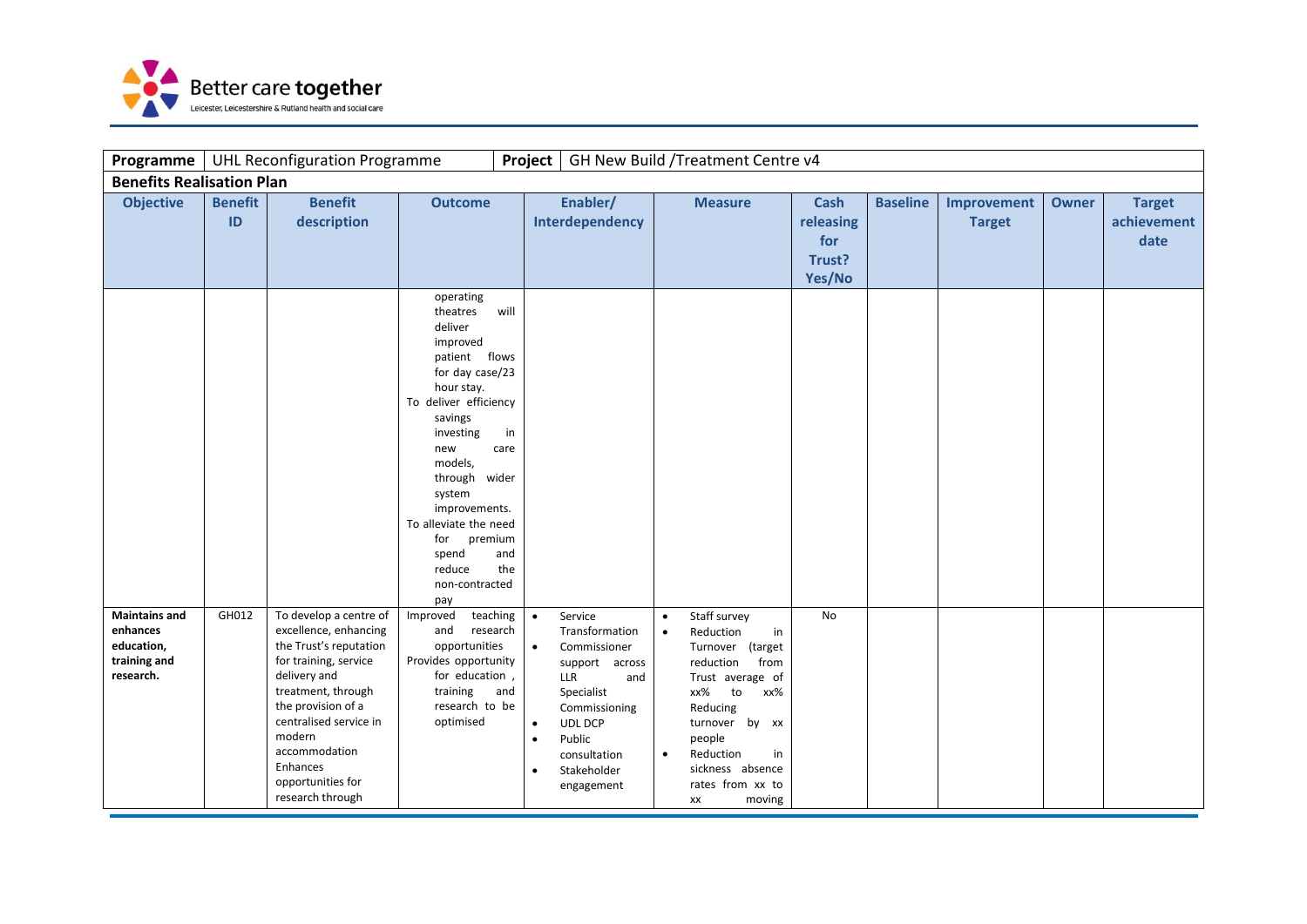

| Programme                            |                      | <b>UHL Reconfiguration Programme</b>                                                                                                                                |                                                                                                                         | Project                                          |                                                                                                    |                                                                                         | GH New Build / Treatment Centre v4                                                                                                                                                                                                                                                                                                                                                                                                           |                                                     |                 |                              |              |                                      |
|--------------------------------------|----------------------|---------------------------------------------------------------------------------------------------------------------------------------------------------------------|-------------------------------------------------------------------------------------------------------------------------|--------------------------------------------------|----------------------------------------------------------------------------------------------------|-----------------------------------------------------------------------------------------|----------------------------------------------------------------------------------------------------------------------------------------------------------------------------------------------------------------------------------------------------------------------------------------------------------------------------------------------------------------------------------------------------------------------------------------------|-----------------------------------------------------|-----------------|------------------------------|--------------|--------------------------------------|
| <b>Benefits Realisation Plan</b>     |                      |                                                                                                                                                                     |                                                                                                                         |                                                  |                                                                                                    |                                                                                         |                                                                                                                                                                                                                                                                                                                                                                                                                                              |                                                     |                 |                              |              |                                      |
| <b>Objective</b>                     | <b>Benefit</b><br>ID | <b>Benefit</b><br>description<br>collaboration with                                                                                                                 | <b>Outcome</b>                                                                                                          | Enabler/<br>Interdependency                      |                                                                                                    |                                                                                         | <b>Measure</b><br>towards a Trust                                                                                                                                                                                                                                                                                                                                                                                                            | <b>Cash</b><br>releasing<br>for<br>Trust?<br>Yes/No | <b>Baseline</b> | Improvement<br><b>Target</b> | <b>Owner</b> | <b>Target</b><br>achievement<br>date |
|                                      |                      | academic partners.                                                                                                                                                  |                                                                                                                         |                                                  |                                                                                                    | $\bullet$<br>$\bullet$<br>$\bullet$<br>$\bullet$<br>$\bullet$<br>$\bullet$<br>$\bullet$ | stretch target of<br>3%<br>Increased<br>applications<br>per<br>advert<br>and<br>improved length<br>of time to hire (60<br>day target).<br>Reductions<br>in<br>vacancies from xx<br>to xx<br>Improvements in<br>and<br>turnover<br>stability indices<br>Deanery/HEEM<br>Reports<br>Junior<br>doctor<br>and<br>surveys<br>retention rates<br>Number of active<br>research trials<br>Number<br>of<br>patient<br>participating<br>in<br>research |                                                     |                 |                              |              |                                      |
| <b>Flexibility for</b><br>the future | GH013                | Can adapt to support<br>future changes in<br>healthcare provision<br>and demonstrates<br>responsiveness to the<br>constantly changing<br>healthcare<br>environment. | The ability to enable<br>all services to meet<br>the projected growth<br>requirements over<br>the forthcoming<br>years. | $\bullet$<br>$\bullet$<br>$\bullet$<br>$\bullet$ | Service<br>Transformation<br><b>UDL DCP</b><br>Public<br>consultation<br>Stakeholder<br>engagement | $\bullet$<br>$\bullet$                                                                  | Reduction<br>in<br>number<br>of<br>elective<br>operations<br>cancelled.<br>Elimination<br>significant<br>reduction in size                                                                                                                                                                                                                                                                                                                   |                                                     |                 |                              |              |                                      |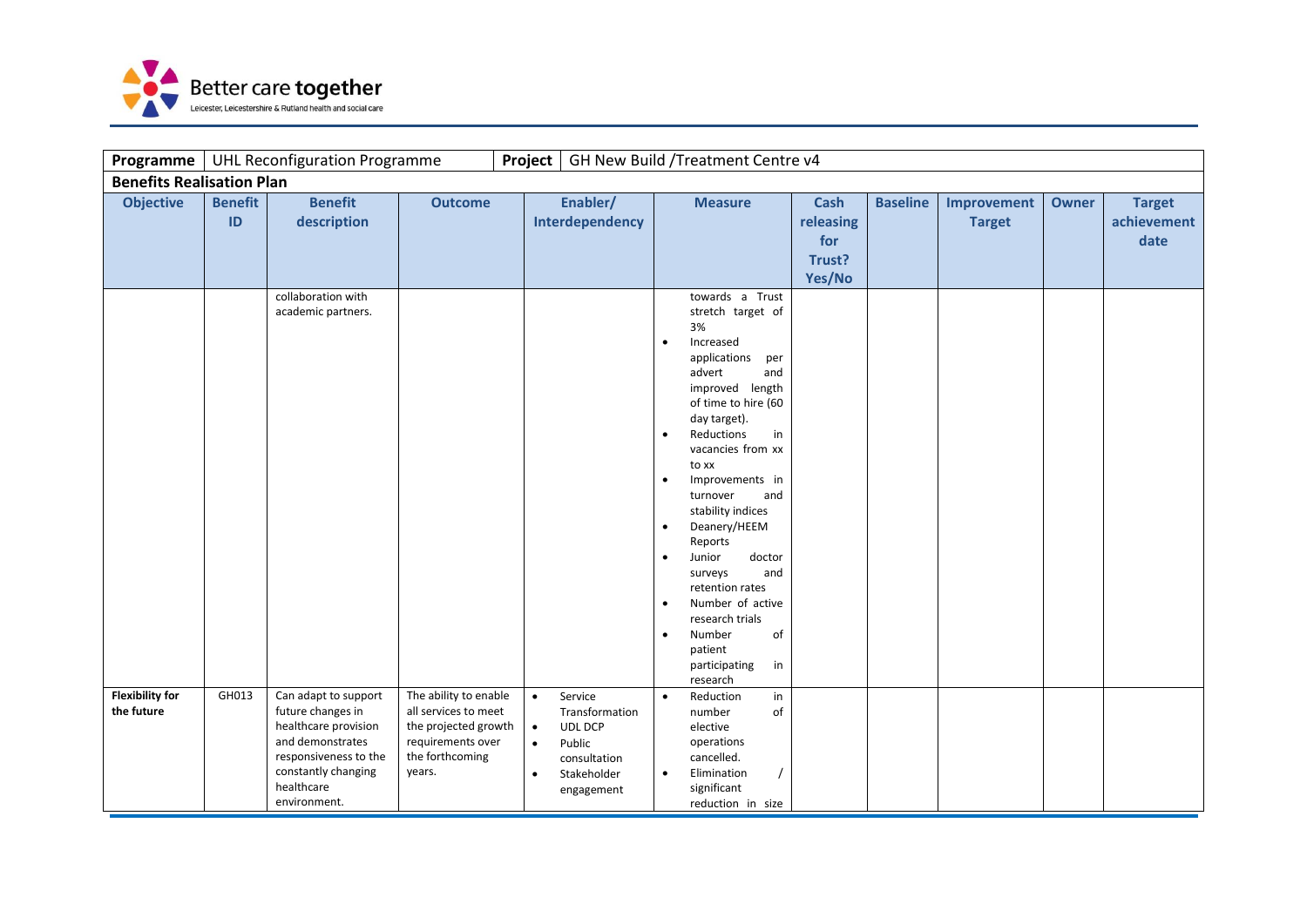

| Programme                        |                      | <b>UHL Reconfiguration Programme</b>                                                                                                                                                                                                                                                                                                                                                                                                                                                                                                                                                                                                                                                                |                      | Project   |                             |           | GH New Build / Treatment Centre v4                                                                                     |                                                     |                 |                              |              |                                      |
|----------------------------------|----------------------|-----------------------------------------------------------------------------------------------------------------------------------------------------------------------------------------------------------------------------------------------------------------------------------------------------------------------------------------------------------------------------------------------------------------------------------------------------------------------------------------------------------------------------------------------------------------------------------------------------------------------------------------------------------------------------------------------------|----------------------|-----------|-----------------------------|-----------|------------------------------------------------------------------------------------------------------------------------|-----------------------------------------------------|-----------------|------------------------------|--------------|--------------------------------------|
| <b>Benefits Realisation Plan</b> |                      |                                                                                                                                                                                                                                                                                                                                                                                                                                                                                                                                                                                                                                                                                                     |                      |           |                             |           |                                                                                                                        |                                                     |                 |                              |              |                                      |
| <b>Objective</b>                 | <b>Benefit</b><br>ID | <b>Benefit</b><br>description                                                                                                                                                                                                                                                                                                                                                                                                                                                                                                                                                                                                                                                                       | <b>Outcome</b>       |           | Enabler/<br>Interdependency |           | <b>Measure</b>                                                                                                         | <b>Cash</b><br>releasing<br>for<br>Trust?<br>Yes/No | <b>Baseline</b> | Improvement<br><b>Target</b> | <b>Owner</b> | <b>Target</b><br>achievement<br>date |
|                                  |                      | Accommodates<br>changes in technology<br>and its application to<br>improving service<br>efficiency and<br>effectiveness<br>To ensure theatres,<br>diagnostic and<br><b>Treatment Centre</b><br>facilities are fit for the<br>future, reflecting the<br>changing demands<br>and expectations of a<br>growing population,<br>changing service<br>models and improved<br>efficiency targets<br>Creates a critical<br>sustainable mass of<br>activity, staff and<br>equipment to<br>consistently safe<br>expert care.<br>Provides a<br>configuration of<br>services that<br>maximises the<br>required service<br>adjacencies and<br>optimises the patient<br>journey, which<br>minimises clinical risk. |                      |           |                             | $\bullet$ | of waiting lists for<br>services affected.<br>Achievement of<br>62 day Referral to<br>Treatment (RTT)<br>cancer rates. |                                                     |                 |                              |              |                                      |
| <b>Operational fit</b>           | GH014                | To deliver the project                                                                                                                                                                                                                                                                                                                                                                                                                                                                                                                                                                                                                                                                              | Delivery of the Full | $\bullet$ | Identification,             | $\bullet$ | Progress                                                                                                               |                                                     |                 |                              |              |                                      |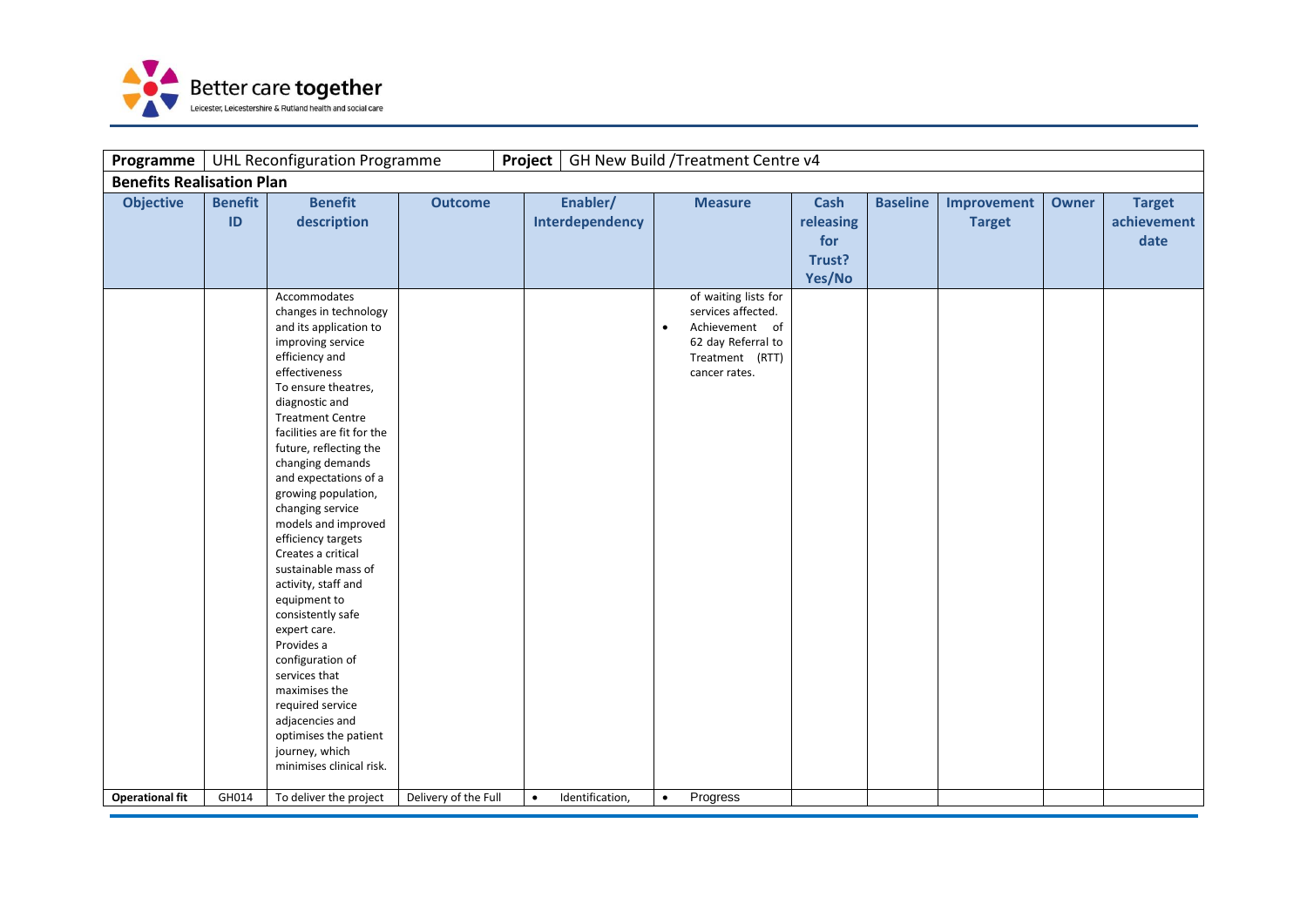

| Programme                        |                      | <b>UHL Reconfiguration Programme</b>                                                               |                                                                                                                                                                                                                                                                                                                        | Project                                          |                                                                                                                                                                                                                                                      |           | GH New Build /Treatment Centre v4                                                      |                                              |                 |                              |              |                                      |
|----------------------------------|----------------------|----------------------------------------------------------------------------------------------------|------------------------------------------------------------------------------------------------------------------------------------------------------------------------------------------------------------------------------------------------------------------------------------------------------------------------|--------------------------------------------------|------------------------------------------------------------------------------------------------------------------------------------------------------------------------------------------------------------------------------------------------------|-----------|----------------------------------------------------------------------------------------|----------------------------------------------|-----------------|------------------------------|--------------|--------------------------------------|
| <b>Benefits Realisation Plan</b> |                      |                                                                                                    |                                                                                                                                                                                                                                                                                                                        |                                                  |                                                                                                                                                                                                                                                      |           |                                                                                        |                                              |                 |                              |              |                                      |
| <b>Objective</b>                 | <b>Benefit</b><br>ID | <b>Benefit</b><br>description                                                                      | <b>Outcome</b>                                                                                                                                                                                                                                                                                                         |                                                  | Enabler/<br>Interdependency                                                                                                                                                                                                                          |           | <b>Measure</b>                                                                         | Cash<br>releasing<br>for<br>Trust?<br>Yes/No | <b>Baseline</b> | Improvement<br><b>Target</b> | <b>Owner</b> | <b>Target</b><br>achievement<br>date |
|                                  |                      | to the agreed<br>timescale and budget<br>with minimal<br>disruption to current<br>service delivery | <b>Business Case.</b><br>Specification of the<br>detailed design<br>solution alongside a<br>workforce plan, full<br>project costs and<br>procurement<br>strategy.<br>Designed and<br>maintained to deliver<br>a high quality clinical<br>environment in<br>spaces that are<br>generic, flexible and<br>future proofed. | $\bullet$<br>$\bullet$<br>$\bullet$<br>$\bullet$ | evaluation<br>and<br>planning for the<br>potential<br>phasing<br>and<br>enabling moves<br>associated with<br>the<br>agreed<br>estates solution<br>Service<br>Transformation<br><b>UDL DCP</b><br>Public<br>consultation<br>Stakeholder<br>engagement | $\bullet$ | against<br>Programme<br>plans.<br>Progress<br>against in year<br>Operational<br>Plans. |                                              |                 |                              |              |                                      |

| Programme                        |                      | UHL Reconfiguration Programme |                               | Project | Infrastructure Project     |                  |                                 |                 |                           |              |                                      |
|----------------------------------|----------------------|-------------------------------|-------------------------------|---------|----------------------------|------------------|---------------------------------|-----------------|---------------------------|--------------|--------------------------------------|
| <b>Benefits Realisation Plan</b> |                      |                               |                               |         |                            |                  |                                 |                 |                           |              |                                      |
| <b>Objective</b>                 | <b>Benefit</b><br>ID | <b>Benefit</b><br>description | <b>Outcome</b>                |         | Enabler/<br>Interdependenc | <b>Measure</b>   | Cash<br>releasing<br>for Trust? | <b>Baseline</b> | <b>Improvement Target</b> | <b>Owner</b> | <b>Target</b><br>achievement<br>date |
|                                  |                      |                               |                               |         |                            |                  | Yes/No                          |                 |                           |              |                                      |
| To improve the                   | <b>INF01</b>         | Creates an                    | To improve the current        |         | Improvement in             | Overall          | <b>YES</b>                      | Develop a       | To show a significant     | Directo      | Based on                             |
| overall                          |                      | infrastructure                | condition of the building and |         | condition will be          | reduction in the |                                 | refreshed       | reduction in backlog      | r of         | annual                               |
| 'condition' of the               |                      | network that                  | engineering infrastructure    |         | project by project         | backlog          |                                 | condition       | maintenance reported      | Estates      | investment                           |
| building and                     |                      | is suitable                   | and to ensure that critical   |         | focused but also           | maintenance      |                                 | appraisal of    | through the annual DoH -  | and          | programme.                           |
| engineering                      |                      | and in the                    | elements required to support  |         | site wide to               | programme.       |                                 | the current     | <b>ERIC</b> returns.      | Facilitie    |                                      |
| infrastructure to                |                      | appropriate                   | the Reconfiguration           |         | ensure there is a          |                  |                                 | infrastructu    |                           |              |                                      |
| support the                      |                      | condition to                  | Programme are in place.       |         | holistic and               | Development      |                                 | re to           |                           |              |                                      |
| changing service                 |                      | support the                   |                               |         | strategic planning         | of a risk based  |                                 | establish a     |                           |              |                                      |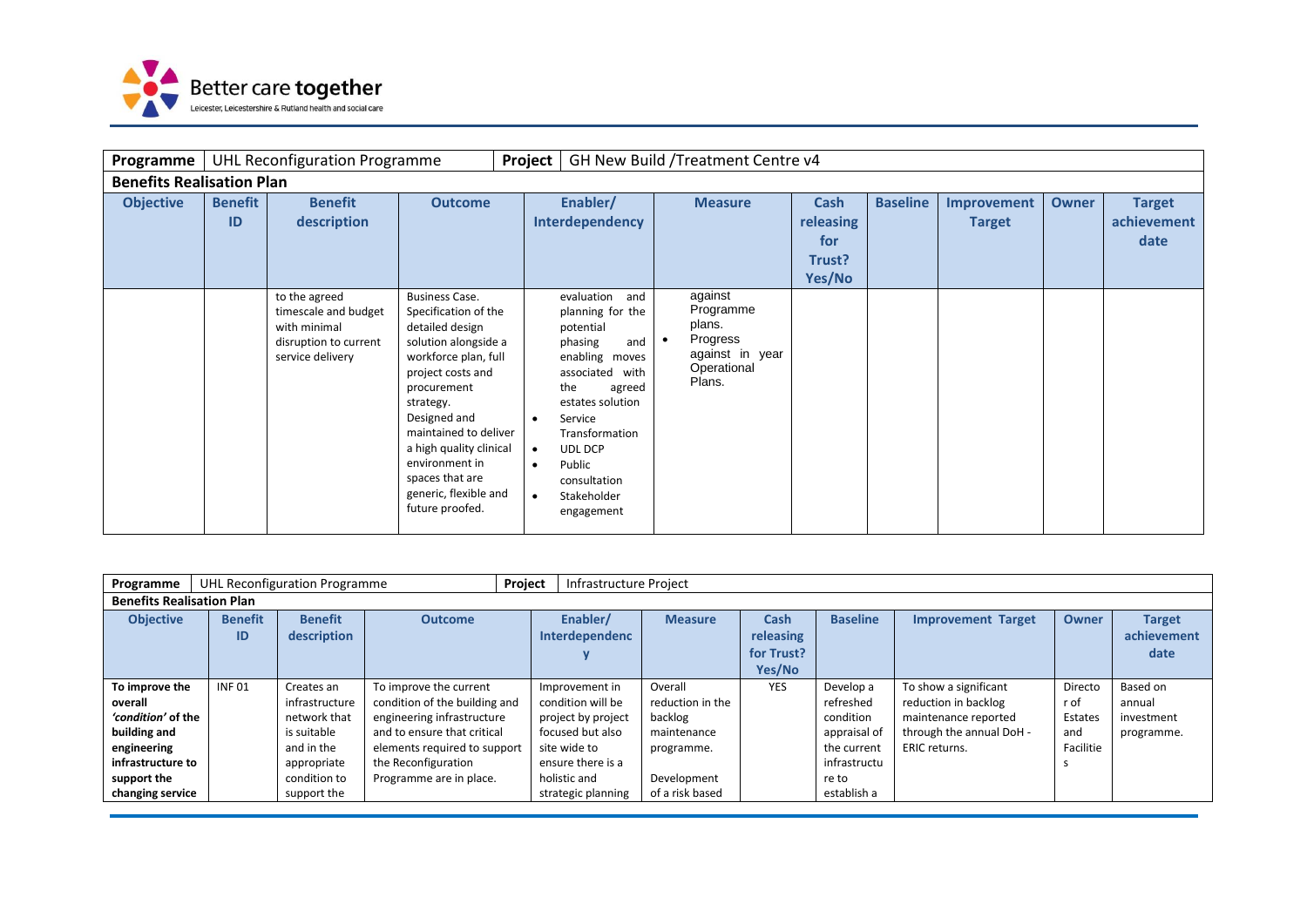

| Programme                                                                                                                                                                                                          | <b>UHL Reconfiguration Programme</b><br>Infrastructure Project<br>Project                                                                                                                                     |                                                                                                                                                            |                                                                                                                                                                                                                                                                                        |                                                                                                                                                                                                |                                                                                                                                                                                                                                                                                                            |                                   |                                                                                                                                             |                                                                                                                                                                            |                                                                |                                                |  |
|--------------------------------------------------------------------------------------------------------------------------------------------------------------------------------------------------------------------|---------------------------------------------------------------------------------------------------------------------------------------------------------------------------------------------------------------|------------------------------------------------------------------------------------------------------------------------------------------------------------|----------------------------------------------------------------------------------------------------------------------------------------------------------------------------------------------------------------------------------------------------------------------------------------|------------------------------------------------------------------------------------------------------------------------------------------------------------------------------------------------|------------------------------------------------------------------------------------------------------------------------------------------------------------------------------------------------------------------------------------------------------------------------------------------------------------|-----------------------------------|---------------------------------------------------------------------------------------------------------------------------------------------|----------------------------------------------------------------------------------------------------------------------------------------------------------------------------|----------------------------------------------------------------|------------------------------------------------|--|
|                                                                                                                                                                                                                    | <b>Benefits Realisation Plan</b><br><b>Baseline</b><br><b>Benefit</b><br><b>Outcome</b><br>Enabler/<br>Cash<br><b>Improvement Target</b><br><b>Benefit</b><br><b>Measure</b><br><b>Owner</b><br><b>Target</b> |                                                                                                                                                            |                                                                                                                                                                                                                                                                                        |                                                                                                                                                                                                |                                                                                                                                                                                                                                                                                                            |                                   |                                                                                                                                             |                                                                                                                                                                            |                                                                |                                                |  |
| <b>Objective</b>                                                                                                                                                                                                   | ID                                                                                                                                                                                                            | description                                                                                                                                                |                                                                                                                                                                                                                                                                                        | Interdependenc<br>y                                                                                                                                                                            |                                                                                                                                                                                                                                                                                                            | releasing<br>for Trust?<br>Yes/No |                                                                                                                                             |                                                                                                                                                                            |                                                                | achievement<br>date                            |  |
| reconfiguration.<br>- Enables the<br>provision of safe,<br>sustainable, high<br>quality estate fit<br>for purpose and<br>functionally<br>suitable.                                                                 |                                                                                                                                                                                                               | individual<br>projects<br>within the<br>Reconfigurati<br>on<br>Programme<br>and the<br>remaining<br>estate.                                                | Improved patient experience<br>with an enhanced quality of<br>the environment.                                                                                                                                                                                                         | approach of each<br>hospital site.<br>Development of a<br>5 year funded<br>capital investment<br>programme.                                                                                    | priority<br>programme<br>including a<br>priority<br>programme for<br>investment.<br>Implementatio<br>n of a 5 year<br>capital<br>investment<br>programme to<br>include a<br>lifecycle and<br>asset<br>replacement<br>programme.<br>Reduction in<br>reactive<br>breakdowns<br>and service<br>interruptions. |                                   | baseline<br>position in<br>which to<br>plan a<br>priority<br>investment<br>programme                                                        |                                                                                                                                                                            |                                                                |                                                |  |
| To improve the<br>overall 'capacity'<br>of the building<br>and engineering<br>infrastructure to<br>support the<br>changing service<br>reconfiguration.<br>– Enables the<br>provision of safe,<br>sustainable, high | <b>INF02</b>                                                                                                                                                                                                  | Creates a<br>critical and<br>sustainable<br>infrastructure<br>network that<br>provided<br>sufficient<br>capacity<br>which<br>responds to<br>the increasing | To ensure that the following<br>areas of the infrastructure<br>have the capacity to respond<br>to changing demand and<br>have the ability to provide<br>future proofing for service<br>expansion as part of the<br>Reconfiguration Programme<br>and beyond:<br>Electrical<br>$\bullet$ | Improvement in<br>condition will be<br>project by project<br>focused but also<br>site wide to<br>ensure there is a<br>holistic and<br>strategic planning<br>approach of each<br>hospital site. | To provide an<br>infrastructure<br>capacity to<br>meet future<br>service<br>demands<br>through<br>individual<br>projects and to<br>meet the site<br>wide                                                                                                                                                   | YES                               | Develop a<br>review of<br>the existing<br>infrastructu<br>re and<br>develop a<br>programme<br>aligned<br>with the<br>DCP to<br>identify the | To move from an<br>infrastructure system near<br>to full capacity to meet the<br>demands of the future<br>services and ensures spare<br>capacity for further<br>expansion. | Directo<br>r of<br>Estates<br>and<br>Facilitie<br>$\mathsf{s}$ | Based on<br>annual<br>investment<br>programme. |  |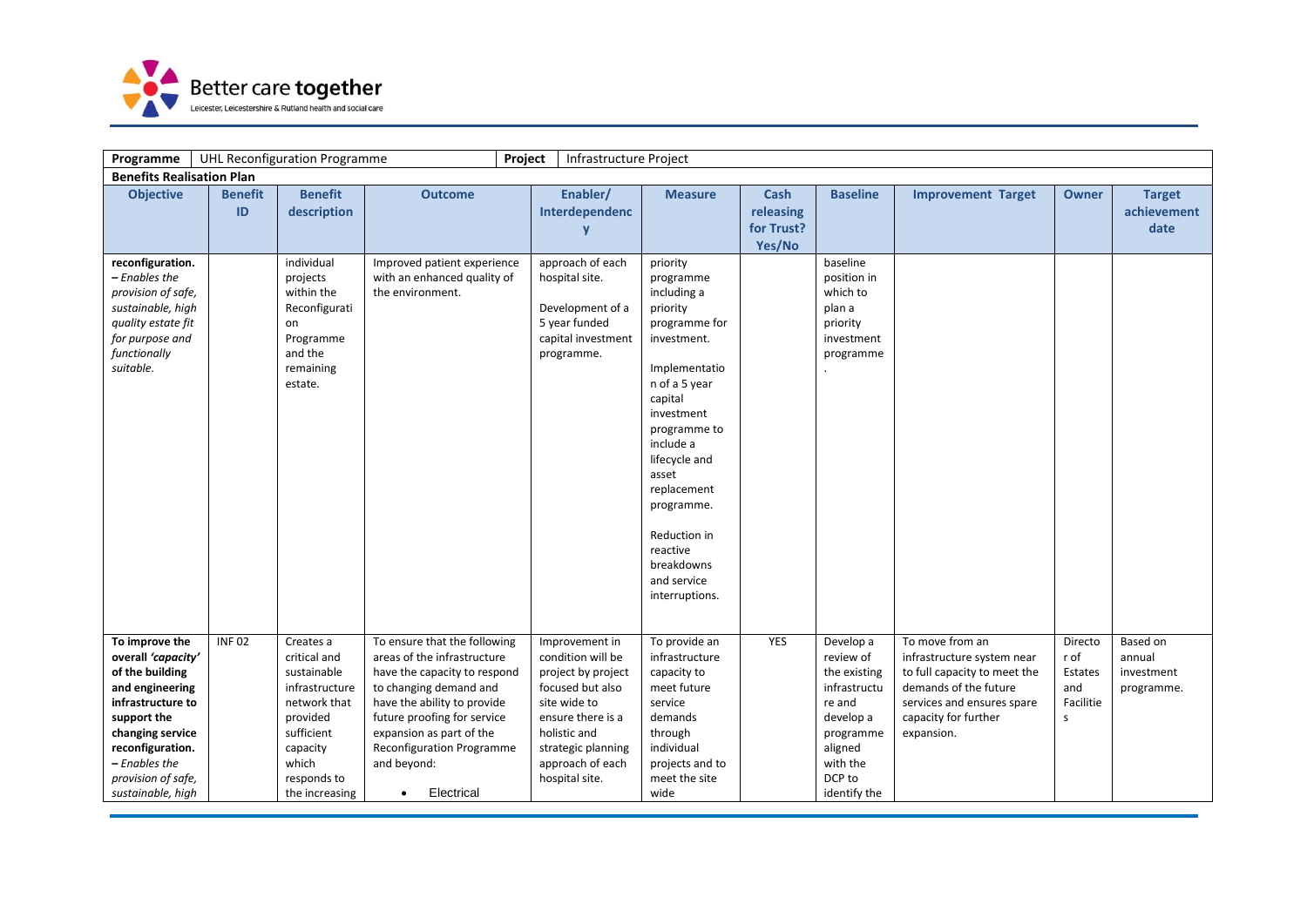

| Programme                                                          |                      | <b>UHL Reconfiguration Programme</b>                                | Project                                                                                                                                                                                                                                                                                                                                                                                                                                                                                                                                                                                                  | Infrastructure Project                                                                                                                                                                                                      |                                                               |                                                  |                                                                                                                                  |                                                                                                        |                                   |                                                |
|--------------------------------------------------------------------|----------------------|---------------------------------------------------------------------|----------------------------------------------------------------------------------------------------------------------------------------------------------------------------------------------------------------------------------------------------------------------------------------------------------------------------------------------------------------------------------------------------------------------------------------------------------------------------------------------------------------------------------------------------------------------------------------------------------|-----------------------------------------------------------------------------------------------------------------------------------------------------------------------------------------------------------------------------|---------------------------------------------------------------|--------------------------------------------------|----------------------------------------------------------------------------------------------------------------------------------|--------------------------------------------------------------------------------------------------------|-----------------------------------|------------------------------------------------|
| <b>Benefits Realisation Plan</b>                                   |                      |                                                                     |                                                                                                                                                                                                                                                                                                                                                                                                                                                                                                                                                                                                          |                                                                                                                                                                                                                             |                                                               |                                                  |                                                                                                                                  |                                                                                                        |                                   |                                                |
| <b>Objective</b>                                                   | <b>Benefit</b><br>ID | <b>Benefit</b><br>description<br>demand for                         | <b>Outcome</b><br><b>Services</b>                                                                                                                                                                                                                                                                                                                                                                                                                                                                                                                                                                        | Enabler/<br>Interdependenc<br>V<br>Development of a                                                                                                                                                                         | <b>Measure</b><br>infrastructure                              | <b>Cash</b><br>releasing<br>for Trust?<br>Yes/No | <b>Baseline</b><br>required                                                                                                      | <b>Improvement Target</b>                                                                              | <b>Owner</b>                      | <b>Target</b><br>achievement<br>date           |
| quality estate fit<br>for purpose and<br>functionally<br>suitable. |                      | services and<br>development<br>s including<br>medical<br>equipment. | Natural<br>Gas<br>$\bullet$<br>Supply<br>Medical<br>Gases<br>$\bullet$<br>Supply<br>Steam Supply<br>Boiler / CHP<br>$\bullet$<br>heating / power<br>FUEL Supplies<br>and storage<br>Hot and Cold<br>water supply<br><b>Building</b><br>$\bullet$<br>Management<br>systems<br>Air handling and<br>$\bullet$<br>ventilation<br>systems<br>Refrigeration<br>$\bullet$<br>systems<br>Mains and Tank<br>water supply<br>Security<br>systems<br>Fire<br>alarm<br>$\bullet$<br>systems<br>Building critical<br>infrastructure<br>Civil engineering<br>infrastructure<br>Drainage<br>$\bullet$<br>infrastructure | 5 year funded<br>capital investment<br>programme.<br>Ensures that<br>future the<br>infrastructure<br>strategy takes into<br>account<br>partnership<br>working with<br>other NHS Trusts<br>co-locating on<br>hospital sites. | strategy.                                                     |                                                  | demand for<br>infrastructu<br>re<br>improveme<br>nts,<br>required to<br>support the<br>service<br>reconfigura<br>tion<br>demand. |                                                                                                        |                                   |                                                |
| To improve the<br>overall<br>'resilience and<br>sustainability     | <b>INF03</b>         | Creates an<br>infrastructure<br>network that<br>is resilient        | Reduced 'down time' and the<br>potential consequences of<br>reduction in performance<br>targets and financial                                                                                                                                                                                                                                                                                                                                                                                                                                                                                            | Reduced impact<br>and demand for<br>support from<br>other partner                                                                                                                                                           | Improved<br>efficiency of<br>Estates and<br><b>Facilities</b> | YES                                              | Measure<br>the type<br>and<br>number of                                                                                          | Reduced the number and<br>severity of critical and major<br>service failures through a<br>programme of | Directo<br>r of<br>Estates<br>and | Based on<br>annual<br>investment<br>programme. |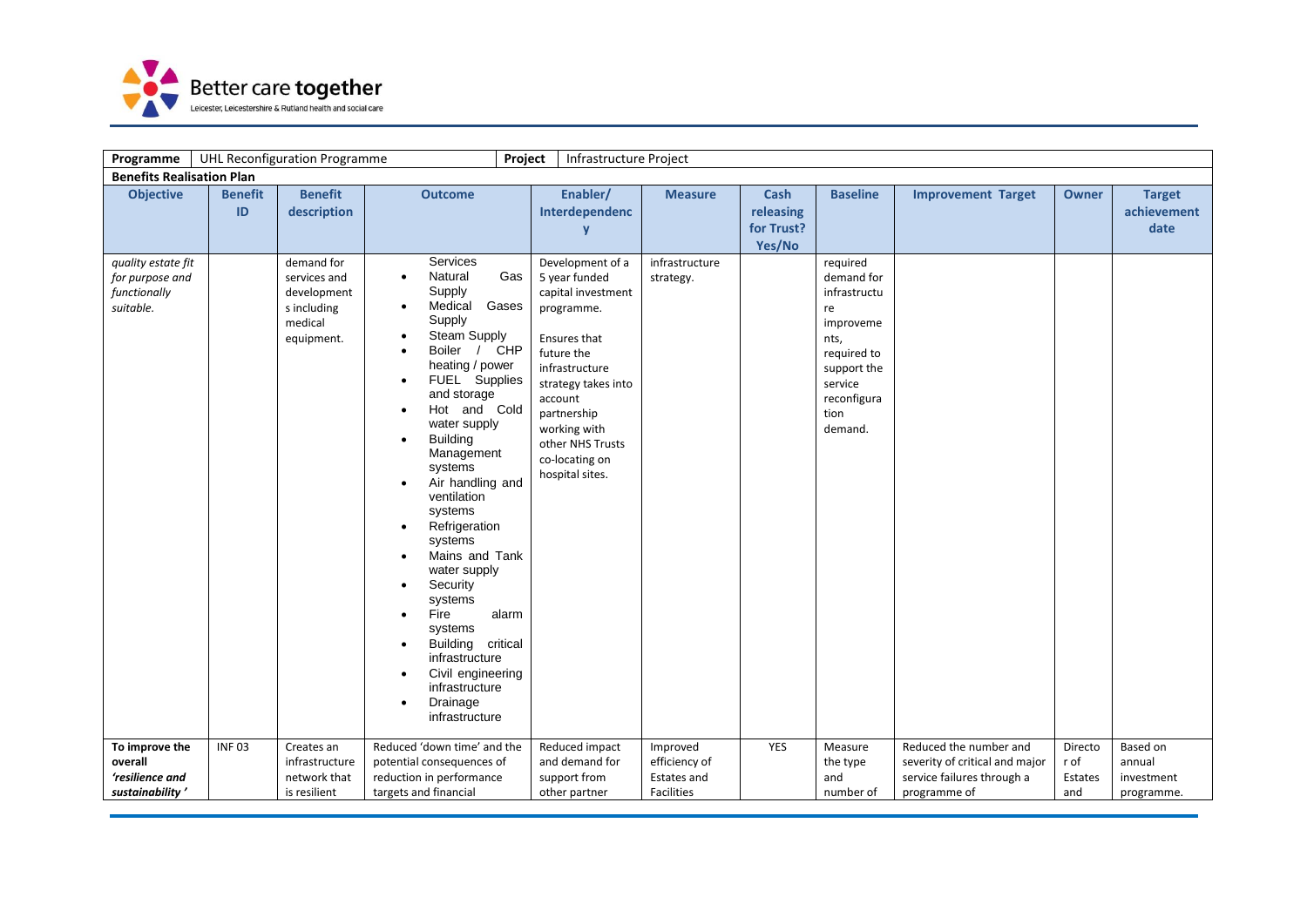

| Programme                                                                                                                                                                                                                                        |                      | UHL Reconfiguration Programme                                                                                                                                                                                             |                                                                                                                                                                                                                                                                                                    | Project<br>Infrastructure Project                                                                                                     |                                                                                                                                                                                                                                                                                                                                |                                           |                                                                                                                                                |                                                                                                                                                                     |                                                      |                                                                                                                                                |
|--------------------------------------------------------------------------------------------------------------------------------------------------------------------------------------------------------------------------------------------------|----------------------|---------------------------------------------------------------------------------------------------------------------------------------------------------------------------------------------------------------------------|----------------------------------------------------------------------------------------------------------------------------------------------------------------------------------------------------------------------------------------------------------------------------------------------------|---------------------------------------------------------------------------------------------------------------------------------------|--------------------------------------------------------------------------------------------------------------------------------------------------------------------------------------------------------------------------------------------------------------------------------------------------------------------------------|-------------------------------------------|------------------------------------------------------------------------------------------------------------------------------------------------|---------------------------------------------------------------------------------------------------------------------------------------------------------------------|------------------------------------------------------|------------------------------------------------------------------------------------------------------------------------------------------------|
| <b>Benefits Realisation Plan</b>                                                                                                                                                                                                                 |                      |                                                                                                                                                                                                                           |                                                                                                                                                                                                                                                                                                    |                                                                                                                                       |                                                                                                                                                                                                                                                                                                                                |                                           |                                                                                                                                                |                                                                                                                                                                     |                                                      |                                                                                                                                                |
| <b>Objective</b>                                                                                                                                                                                                                                 | <b>Benefit</b><br>ID | <b>Benefit</b><br>description                                                                                                                                                                                             | <b>Outcome</b>                                                                                                                                                                                                                                                                                     | Enabler/<br>Interdependenc<br>V                                                                                                       | <b>Measure</b>                                                                                                                                                                                                                                                                                                                 | Cash<br>releasing<br>for Trust?<br>Yes/No | <b>Baseline</b>                                                                                                                                | <b>Improvement Target</b>                                                                                                                                           | <b>Owner</b>                                         | <b>Target</b><br>achievement<br>date                                                                                                           |
| of the building<br>and engineering<br>infrastructure to<br>support the<br>changing service<br>reconfiguration.<br>– Enables the<br>provision of safe,<br>sustainable, high<br>quality estate fit<br>for purpose and<br>functionally<br>suitable. |                      | and<br>sustainable,<br>reducing the<br>risk of critical<br>infrastructure<br>failures,<br>minimising<br>the impact of<br>interruption<br>on clinical<br>and<br>operational<br>services and<br>the<br>associated<br>risks. | penalties associated with loss<br>of service.<br>Improved emergency<br>planning scenarios.                                                                                                                                                                                                         | emergency<br>services and utility<br>companies.                                                                                       | services to<br>ensure<br>proactive and<br>planned<br>maintenance<br>system rather<br>than a reactive<br>service.<br>Improved<br>patient<br>experience to<br>reduce service<br>interruption<br>with an<br>improved<br>ability and<br>reliability to<br>plan outpatient<br>appointments<br>and deliver<br>inpatient<br>services. |                                           | and impact<br>of critical<br>and major<br>service<br>interruption<br>s on an<br>annual<br>basis across<br>all three<br>acute sites.            | infrastructure renewal and<br>asset replacement<br>programme                                                                                                        | Facilitie<br>s                                       |                                                                                                                                                |
| To improve the<br>overall<br>'compliance' of<br>the building and<br>engineering<br>infrastructure to<br>support the<br>changing service<br>reconfiguration.<br>– Enables the<br>provision of safe,<br>sustainable, high<br>quality estate fit    | <b>INF04</b>         | There is a<br>range of<br>statutory<br>requirements<br>that<br>healthcare<br>organisations<br>are required<br>to comply<br>with, which<br>are defined<br>as statutory<br>and /or                                          | To ensure that the following<br>areas of the infrastructure<br>are compliant and address<br>the changing legislative<br>requirements.<br>Asbestos<br>$\bullet$<br>Lifts<br>Medical<br>Gas<br>$\bullet$<br>systems<br><b>Electrical Systems</b><br>$\bullet$<br>Ventilation<br>$\bullet$<br>systems | Appropriate and<br>regular financial<br>investment to<br>support the<br>reduction in<br>compliance<br>related backlog<br>maintenance. | To continue to<br>provide and<br>accurate<br>measure of<br>current<br>compliance<br>areas through<br>an active<br>approach of<br>new project<br>design<br>philosophy,<br>auditing of                                                                                                                                           | <b>YES</b>                                | Using the<br>Trust<br>Compliance<br>Assessment<br>and<br>Analysis<br>System<br>(CAAS)<br>which<br>covers<br>statutory<br>and non-<br>statutory | Annual improvement on<br>agreed target areas<br>covering the following<br>areas:<br>Accountability<br>Process<br>Monitoring and<br>review<br>Capability<br>Outcomes | Directo<br>r of<br>Estates<br>and<br>Facilitie<br>S. | Annual<br>collection and<br>submission of a<br>CAAS<br>assessment and<br>report.<br>Thereafter,<br>based on annual<br>investment<br>programme. |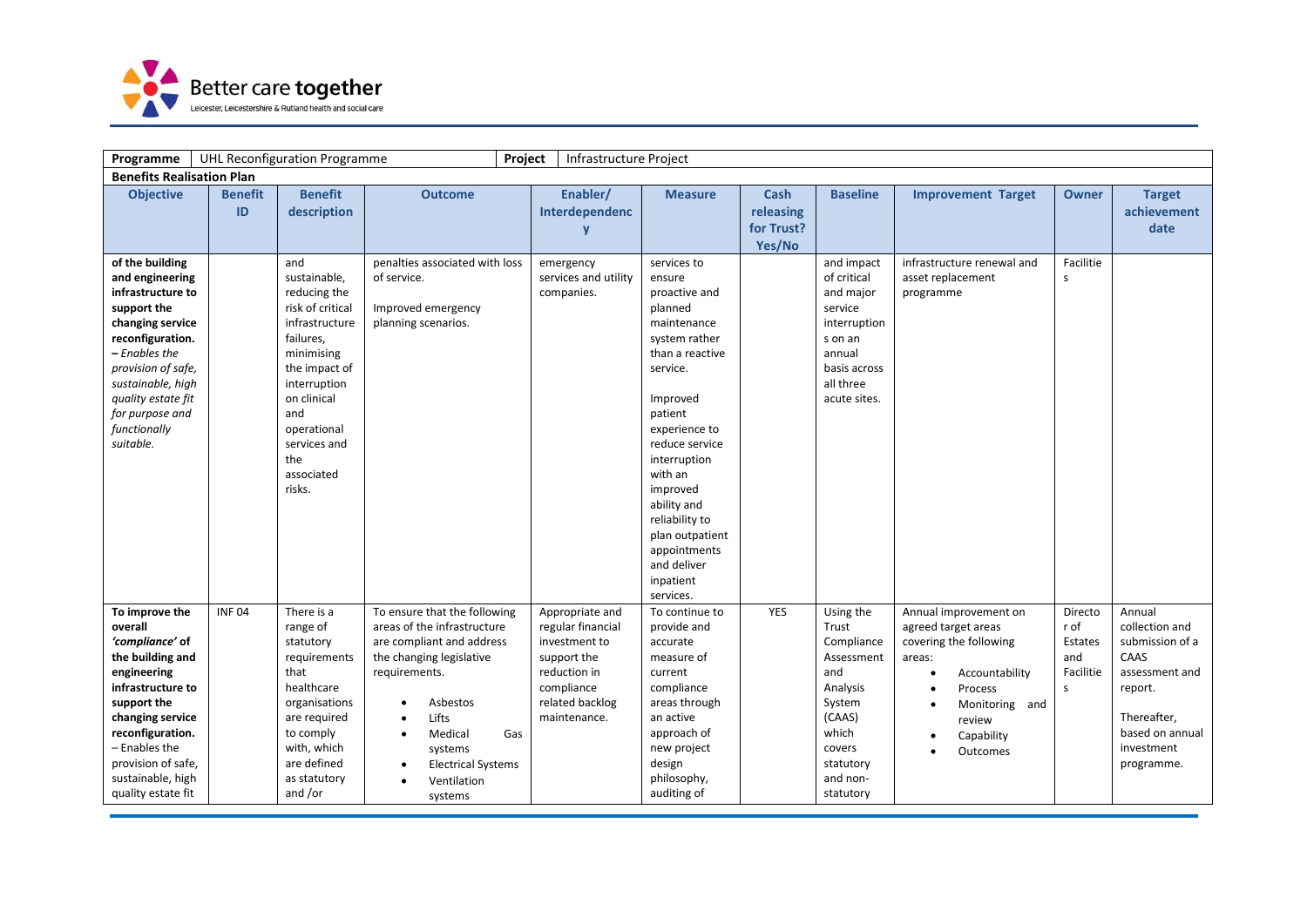

| Programme                                    |                      | <b>UHL Reconfiguration Programme</b>                                                                                                                                                                                                                                                                                                                                                                                                                                                    | Project                                                                                                                                                                                                                                                                                                                                                                                                                                                                                                             | Infrastructure Project          |                                                                      |                                                  |                 |                             |              |                                      |
|----------------------------------------------|----------------------|-----------------------------------------------------------------------------------------------------------------------------------------------------------------------------------------------------------------------------------------------------------------------------------------------------------------------------------------------------------------------------------------------------------------------------------------------------------------------------------------|---------------------------------------------------------------------------------------------------------------------------------------------------------------------------------------------------------------------------------------------------------------------------------------------------------------------------------------------------------------------------------------------------------------------------------------------------------------------------------------------------------------------|---------------------------------|----------------------------------------------------------------------|--------------------------------------------------|-----------------|-----------------------------|--------------|--------------------------------------|
| <b>Benefits Realisation Plan</b>             |                      |                                                                                                                                                                                                                                                                                                                                                                                                                                                                                         |                                                                                                                                                                                                                                                                                                                                                                                                                                                                                                                     |                                 |                                                                      |                                                  |                 |                             |              |                                      |
| <b>Objective</b>                             | <b>Benefit</b><br>ID | <b>Benefit</b><br>description                                                                                                                                                                                                                                                                                                                                                                                                                                                           | <b>Outcome</b>                                                                                                                                                                                                                                                                                                                                                                                                                                                                                                      | Enabler/<br>Interdependenc<br>y | <b>Measure</b>                                                       | <b>Cash</b><br>releasing<br>for Trust?<br>Yes/No | <b>Baseline</b> | <b>Improvement Target</b>   | <b>Owner</b> | <b>Target</b><br>achievement<br>date |
| for purpose and<br>functionally<br>suitable. |                      | regulatory<br>bodies with<br>inspection<br>criteria/stand<br>ards and have<br>enforcement<br>powers that<br>may impact<br>upon our<br>ability to<br>operate. It is<br>important<br>that systems<br>and<br>processes are<br>in place to<br>provide<br>assurance<br>that any<br>areas of non-<br>compliance<br>against<br>statutory<br>regulations<br>are recorded<br>and action<br>plans<br>developed in<br>order to<br>achieve<br>compliance in<br>the shortest<br>practicable<br>time. | Water systems<br>$\bullet$<br>Contractor<br>management<br>Asset<br>$\bullet$<br>management and<br>maintenance<br>Sustainability<br><b>Fire Safety</b><br>Mechanical<br>$\bullet$<br>systems<br>Health and safety<br>and COSHH<br>Waste<br>$\bullet$<br>management<br>systems<br><b>Medical Devices</b><br>Safe<br>and<br>$\bullet$<br>accessible<br><b>Buildings</b><br>Decontamination<br>Infection Control (<br>$\bullet$<br>Facilities)<br>Contingency<br>$\bullet$<br>planning<br>Security systems<br>$\bullet$ |                                 | existing<br>management<br>systems and<br>maintenance<br>methodology. |                                                  | compliance.     |                             |              |                                      |
| To provide a                                 | <b>INF05</b>         | To enable a                                                                                                                                                                                                                                                                                                                                                                                                                                                                             | To provide a safe and cost                                                                                                                                                                                                                                                                                                                                                                                                                                                                                          | To provide a                    | In line with the                                                     | YES                                              | Develop a       | To develop a planned        | Directo      | Based on the                         |
| planned and                                  |                      | co-ordinated                                                                                                                                                                                                                                                                                                                                                                                                                                                                            | effective reconfiguration of                                                                                                                                                                                                                                                                                                                                                                                                                                                                                        | revised and                     | LGH                                                                  |                                                  | review of       | redesign of a decentralised | r of         | Reconfiguration                      |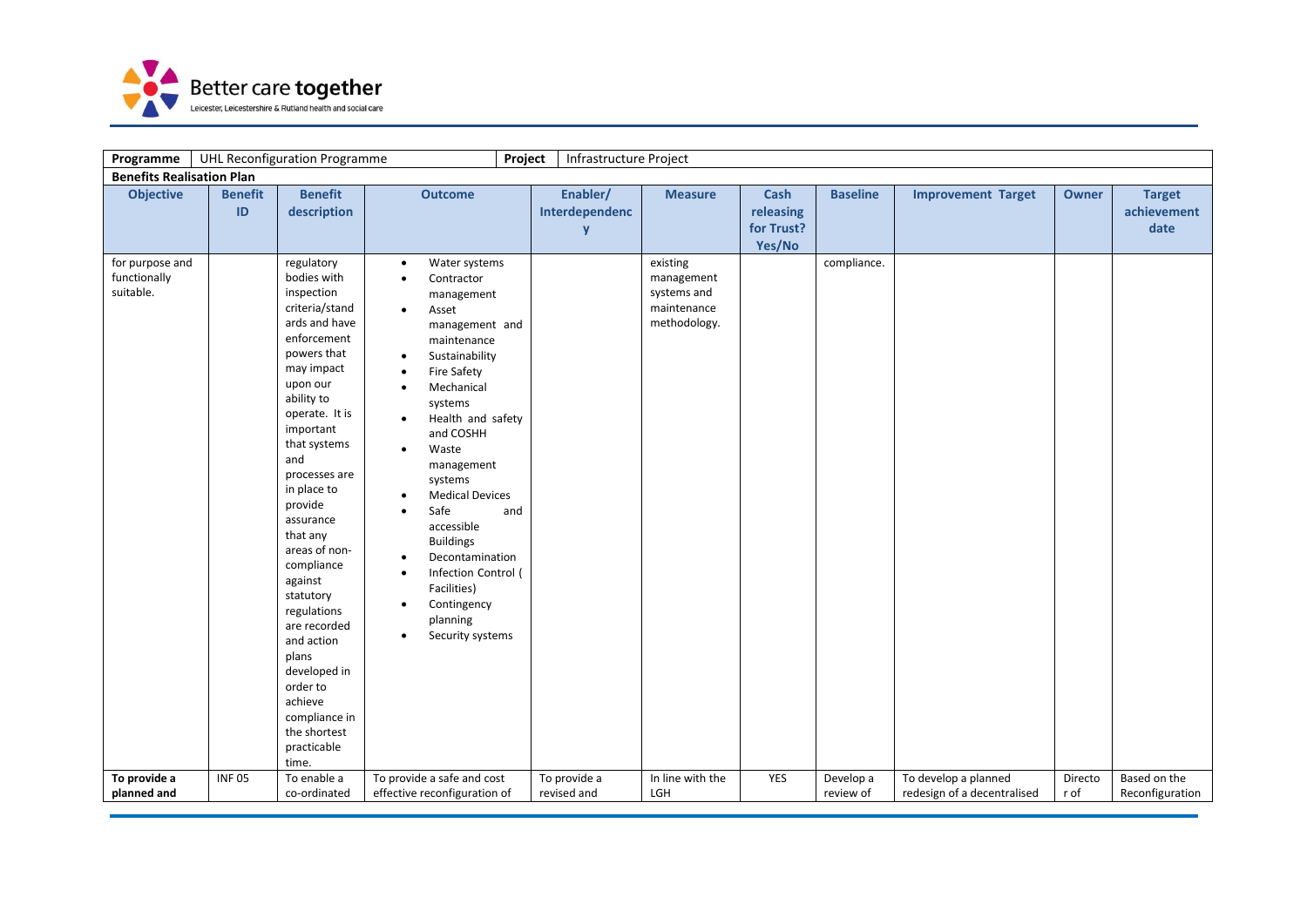

| Programme                                                                                              |                      | UHL Reconfiguration Programme                                                                                                 |                                                                                                                              | Project | Infrastructure Project                                                                                                                                                                 |                                                                                                                                                                                                                                                                               |                                           |                                                                                                                                                                                                                                 |                                                                                                                                                                                                     |                                   |                                             |
|--------------------------------------------------------------------------------------------------------|----------------------|-------------------------------------------------------------------------------------------------------------------------------|------------------------------------------------------------------------------------------------------------------------------|---------|----------------------------------------------------------------------------------------------------------------------------------------------------------------------------------------|-------------------------------------------------------------------------------------------------------------------------------------------------------------------------------------------------------------------------------------------------------------------------------|-------------------------------------------|---------------------------------------------------------------------------------------------------------------------------------------------------------------------------------------------------------------------------------|-----------------------------------------------------------------------------------------------------------------------------------------------------------------------------------------------------|-----------------------------------|---------------------------------------------|
| <b>Benefits Realisation Plan</b>                                                                       |                      |                                                                                                                               |                                                                                                                              |         |                                                                                                                                                                                        |                                                                                                                                                                                                                                                                               |                                           |                                                                                                                                                                                                                                 |                                                                                                                                                                                                     |                                   |                                             |
| <b>Objective</b>                                                                                       | <b>Benefit</b><br>ID | <b>Benefit</b><br>description                                                                                                 | <b>Outcome</b>                                                                                                               |         | Enabler/<br>Interdependenc                                                                                                                                                             | <b>Measure</b>                                                                                                                                                                                                                                                                | Cash<br>releasing<br>for Trust?<br>Yes/No | <b>Baseline</b>                                                                                                                                                                                                                 | <b>Improvement Target</b>                                                                                                                                                                           | <b>Owner</b>                      | <b>Target</b><br>achievement<br>date        |
| measured<br>withdrawal and<br>rationalisation<br>of services from<br>Leicester<br>General<br>Hospital. |                      | and<br>systematic<br>downscaling<br>οt<br>infrastructure<br>, aligned with<br>a gradual<br>reduction in<br>service<br>demand. | critical and essential building<br>and engineering<br>infrastructure to meet<br>service changes and site<br>rationalisation. | parcels | decentralised<br>engineering<br>infrastructure<br>system to support<br>the remaining<br>services and<br>buildings.<br>To support the<br>commercial<br>marketing of any<br>surplus land | decommissioni<br>ng programme<br>and site master<br>planning<br>provide a<br>costed<br>investment<br>plan.<br>Develop a<br>estate and<br>facilities<br>financial<br>revenue<br>reduction<br>profile to<br>reflect the DCP<br>and site service<br>changes and<br>building use. |                                           | the existing<br>infrastructu<br>re and<br>develop a<br>programme<br>aligned<br>with the<br>DCP to<br>identify the<br>reduced<br>demand for<br>infrastructu<br>re to<br>support the<br>service<br>reconfigura<br>tion<br>demand. | engineering infrastructure<br>aligned with the timescales<br>of service transfers.<br>To develop a staged<br>approach to infrastructure<br>isolations and mothballing<br>of services and buildings. | Estates<br>and<br>Facilitie<br>S. | programme of<br>service changes<br>and DCP. |